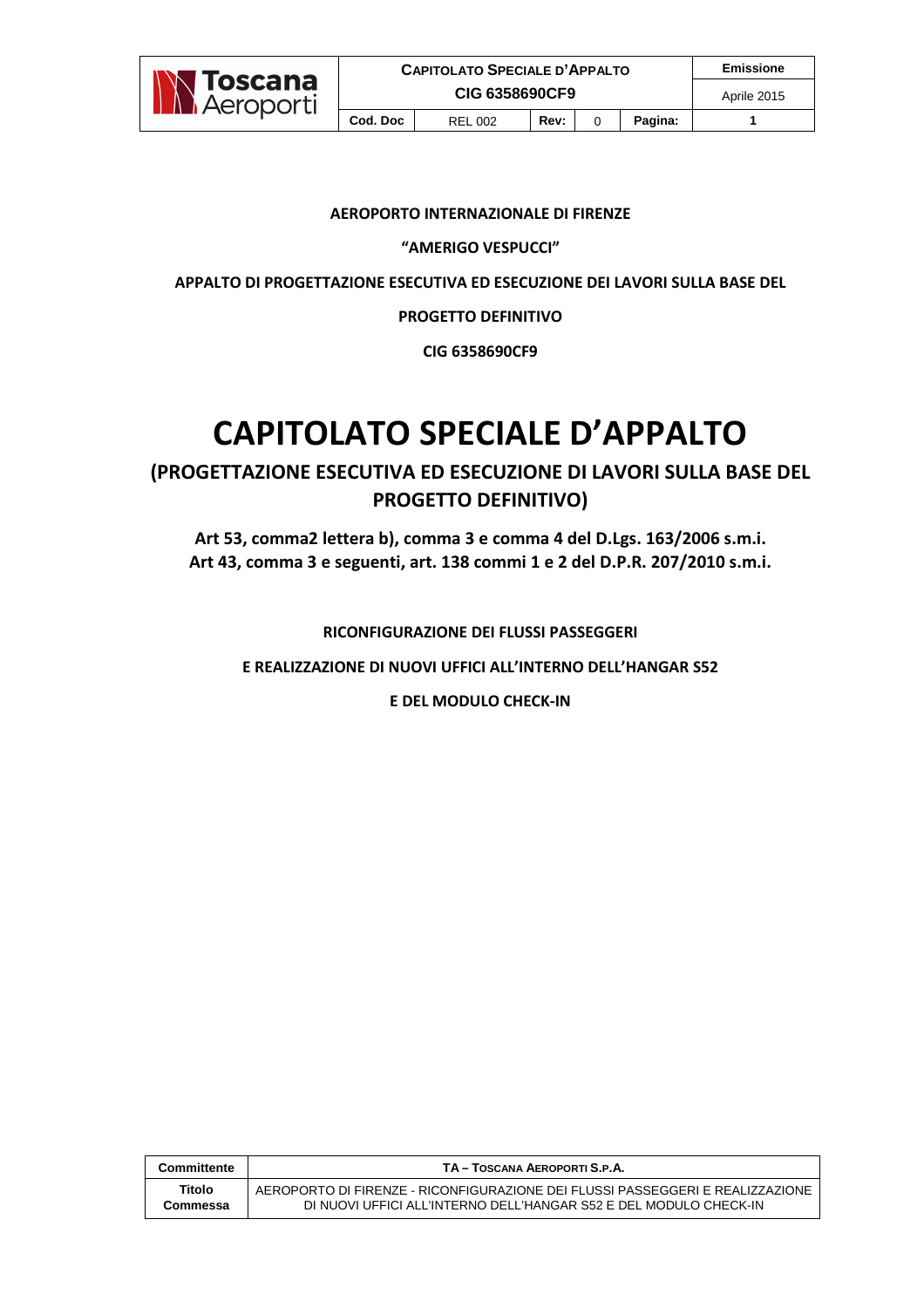|                                        | <b>CAPITOLATO SPECIALE D'APPALTO</b> |         |      |  |         | Emissione   |
|----------------------------------------|--------------------------------------|---------|------|--|---------|-------------|
| <b>N Toscana</b><br><b>N</b> Aeroporti | CIG 6358690CF9                       |         |      |  |         | Aprile 2015 |
|                                        | Cod. Doc                             | REL 002 | Rev: |  | Pagina: |             |

| Committente | TA - TOSCANA AEROPORTI S.P.A.                                                 |
|-------------|-------------------------------------------------------------------------------|
| Titolo      | AEROPORTO DI FIRENZE - RICONFIGURAZIONE DEI FLUSSI PASSEGGERI E REALIZZAZIONE |
| Commessa    | DI NUOVI UFFICI ALL'INTERNO DELL'HANGAR S52 E DEL MODULO CHECK-IN             |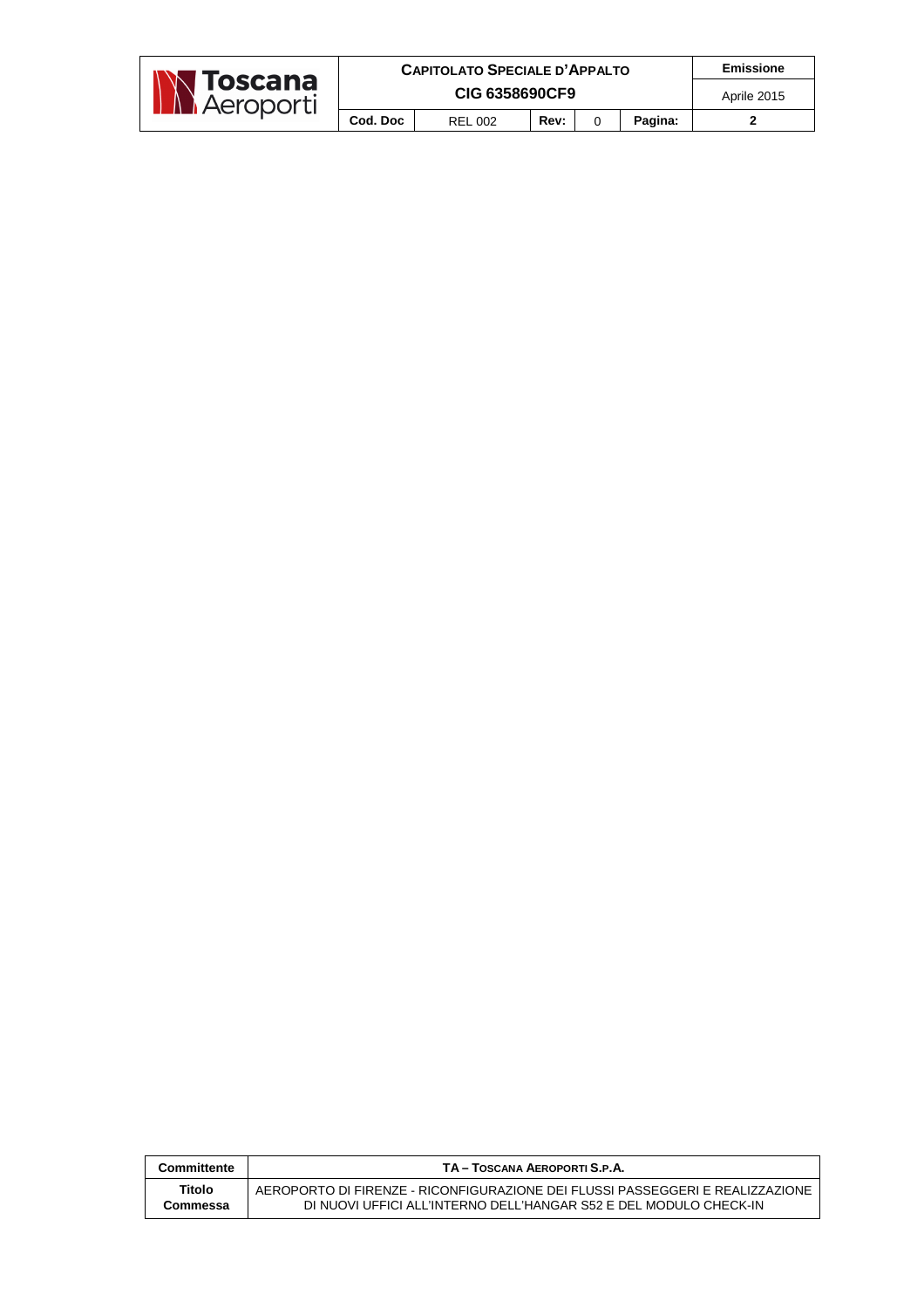

# **SOMMARIO**

 $\begin{array}{c} \hline \end{array}$  $\overline{\phantom{a}}$ 

| <b>ART. 1</b><br>ART. 2<br>ART. 3<br>ART. 4<br>- CATEGORIE DI LAVORAZIONI OMOGENEE, CATEGORIE CONTABILI  11<br><b>ART. 5</b>                           |  |
|--------------------------------------------------------------------------------------------------------------------------------------------------------|--|
|                                                                                                                                                        |  |
| ART. 6<br>ART. 7<br>ART. 8                                                                                                                             |  |
|                                                                                                                                                        |  |
| ART. 9                                                                                                                                                 |  |
|                                                                                                                                                        |  |
|                                                                                                                                                        |  |
| ART. 20 - RESPONSABILITA' DELL'APPALTATORE - DISPOSIZIONI IN MATERIA DI SICUREZZA  31                                                                  |  |
| ART. 24 - ACCESSO AL CANTIERE E DISPONIBILITA' DELLE AREE PER L'INTERVENTO DA PARTE<br>DI ALTRI SOGGETTI AUTORIZZATI DALL'UFFICIO DIREZIONE LAVORI  34 |  |
|                                                                                                                                                        |  |
|                                                                                                                                                        |  |
|                                                                                                                                                        |  |
|                                                                                                                                                        |  |
|                                                                                                                                                        |  |
|                                                                                                                                                        |  |
|                                                                                                                                                        |  |

| Committente | TA – TOSCANA AEROPORTI S.P.A.                                                 |
|-------------|-------------------------------------------------------------------------------|
| Titolo      | AEROPORTO DI FIRENZE - RICONFIGURAZIONE DEI FLUSSI PASSEGGERI E REALIZZAZIONE |
| Commessa    | DI NUOVI UFFICI ALL'INTERNO DELL'HANGAR S52 E DEL MODULO CHECK-IN             |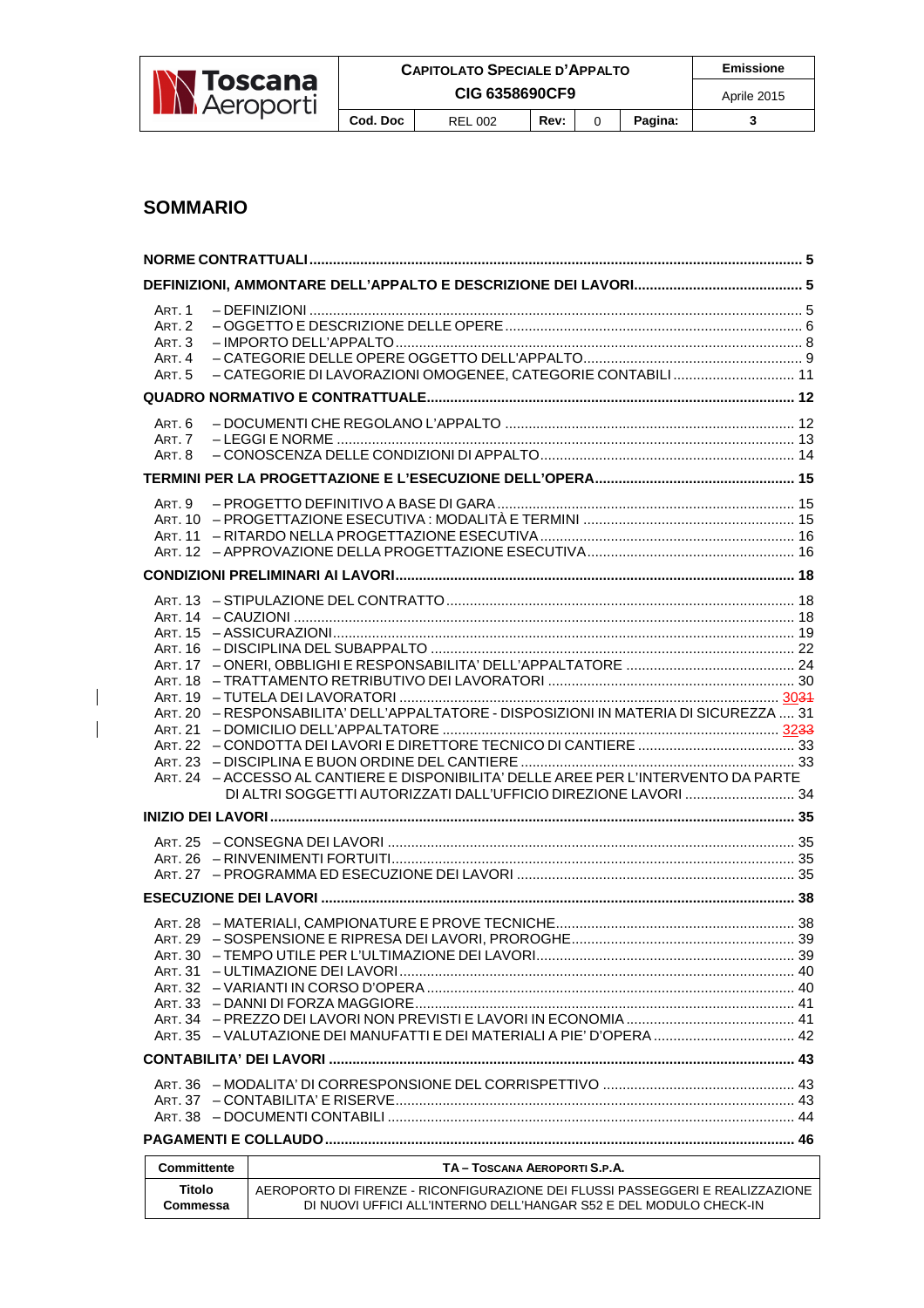|                                 | <b>CAPITOLATO SPECIALE D'APPALTO</b> | Emissione      |      |  |         |             |
|---------------------------------|--------------------------------------|----------------|------|--|---------|-------------|
| <b>N Toscana</b><br>A Aeroporti | CIG 6358690CF9                       |                |      |  |         | Aprile 2015 |
|                                 | Cod. Doc                             | <b>REL 002</b> | Rev: |  | Pagina: |             |

|                | ART. 48 - GARANZIA PER VIZI E DIFFORMITA' DELLA PARTE IMPIANTISTICA 50                                                                                              |  |
|----------------|---------------------------------------------------------------------------------------------------------------------------------------------------------------------|--|
|                |                                                                                                                                                                     |  |
|                | 83. ART, 52 - ONERI CONSEGUENTI ALL'ESECUZIONE DEI LAVORI IN ZONA AEROPORTUALE  53<br>ART. 54 - PREVENZIONE INFORTUNI ED IGIENE DEL LAVORO - RUMORE - SICUREZZA DEI |  |
|                |                                                                                                                                                                     |  |
| <b>ART. 58</b> | - RESPONSABILITÀ AMMINISTRATIVA DELLE PERSONE GIURIDICHE  54                                                                                                        |  |
| ART. 59        |                                                                                                                                                                     |  |
|                |                                                                                                                                                                     |  |

| Committente | TA - TOSCANA AEROPORTI S.P.A.                                                 |
|-------------|-------------------------------------------------------------------------------|
| Titolo      | AEROPORTO DI FIRENZE - RICONFIGURAZIONE DEI FLUSSI PASSEGGERI E REALIZZAZIONE |
| Commessa    | DI NUOVI UFFICI ALL'INTERNO DELL'HANGAR S52 E DEL MODULO CHECK-IN             |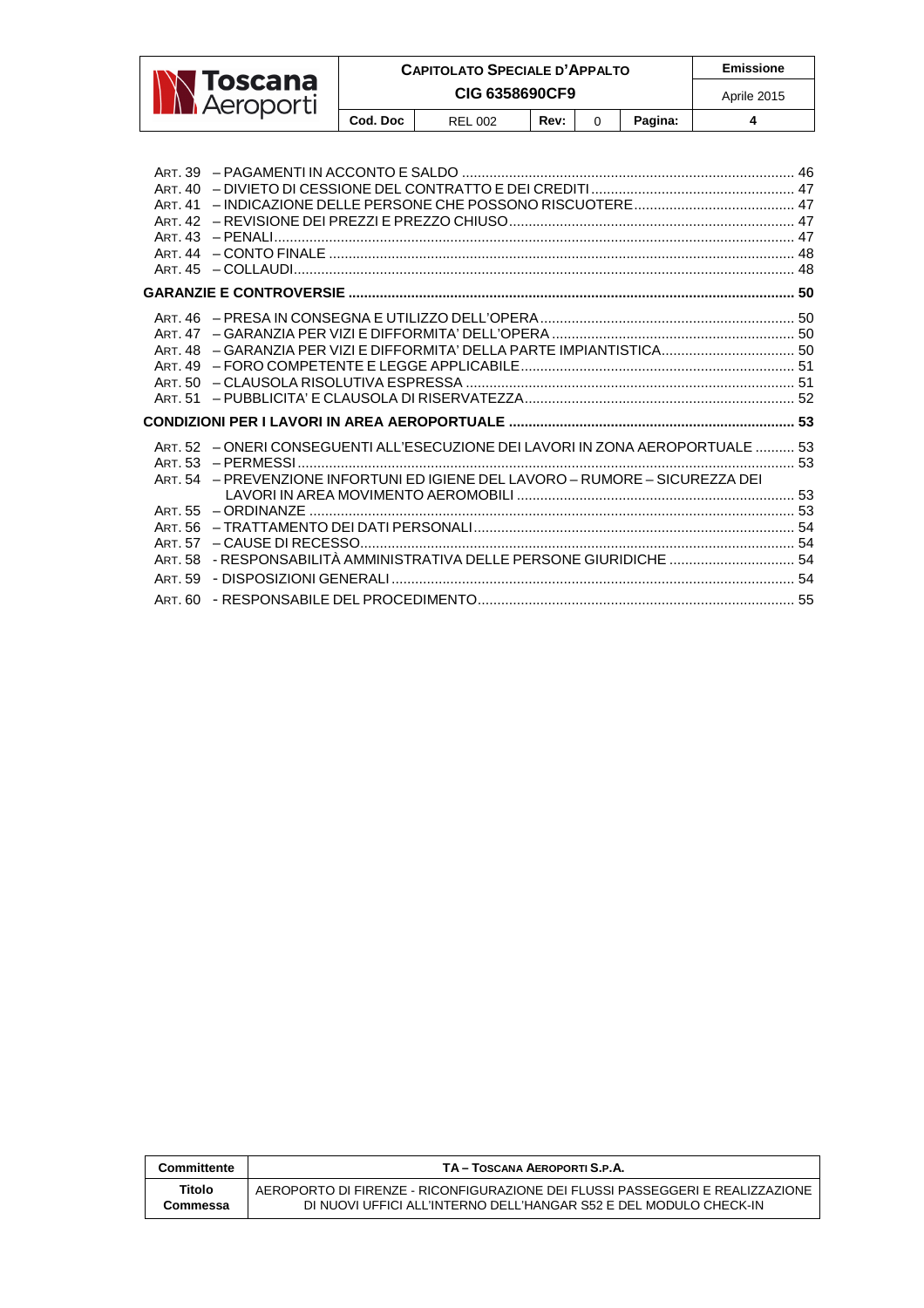

#### **NORME CONTRATTUALI**

#### **DEFINIZIONI, AMMONTARE DELL'APPALTO E DESCRIZIONE DEI LAVORI.**

#### Art. 1 – DEFINIZIONI

**Stazione appaltante o Committente**: TA – Toscana Aeroporti S.p.A.

**Appalto**: L'insieme delle opere risultanti dal progetto esecutivo redatto in conformità al D.Lgs. n.163/2006 s.m.i. e dettagliatamente descritte nel Capitolato Speciale di Appalto.

**Appaltatore**: Il soggetto aggiudicatario della procedura di assegnazione dell'Appalto, titolare del relativo contratto.

**Capitolato Speciale di Appalto (CSA):** il presente documento.

**Capitolato Generale d'Appalto (Cap. Gen.):** Capitolato Generale d'Appalto di cui al D.M. 19 aprile 2000 n.145 s.m.i.

**Opere**: l'oggetto del contratto incluso ogni onere necessario per dare l'opera finita nel rispetto dei requisiti contrattuali e a regola d'arte.

**Elaborati Progettuali Esecutivi o Progetto Esecutivo**: l'insieme degli elaborati (disegni, relazioni tecniche, computi metrici estimativi, armature, schemi, cronoprogrammi, note tecniche,ecc.) sviluppati dal Progettista atti a produrre il Progetto Esecutivo cantierabile, anche per fasi funzionali, così come definito dal D.Lgs. n.163/2006 s.m.i..

**Elaborati Costruttivi**: affinamento del Progetto Esecutivo e delle integrazioni tecniche e tecnologiche formulate dall'Appaltatore per adeguamenti alle effettive condizioni realizzative e/o alle metodologie esecutive proprie dell'Appaltatore, costituiti dall'insieme degli elaborati (disegni, relazioni tecniche, relazioni di calcolo, computi metrici, schemi, programma lavori, note tecniche, ecc.) sviluppati dall'Appaltatore stesso, sulla base del Progetto Esecutivo e delle integrazioni tecniche e tecnologiche formulate dall'Appaltatore e poi sottoposti all'approvazione del Direttore dei lavori.

**Responsabile del Procedimento**: Il rappresentante della Stazione Appaltante delegato alla gestione del presente Contratto.

**Direttore dei Lavori**: Il soggetto incaricato dalla Stazione appaltante dei compiti di Direzione Lavori.

**Direttori Operativi**: gli assistenti del Direttore dei lavori con le funzioni previste all'art. 149 del Regolamento.

**Direttore di Cantiere**: il Tecnico che assicura l'organizzazione, la gestione tecnica e la conduzione del cantiere e che è responsabile del rispetto del piano di sicurezza da parte di tutte le imprese impegnate nella esecuzione dei lavori.

**Coordinatore della sicurezza per l'esecuzione dei lavori**: la persona fisica incaricata dal Committente o dal Responsabile dei lavori per l'esecuzione dei compiti in materia di sicurezza e salute di cui all'Art. 92 del D. Lgs. 81/08.

**Collaudatore/i**: La/e persona fisica/che designate dal Committente e con l'incarico di effettuare i collaudi sia in corso d'opera che finale.

| Committente | TA - TOSCANA AEROPORTI S.P.A.                                                 |
|-------------|-------------------------------------------------------------------------------|
| Titolo      | AEROPORTO DI FIRENZE - RICONFIGURAZIONE DEI FLUSSI PASSEGGERI E REALIZZAZIONE |
| Commessa    | DI NUOVI UFFICI ALL'INTERNO DELL'HANGAR S52 E DEL MODULO CHECK-IN             |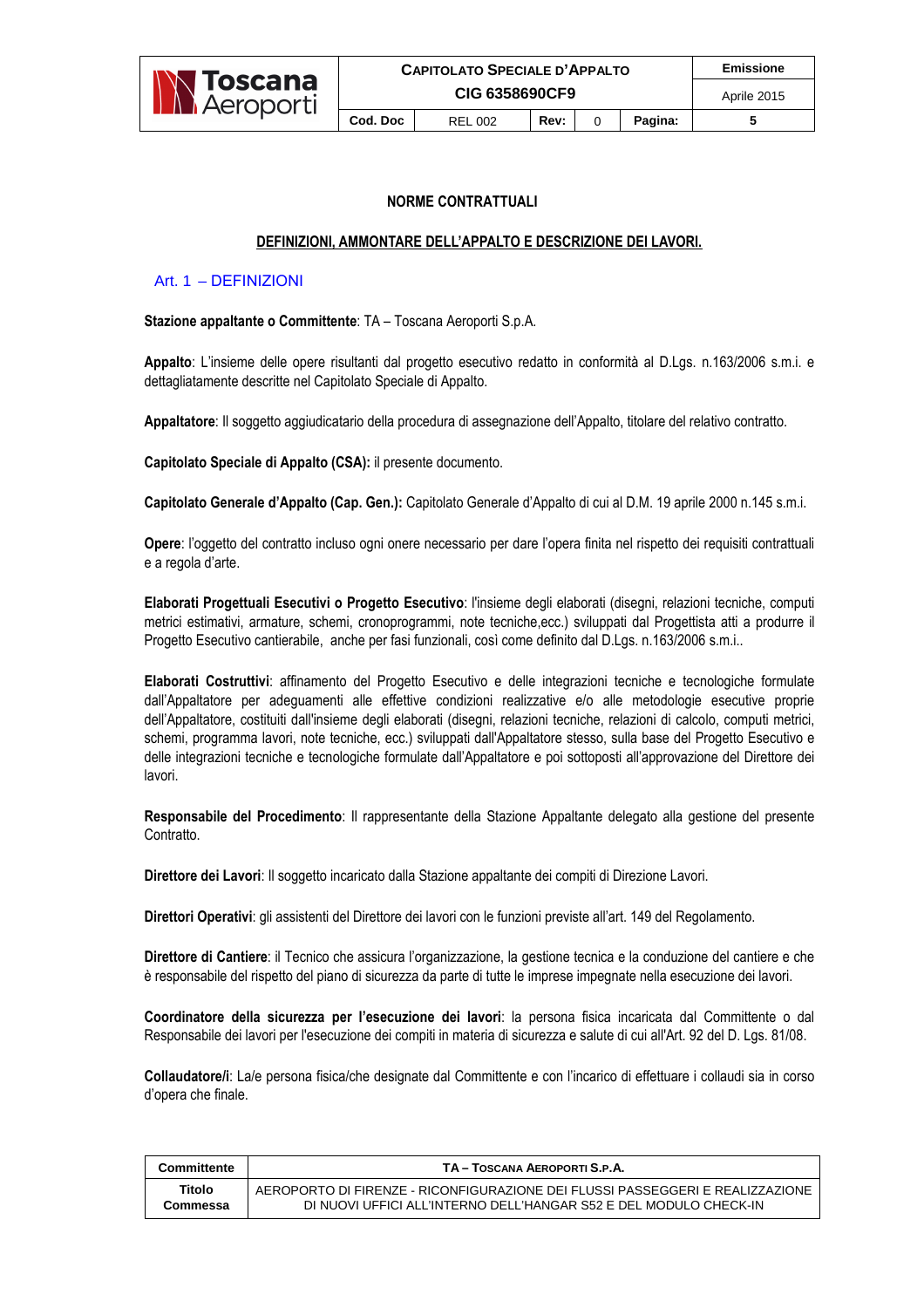|                                          | <b>CAPITOLATO SPECIALE D'APPALTO</b> | Emissione      |      |  |         |             |
|------------------------------------------|--------------------------------------|----------------|------|--|---------|-------------|
| <b>IN Toscana</b><br><b>NA</b> Aeroporti | CIG 6358690CF9                       |                |      |  |         | Aprile 2015 |
|                                          | Cod. Doc                             | <b>REL 002</b> | Rev: |  | Pagina: |             |

**Giorni di calendario o solari**: i giorni consecutivi compresi i sabati, le domeniche e le festività riconosciute come tali dallo Stato. Le dizioni "giorni" e "periodi di tempo" avranno il significato di giorni di calendario.

**Si precisa che, a seguito della costituzione di Toscana Aeroporti S.p.A. (nuova denominazione sociale, dalla data del 1° giugno 2015, della società SAT – Società Aeroporto Toscano S.p.A., che ha incorporato, dalla medesima data del 1° giugno 2015, la società AdF – Aeroporto di Firenze S.p.A.), ogni richiamo e/o riferimento alla società AdF – Aeroporto di Firenze S.p.A., eventualmente contenuto nella documentazione relativa alla gara in oggetto, deve intendersi esclusivamente riferito alla società Toscana Aeroporti S.p.A..** 

# Art. 2 – OGGETTO E DESCRIZIONE DELLE OPERE

Ai sensi dell'articolo 53, comma 2, lettera B), del Codice dei contratti, l'oggetto dell'appalto consiste nella progettazione esecutiva e nell'esecuzione dei lavori, sulla base del progetto definitivo predisposto dalla Stazione appaltante, necessari per la realizzazione dell'intervento ed alla condizioni di cui ai punti successivi.

L'intervento è cosi individuato:

"RICONFIGURAZIONE DEI FLUSSI PASSEGGERI E REALIZZAZIONE DI NUOVI UFFICI PRESSO IL PRIMO PIANO DELL'HANGAR S52 E PRESSO IL SECONDO PIANO DEL MODULO CHECK-IN", ubicati presso l'Aeroporto Amerigo Vespucci di Firenze Via del termine 11 - FIRENZE

Sono comprese nell'appalto:

- a) l'esecuzione di tutti i lavori, le prestazioni, le forniture e le provviste necessarie per dare il lavoro completamente compiuto e secondo le condizioni stabilite dal capitolato speciale d'appalto, con le caratteristiche tecniche, qualitative e quantitative previste dal progetto a base di gara con i relativi allegati, dei quali l'appaltatore dichiara di aver preso completa ed esatta conoscenza, nonché degli elaborati e della documentazione di cui alla lettera b);
- b) la redazione, prima dell'esecuzione di cui alla lettera a), della progettazione esecutiva comprensiva degli impianti e sistemazioni esterne, da redigere a cura dell'appaltatore nel rispetto dell'articolo 93, comma 5, del Codice dei contratti e degli articoli da 33 a 43 del Regolamento generale, in quanto applicabili, in conformità al progetto definitivo redatto dalla stazione appaltante; il progetto esecutivo è soggetto ad approvazione da parte di quest'ultima e degli Enti competenti prima dell'inizio dei lavori.
- c) sono altresì compresi, senza ulteriori oneri per la Stazione appaltante, i miglioramenti e le previsioni migliorative e aggiuntive contenute nell'offerta tecnica, presentata dall'Appaltatore e approvata dalla Stazione appaltante mediante apposito provvedimento.

La progettazione esecutiva e l'esecuzione dei lavori sono sempre e comunque effettuate secondo le regole dell'arte e l'appaltatore deve conformarsi alla massima diligenza nell'adempimento dei propri obblighi; trova sempre applicazione l'articolo 1374 del codice civile.

Ai fini dell'articolo 3, comma 5, della legge n. 136 del 2010 e dell'articolo 72, comma 4, sono stati acquisiti i seguenti codici:

Codice Identificativo della Gara (CIG)

## **CIG 6358690CF9**

Il presente Capitolato Speciale d'appalto integra il Capitolato prestazionale di cui all'articolo 23 del Regolamento Generale, a sua volta parte integrante del Progetto definitivo posto a base di gara.

| Committente | TA - TOSCANA AEROPORTI S.P.A.                                                 |
|-------------|-------------------------------------------------------------------------------|
| Titolo      | AEROPORTO DI FIRENZE - RICONFIGURAZIONE DEI FLUSSI PASSEGGERI E REALIZZAZIONE |
| Commessa    | DI NUOVI UFFICI ALL'INTERNO DELL'HANGAR S52 E DEL MODULO CHECK-IN             |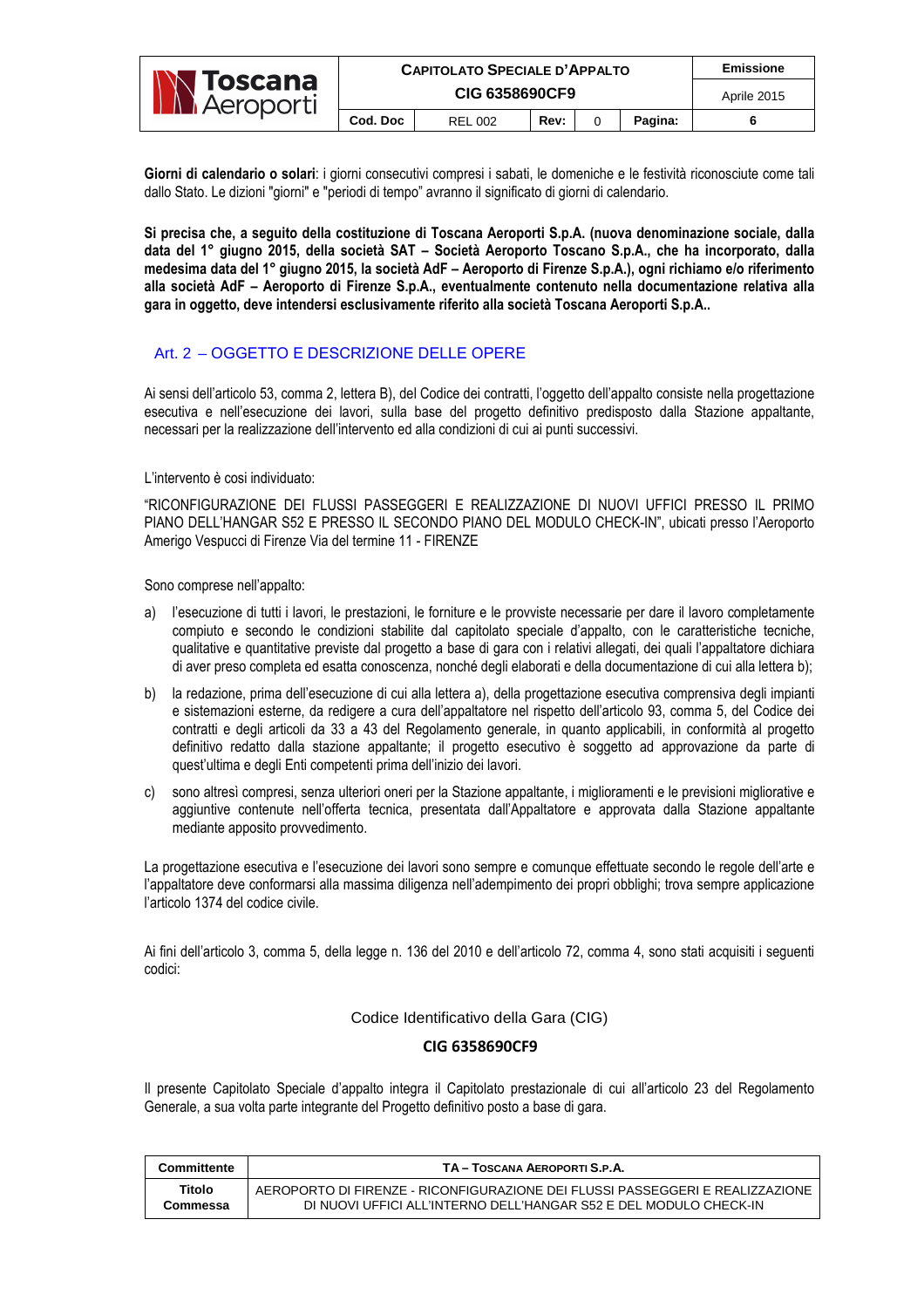|                                         | <b>CAPITOLATO SPECIALE D'APPALTO</b> |                |      |  |         | Emissione   |
|-----------------------------------------|--------------------------------------|----------------|------|--|---------|-------------|
| <u>√</u> Toscana<br><b>NA</b> Aeroporti | CIG 6358690CF9                       |                |      |  |         | Aprile 2015 |
|                                         | Cod. Doc                             | <b>REL 002</b> | Rev: |  | Pagina: |             |

Nell'esecuzione degli interventi sarà cura dell'Appaltatore adottare tutte le misure e/o accorgimenti necessari a minimizzare l'interferenza con l'operatività aeroportuale.

Pertanto, nell'ambito dello svolgimento degli interventi sarà condizione sostanziale ed imprescindibile quella di operare in totale compatibilità con le attività del servizio aeroportuale attenendosi alle prescrizioni che, di volta in volta, verranno impartite dalla Committente e dalla Direzione Lavori nonché previste dalle ordinanze aeroportuali, regolamenti e circolari ENAC e dal Manuale di aeroporto della Committente.

L'appalto prevede i seguenti interventi:

- **1) Ampliamento della Sala Imbarchi con realizzazione di un nuovo gate al piano primo**
- **2) Demolizione e ricostruzione della pensilina di protezione dei nastri bagagli in arrivo;**
- **3) Realizzazione di una nuova pensilina di protezione dell'ingresso della Sala Arrivi lato Schengen;**
- **4) Consolidamento di porzione del solaio a quota + 3,85; realizzazione al piano terra di uffici per gli enti e punto informazioni;**
- **5) Realizzazione dei nuovi gruppi di servizi igienici al piano terra ed al piano primo;**
- **6) Realizzazione dei nuovi uffici a servizio del Cargo Merci;**
- **7) Realizzazione dei nuovi controlli di sicurezza e degli uffici al piano primo dell'Hangar S52;**
- **8) Realizzazione del nuovo percorso di collegamento, sulla copertura del Vecchio Terminal;**
- **9) Realizzazione degli uffici al piano secondo del Modulo Check-in;**
- **10) Realizzazione delle scale di sicurezza esterne.**

Tale elenco, non esaustivo, è suscettibile di variazioni, in quanto le peculiarità proprie delle attività svolte dalla Committente possono richiedere, nel corso dell'appalto, la realizzazione di nuove opere e/o la variazione delle opere previste, secondo le esigenze della Committente. Dette variazioni verranno comunicate all'Impresa Appaltatrice in forma scritta dal Direttore dei Lavori.

In tal caso l'Appaltatore avrà l'obbligo di eseguirle alle stesse condizioni di contratto, qualora siano richieste dalla Committente.

La forma, le dimensioni e le principali caratteristiche delle opere da eseguire, l'esatta interpretazione degli interventi ed i dettagli di esecuzione sono meglio precisati negli elaborati a base di Gara.

La definizione di eventuali dettagli o modalità esecutive dovrà essere richiesta dall'Appaltatore al Direttore dei Lavori con un congruo anticipo, in modo tale da non compromettere il normale svolgimento dei lavori.

Le prestazioni a carico dell'appaltatore comprendono, oltre a quanto indicato all'art. 17 del presente Capitolato, fra l'altro:

 $\checkmark$  l'effettuazione di tutte le prove, controlli e collaudi, in officina ed in sito su materiali, componenti, manufatti e realizzazioni come richiesto dalle norme vigenti, dai requisiti contrattuali e dalla Direzione Lavori, e gli eventuali adeguamenti progettuali in esito ai risultati di dette prove;

 $\checkmark$  le attività di prevenzione riguardo all'inquinamento ambientale come meglio specificato nel Piano della Sicurezza.

| Committente | TA - TOSCANA AEROPORTI S.P.A.                                                 |
|-------------|-------------------------------------------------------------------------------|
| Titolo      | AEROPORTO DI FIRENZE - RICONFIGURAZIONE DEI FLUSSI PASSEGGERI E REALIZZAZIONE |
| Commessa    | DI NUOVI UFFICI ALL'INTERNO DELL'HANGAR S52 E DEL MODULO CHECK-IN             |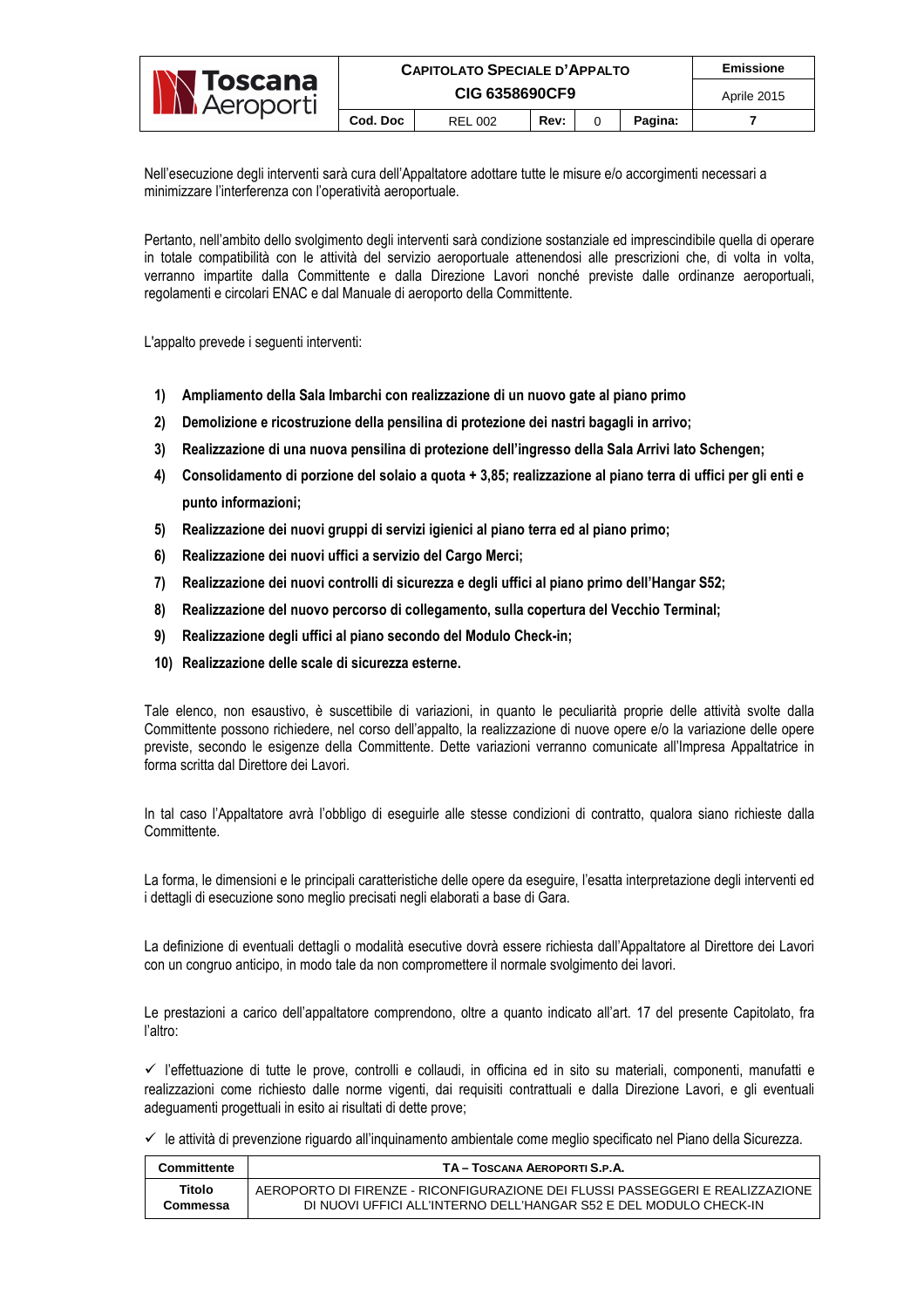|                                        | <b>CAPITOLATO SPECIALE D'APPALTO</b> | <b>Emissione</b>                  |  |  |  |  |
|----------------------------------------|--------------------------------------|-----------------------------------|--|--|--|--|
| <b>N Toscana</b><br><b>N</b> Aeroporti |                                      | Aprile 2015                       |  |  |  |  |
|                                        | Cod. Doc                             | Rev:<br>Pagina:<br><b>REL 002</b> |  |  |  |  |

Sono compresi nell'appalto anche quegli eventuali interventi, che, seppure non specificatamente indicati negli elaborati di progetto, sono necessari per la corretta esecuzione, in ogni loro parte, delle opere appaltate ed in ogni caso necessari per dare l'opera pienamente compiuta e funzionale allo scopo cui è destinata in conformità al progetto definitivo redatto dalla stazione appaltante, al progetto esecutivo redatto dall'appaltatore e approvato dalla stazione appaltante ed all'offerta formulata dall'Appaltatore per l'esecuzione dei lavori, nei termini contrattuali. Si richiama quanto riportato al successivo articolo 32.

# Art. 3 – IMPORTO DELL'APPALTO

Il presente appalto è dato : **a corpo.**

L'importo per l'esecuzione dei lavori ammonta ad **€.6.118.470,01** (Euro seimilionicentodiciottomilaquattrocentosettanta/01)

L'importo per l'esecuzione dei lavori è comprensivo degli oneri per **l'Attuazione dei Piani di Sicurezza**, questi stimati in **€ 136.806,46** (euro centotrentaseimilaottocentosei/46) **non soggetti a ribasso**.

L'importo del corrispettivo per **Progettazione Esecutiva** è pari a **€ 181.556,53**  (euro centottantunomilacinquecentocinquantasei/53).

L'importo totale dell'Appalto *a base di gara* è pari a ad **€.6.300.026,54**  (euro seimilioni trecentomilaventisei/24).

L'importo contrattuale è costituito dalla somma degli importi di cui al punto precedente, al netto del ribasso percentuale offerto dall'appaltatore in sede di gara sugli importi:

- a) relativo all'esecuzione del lavoro a corpo;
- b) relativo al corrispettivo per la progettazione esecutiva.

Non è soggetto al ribasso l'importo degli oneri per l'attuazione dei piani di sicurezza, ai sensi dell'articolo 131, comma 3, primo periodo, del Codice dei contratti e del punto 4.1.4 dell'allegato XV al Decreto n. 81 del 2008.

#### **Pertanto l'importo dei lavori e dei servizi soggetti a ribasso è pari ad € 6.163.220,08**  (euro seimilionicentosessantatremiladuecentoventi/08).

Il regime IVA specificamente applicabile verrà indicato di volta in volta dalla Committente.

L'importo sopra specificato resta fisso e invariabile, senza che possa essere invocata da alcuna delle parti contraenti alcuna successiva verifica sulla misura o sul valore attribuito alla quantità e alla qualità di detti lavori. Il prezzo a corpo è fisso ed invariabile ed è indipendente da qualsiasi eventualità.

L'importo complessivo è comprensivo di tutti gli oneri previsti nel presente CSA, nonché di tutti gli oneri che si rendessero comunque necessari per dare ultimate a perfetta regola d'arte le opere secondo le previsioni di progetto, dell'offerta presentata dall'Appaltatore e le disposizioni date all'atto pratico dal D.L., anche se non espressamente indicate nel presente Capitolato e negli elaborati progettuali ma comunque necessarie per l'esecuzione dei lavori nei termini contrattuali.

Nella definizione di tale importo è stato tenuto conto degli oneri aggiuntivi conseguenti alla esecuzione dei lavori in area aeroportuale.

| Committente | TA - TOSCANA AEROPORTI S.P.A.                                                 |
|-------------|-------------------------------------------------------------------------------|
| Titolo      | AEROPORTO DI FIRENZE - RICONFIGURAZIONE DEI FLUSSI PASSEGGERI E REALIZZAZIONE |
| Commessa    | DI NUOVI UFFICI ALL'INTERNO DELL'HANGAR S52 E DEL MODULO CHECK-IN             |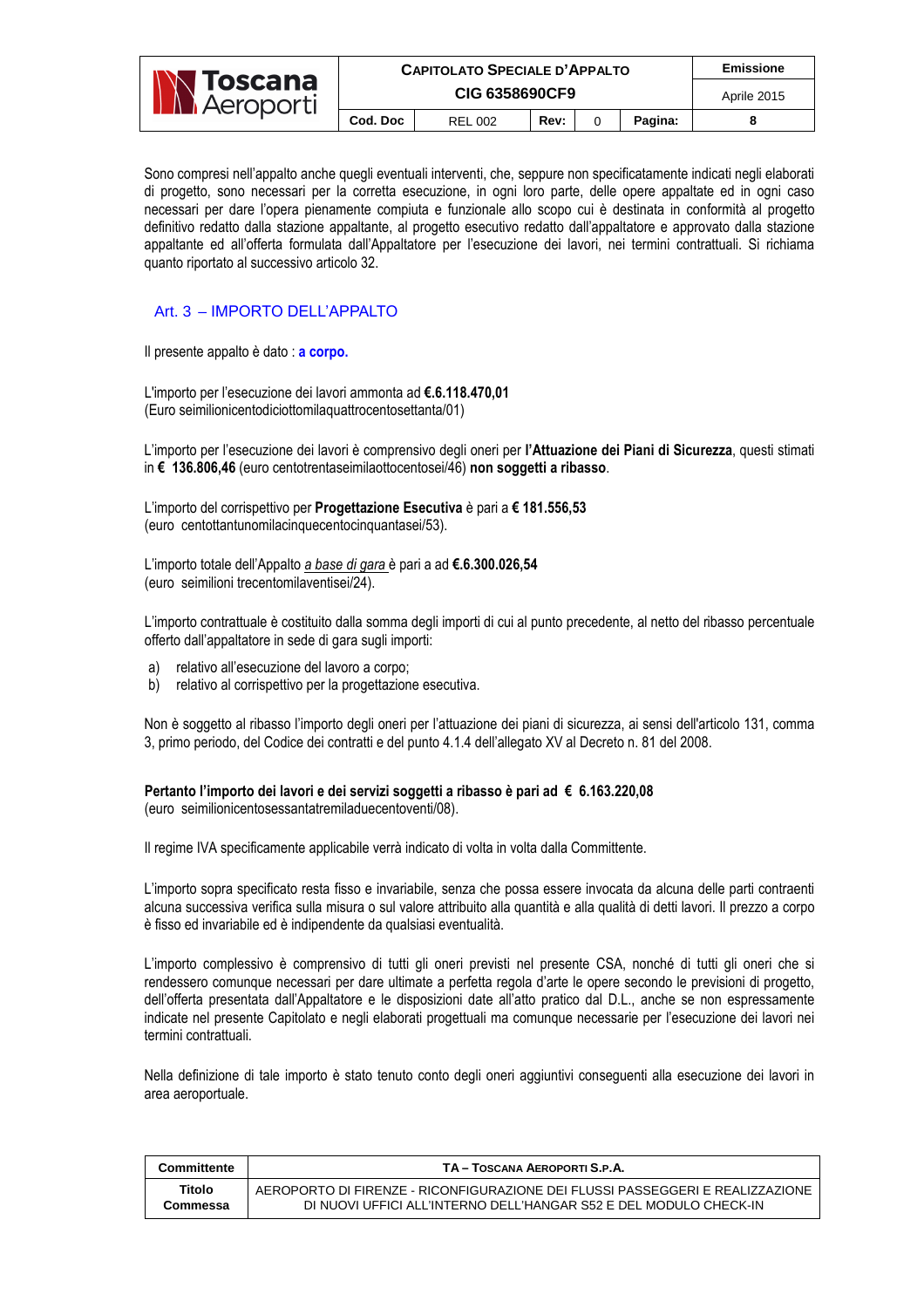|                                         | <b>CAPITOLATO SPECIALE D'APPALTO</b>   | Emissione   |  |  |  |  |
|-----------------------------------------|----------------------------------------|-------------|--|--|--|--|
| <b>N Toscana</b><br><b>IN</b> Aeroporti |                                        | Aprile 2015 |  |  |  |  |
|                                         | Cod. Doc<br>Rev:<br>Pagina:<br>REL 002 |             |  |  |  |  |

La stima dei lavori a base di appalto è stata inoltre desunta tenendo anche conto che alcune lavorazioni saranno da effettuarsi prevalentemente in orario notturno. In alcune aree, inoltre, in ragione della loro collocazione, le attività saranno effettuate prevalentemente dopo la partenza dall'aeroporto o l'arrivo presso l'aeroporto dell'ultimo volo programmato presso lo scalo.

L'Appaltatore sarà obbligato, inoltre, a mettere in atto tutto quanto indicato dalle prescrizioni contenute nel Piano di Sicurezza e di Coordinamento allegato al progetto esecutivo dei lavori, a redigere ed a mettere in atto il Piano Operativo della Sicurezza e, per quanto non specificato, a rispettare le disposizioni normative vigenti in materia di sicurezza sul lavoro nonché da quanto potrà essere indicato dal coordinatore della sicurezza per l'esecuzione dei lavori durante lo svolgimento degli stessi, senza pretendere alcun compenso aggiuntivo oltre a quanto previsto negli importi di cui sopra e ciò con particolare riferimento alla compresenza di altre imprese nell'area di cantiere.

Tali obblighi e oneri valgono anche per eventuali lavori oggetto di variante.

L'importo dell'appalto a base di gara suddetto è comprensivo di tutti gli oneri inerenti l'esecuzione e il collaudo dei lavori, nonché delle opere provvisionali e dei ponteggi, degli oneri di sicurezza per il rispetto delle norme preesistenti e degli oneri per la sicurezza stimati secondo quanto previsto dall'Allegato XV, punto 4 del D.Lgs. n. 81/08 s.m.i., i lavori e le provviste necessarie al completo finimento in ogni loro parte di tutte le opere oggetto dell'appalto, anche per quanto possa non essere dettagliatamente specificato ed illustrato nel presente CSA.

L'importo dell'appalto deve intendersi come importo forfettario onnicomprensivo, fisso ed invariabile "chiavi in mano", riferito a tutti i lavori così come risultano individuabili dalla documentazione tecnica contrattuale, fatto salvo l'importo per lavorazioni in orario notturne che sarà riconosciuto a misura ed applicato sulle opere effettivamente realizzate in orario notturno.

# Art. 4 – CATEGORIE DELLE OPERE OGGETTO DELL'APPALTO

1. Ai sensi dell'art. 61 del D.P.R. n° 207 del 2010 ed in conformità all'allegato "A" del predetto regolamento, i lavori sono classificati nel seguente modo:

## • **CATEGORIA PREVALENTE subappaltabile nella misura massima del 30% ai sensi dell'art. 118 del D. Lgs. 163/2006 (vedi anche art. 11 del presente Capitolato Speciale d'Appalto)**

## **OG 1: EDIFICI CIVILI E INDUSTRIALI**

 Riguarda la costruzione, la manutenzione o la ristrutturazione di interventi puntuali di edilizia occorrenti per svolgere una qualsiasi attività umana, diretta o indiretta, completi delle necessarie strutture, impianti elettromeccanici, elettrici, telefonici ed elettronici e finiture di qualsiasi tipo nonché delle eventuali opere connesse, complementari e accessorie. Comprende in via esemplificativa le residenze, le carceri, le scuole, le caserme, gli uffici, i teatri, gli stadi, gli edifici per le industrie, gli edifici per parcheggi, le stazioni ferroviarie e metropolitane, gli edifici aeroportuali nonché qualsiasi manufatto speciale in cemento armato, semplice o precompresso, gettato in opera quali volte sottili, cupole, serbatoi pensili, silos ed edifici di grande altezza con strutture di particolari caratteristiche e complessità.

## **- Classifica V** (fino a Euro 5.165.000,00)

2. Ai sensi degli articoli 107, 108 e 109 del Regolamento generale, le parti di lavoro appartenenti alla categoria diversa da quella prevalente, con i relativi importi, sono riportate nel seguito. Tali parti di lavoro sono scorporabili e, a scelta dell'appaltatore, subappaltabili, alle condizioni di legge e del presente Capitolato speciale, fatti salvi i limiti, i divieti e le prescrizioni che seguono:

| Committente | TA - TOSCANA AEROPORTI S.P.A.                                                 |
|-------------|-------------------------------------------------------------------------------|
| Titolo      | AEROPORTO DI FIRENZE - RICONFIGURAZIONE DEI FLUSSI PASSEGGERI E REALIZZAZIONE |
| Commessa    | DI NUOVI UFFICI ALL'INTERNO DELL'HANGAR S52 E DEL MODULO CHECK-IN             |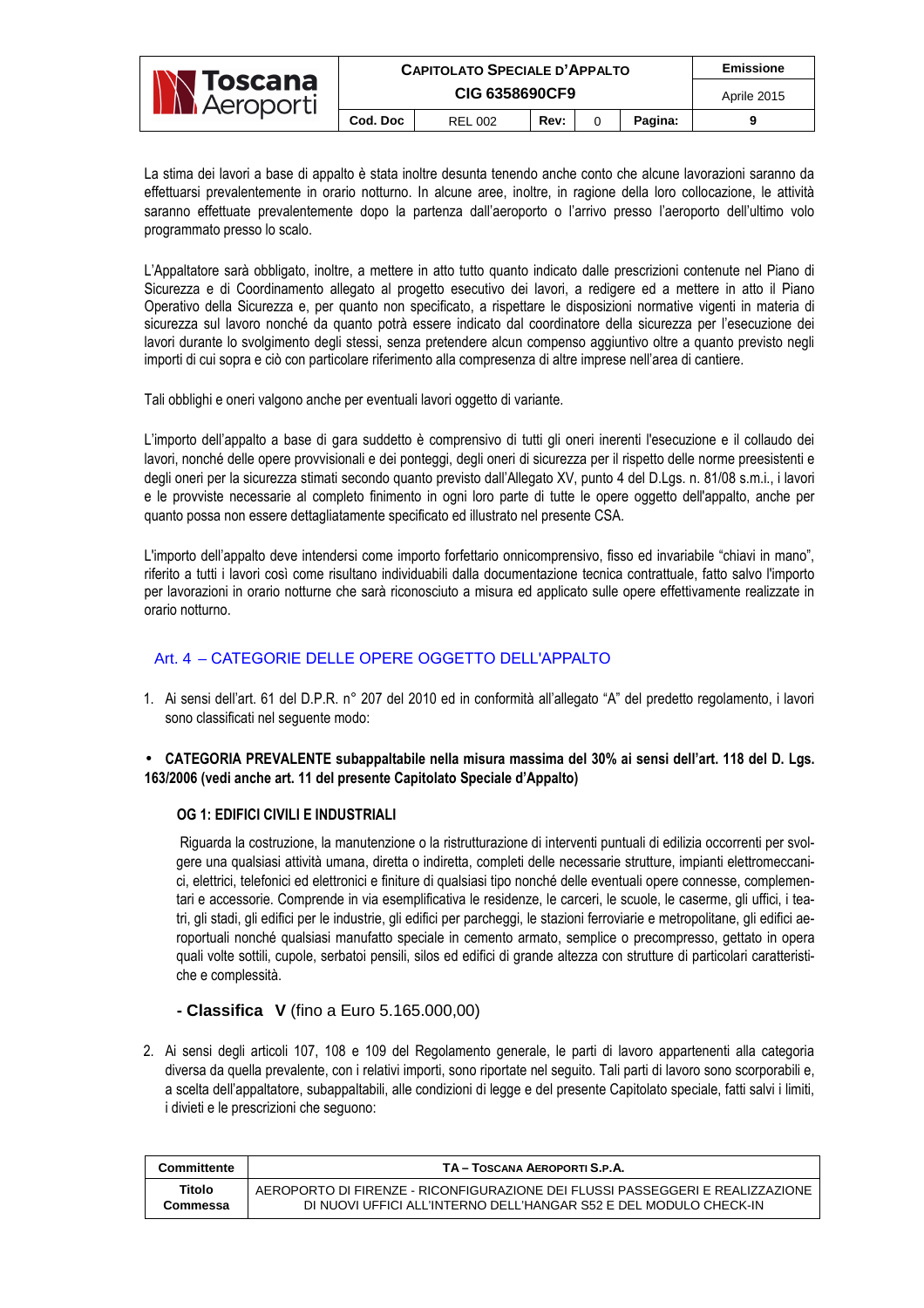|                    | <b>CAPITOLATO SPECIALE D'APPALTO</b>          | <b>Emissione</b> |  |  |  |    |
|--------------------|-----------------------------------------------|------------------|--|--|--|----|
| <b>IN Toscana</b>  |                                               | Aprile 2015      |  |  |  |    |
| <b>N</b> Aeroporti | Cod. Doc<br>Rev:<br>Pagina:<br><b>REL 002</b> |                  |  |  |  | 10 |

a.) i sensi dell'articolo 37, comma 11, del Codice dei contratti, le lavorazioni appartenenti alla categoria «OG11», non appartenenti alla categoria prevalente di cui al comma 1, costituiscono strutture, impianti e opere speciali elencate all'articolo 107, comma 2, del Regolamento generale e disciplinate dal combinato disposto degli articoli 92, comma 1 e 109, comma 2, secondo periodo, del Regolamento generale, di importo superiore al 15% (quindici per cento) dell'importo dell'appalto; tali lavorazioni possono essere eseguite dall'appaltatore, eventualmente in raggruppamento temporaneo o consorzio ordinario costituiti a tale scopo, solo se qualificato mediante il possesso dei requisiti con una delle modalità di cui al punto a.1) oppure al punto a.2), come riepilogati al punto a.3):

a.1) attestazione SOA in classifica idonea in relazione all'importo integrale della categoria scorporabile, con facoltà di subappaltarne una quota non superiore al 30% (trenta per cento) e il divieto di subappalto della parte rimanente;

a.2) attestazione SOA in classifica idonea in relazione all'importo almeno pari al 70% (settanta per cento) dell'importo della categoria scorporabile, con l'obbligo di subappaltare la parte per la quale non è posseduta la qualificazione, comunque non superiore al 30% (trenta per cento); l'importo per il quale non è posseduta la qualificazione e che deve essere obbligatoriamente subappaltato concorre alla qualificazione nella categoria prevalente di cui al comma 1, sommandosi all'importo di cui al comma 2, primo periodo.

a.3) i requisiti di cui al punto a.1) oppure al punto a.2) sono riepilogati di seguito:

# **OG 11: IMPIANTI TECNOLOGICI**

Riguarda, nei limiti specificati all'art. 79, comma 16, la fornitura, l'installazione, la gestione e la manutenzione di un insieme di impianti tecnologici tra loro coordinati ed interconnessi funzionalmente, non eseguibili separatamente, di cui alle categorie di opere specializzate individuate con l'acronimo OS 3, OS 28 e OS 30.

Qualificazione al 100%

- **Importo € 2.117.901,96** (35,40% del totale)
- **Classifica IV** (fino a Euro 2.582.000,00)

Qaulificazione al 70%

- **Importo € 1.482.531,37** (24,78% del totale)
- **Classifica III-bis** (fino a Euro 2.582.000,00)
- 3. L'importo della categoria prevalente di cui al comma 1, al netto dell'importo delle categorie scorporabili di cui al comma 2, ammonta a euro 4.000.568,05.
- 4. Ai soli fini del presente articolo per "importo dell'appalto" si intende l'importo costituito dalla somma dell'importo dei lavori soggetti a ribasso e dell'importo degli oneri per la sicurezza, al netto del corrispettivo per la progettazione.

Ai fini dell'articolo 79, comma 16, terzo periodo, del Regolamento generale, ricorrono le condizioni di cui al quarto periodo della stessa norma, per cui la categoria OG11 è stata individuata in alternativa alle categorie OS3, OS28 e OS30, come segue:

| Categoria        | Importo |              |        |                | Incidenza sul Totale<br>degli Impianti | Uguale o maggiore del |
|------------------|---------|--------------|--------|----------------|----------------------------------------|-----------------------|
| OS3              |         | 220.089,24   | 10,39% | $\approx 10\%$ |                                        |                       |
| OS <sub>28</sub> |         | 572.374,76   | 27,03% | $\approx$ 25%  |                                        |                       |
| OS30             |         | 1.325.437,96 | 62,58% | $\approx$ 25%  |                                        |                       |

| Committente | TA - TOSCANA AEROPORTI S.P.A.                                                 |
|-------------|-------------------------------------------------------------------------------|
| Titolo      | AEROPORTO DI FIRENZE - RICONFIGURAZIONE DEI FLUSSI PASSEGGERI E REALIZZAZIONE |
| Commessa    | DI NUOVI UFFICI ALL'INTERNO DELL'HANGAR S52 E DEL MODULO CHECK-IN             |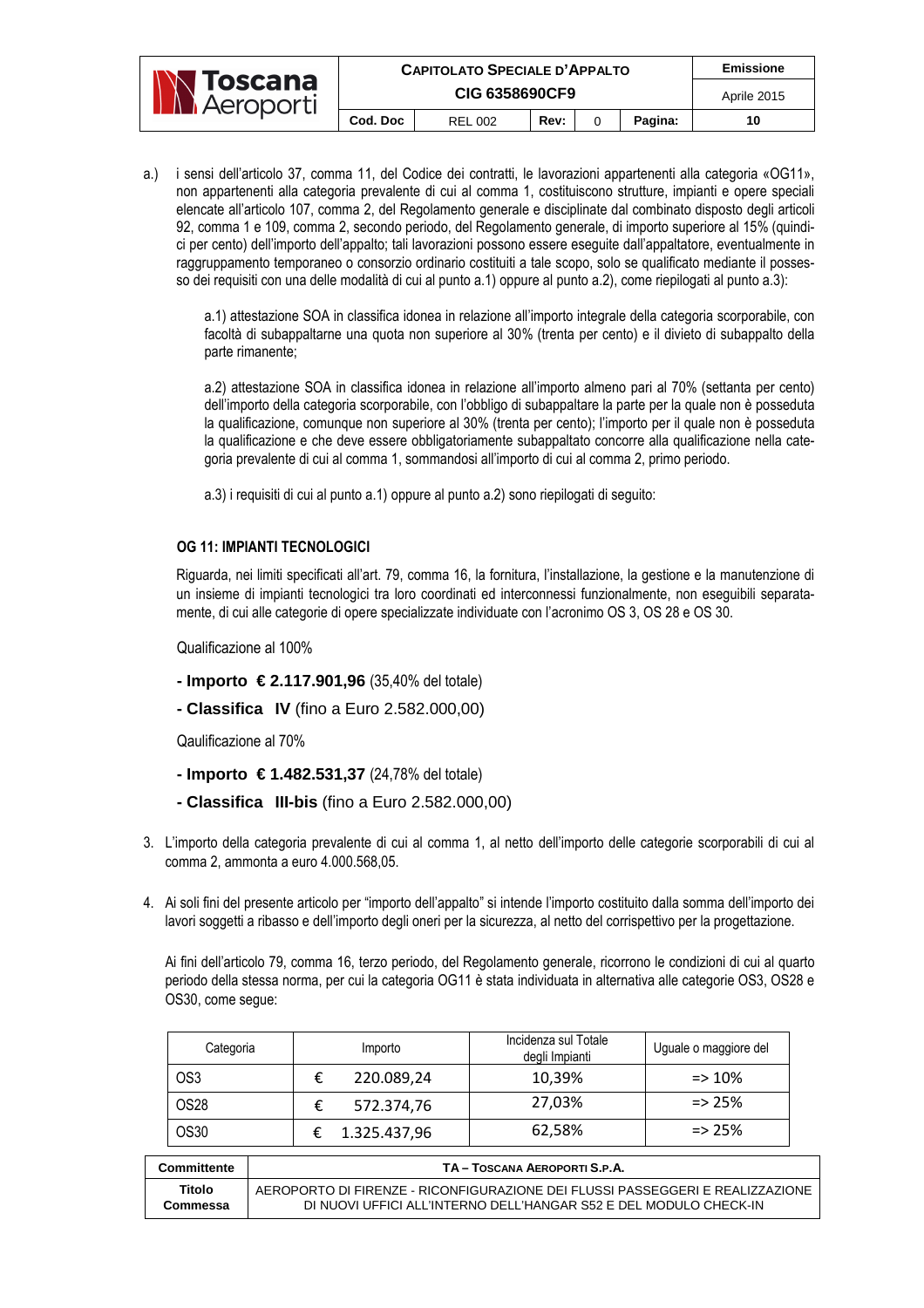|                                 | <b>CAPITOLATO SPECIALE D'APPALTO</b> | Emissione   |
|---------------------------------|--------------------------------------|-------------|
| <b>N Toscana</b><br>A Aeroporti |                                      | Aprile 2015 |
|                                 | Cod. Doc                             |             |

| CG11<br>'otale | 2.117.901,96 | 00% | $- -$ |
|----------------|--------------|-----|-------|
|                |              |     |       |

# Art. 5 – CATEGORIE DI LAVORAZIONI OMOGENEE, CATEGORIE CONTABILI

Le categorie di lavorazioni omogenee di cui all'articolo 132, comma 3, del Codice dei contratti, agli articoli 3, comma 1, lettera s), 43, commi 6 e 8, 161, comma 16 e 184 del Regolamento generale, sono indicati nella seguente tabella:

|   |                         |                                        |              | Importo i euro     |                        |                  |              |        |
|---|-------------------------|----------------------------------------|--------------|--------------------|------------------------|------------------|--------------|--------|
|   |                         | Descrizione delle categorie (e         |              | Lavori             |                        | Oneri            |              | Inci-  |
| n | Cat.                    | sottocategorie disaggregate)           | Importo      | di cui incidenze % |                        | attuazione piano | Totale       | denza  |
|   | di lavorazioni omogenee |                                        |              | Costo del          | Oneri di               | d١<br>sicurezza  | $<<1+2>>$    |        |
|   |                         |                                        | <<1>>        | persona-           | sicurezza<br>aziendali | <<2>>            |              | $\%$   |
|   |                         |                                        |              | le                 |                        |                  |              |        |
|   | OG1                     | <b>EDIFICI CIVILI E</b><br>INDUSTRIALI | 3.863.761.59 | 29.91%             |                        | 88.367.98        | 3.952.367.98 | 64.60% |
|   | OG11                    | <b>IMPIANTI TECNOLOGICI</b>            | 2.117.901.96 | 29.91%             |                        | 48.438.48        | 2.166.367.98 | 35,40% |
|   |                         | TOTALE APPALTO A CORPO                 | 5.981.663,55 |                    |                        | 138.806.46       | 6.118.470.01 | 100%   |

Con riferimento alla tabella di cui sopra:

a) ai sensi del combinato disposto degli articoli 86, comma 3-bis e 87, comma 4, secondo periodo, del Codice dei contratti e dell'articolo 26, comma 6, del Decreto 81, il costo del personale e gli oneri di sicurezza aziendali, diversi da quelli di cui alla successiva lettera b), indicati in forma di incidenza della misura percentuale sull'importo dei lavori di cui alla colonna «1» fanno parte integrante di quest'ultimo importo e sono oggetto di offerta, ancorché debbano risultare congrui rispetto all'entità e alle caratteristiche dei lavori;

b) ai sensi del combinato disposto degli articoli 86, comma 3-ter e 87, comma 4, primo periodo, del Codice dei contratti e dell'articolo 26, comma 5, del Decreto 81, gli oneri per l'attuazione del piano di sicurezza indicati nella colonna «2» non sono oggetto di offerta e pertanto, ai sensi dell'articolo 2, comma 3, non sono soggetti a ribasso.

Per i sequenti lavori vige l'obbligo di esecuzione da parte di installatori aventi i requisiti di cui agli articoli 3 e 4 del d.m. (sviluppo economico) 22 gennaio 2008, n. 37:

- a) opere da Impianti elettrici;
- b) opere da impianti termici e di condizionamento;
- c) opere da impianti idrici e sanitari;
- d) opere da protezione antincendio;
- e) opere da sollevamento di persone o cose.

Le eventuali lavorazioni diverse o aggiuntive derivanti dall'offerta tecnica, non incidono sugli importi e sulle quote percentuali delle categorie di lavorazioni omogenee di cui al comma 1 del presente articolo, ai fini dell'individuazione del "quinto d'obbligo" di cui all'articolo 161, comma 16, del Regolamento generale.

| Committente | TA - TOSCANA AEROPORTI S.P.A.                                                 |
|-------------|-------------------------------------------------------------------------------|
| Titolo      | AEROPORTO DI FIRENZE - RICONFIGURAZIONE DEI FLUSSI PASSEGGERI E REALIZZAZIONE |
| Commessa    | DI NUOVI UFFICI ALL'INTERNO DELL'HANGAR S52 E DEL MODULO CHECK-IN             |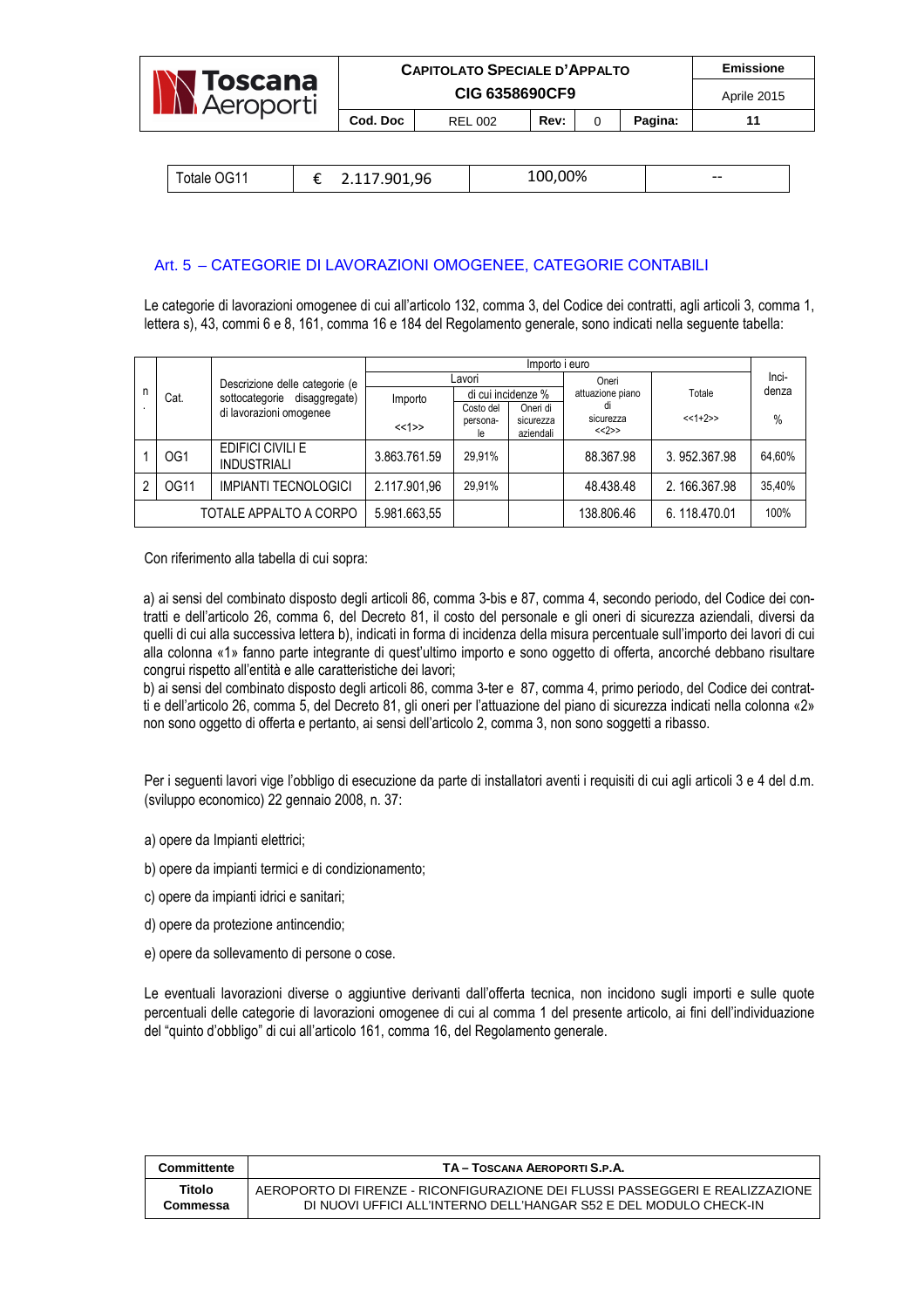

#### **QUADRO NORMATIVO E CONTRATTUALE**

#### Art. 6 – DOCUMENTI CHE REGOLANO L'APPALTO

- 1. Fanno parte integrante e sostanziale del contratto d'appalto, ancorché non materialmente allegati:
- a) il capitolato generale d'appalto approvato con decreto ministeriale 19 aprile 2000, n. 145, per quanto non in contrasto con il presente Capitolato speciale o non previsto da quest'ultimo;
- b) il presente Capitolato speciale, comprese le tabelle allegate allo stesso, con i limiti, per queste ultime, descritti nel seguito in relazione al loro valore indicativo;
- c) tutti gli elaborati grafici e gli altri atti del progetto definitivo posto a base di gara, come elencati nell'elaborato ELC01 –Elenco Elaborati allegato;
- d) l'elenco dei prezzi unitari;
- e) il piano di sicurezza e di coordinamento di cui all'articolo 100 del Decreto n. 81 del 2008 e al punto 2 dell'allegato XV allo stesso decreto, nonché le proposte integrative al predetto piano di cui all'articolo 131, comma 2, lettera a), del Codice dei contratti e all'articolo 100, comma 5, del Decreto n. 81 del 2008, se accolte dal coordinatore per la sicurezza;
- f) il piano operativo di sicurezza di cui all'articolo 131, comma 2, lettera c), del Codice dei contratti, all'articolo 89, comma 1, lettera h), del Decreto n. 81 del 2008 e al punto 3.2 dell'allegato XV allo stesso decreto;
- g) il cronoprogramma di cui all'articolo 40 del Regolamento generale;
- h) le polizze di garanzia di cui all'art. 15 del presente Capitolato;
- i) il Piano di qualità di costruzione e installazione, redatto dall'appaltatore ai sensi dell'articolo 43, comma 4, del Regolamento generale.
- 2. Sono contrattualmente vincolanti tutte le leggi e le norme vigenti in materia di lavori pubblici e in particolare:
- a) il Codice dei contratti, approvato con decreto legislativo 12 aprile 2006, n. 163 ed il relativo Regolamento DPR 207/2010;
- b) il Regolamento generale, per quanto applicabile;
- c) il decreto legislativo 9 aprile 2008, n. 81, con i relativi allegati.
- 3. Fanno altresì parte del contratto, in quanto parte integrante e sostanziale del progetto di cui al comma 1, il progetto definitivo comprensivo delle relazioni e degli elaborati presentati dall'appaltatore in sede di offerta.

Si intende, altresì, facente parte essenziale del contratto stesso anche il successivo documento di riferimento:

- Prezziario dei Lavori Pubblici della Regione Toscana 2014 – approvato con Delibera n.415 del 26-05-2014; a seguire per quanto non presente su detto prezziario, al Prezziario Ufficiale di Riferimento del Ministero delle Infrastrutture e dei trasporti - Provveditorato Interregionale alle OO.PP. per la Toscana e l'Umbria – Firenze 2013 e, per quanto non contemplato, ad altri prezziari ufficiali e/o ai prezzi correnti di mercato, eseguendo l'analisi dei prezzi degli articoli più significativi

In caso di divergenze fra gli elaborati grafici e gli elaborati descrittivi valgono le indicazioni più favorevoli alla Stazione Appaltante, tali individuate dal Responsabile del Procedimento.

| Committente | TA - TOSCANA AEROPORTI S.P.A.                                                 |
|-------------|-------------------------------------------------------------------------------|
| Titolo      | AEROPORTO DI FIRENZE - RICONFIGURAZIONE DEI FLUSSI PASSEGGERI E REALIZZAZIONE |
| Commessa    | DI NUOVI UFFICI ALL'INTERNO DELL'HANGAR S52 E DEL MODULO CHECK-IN             |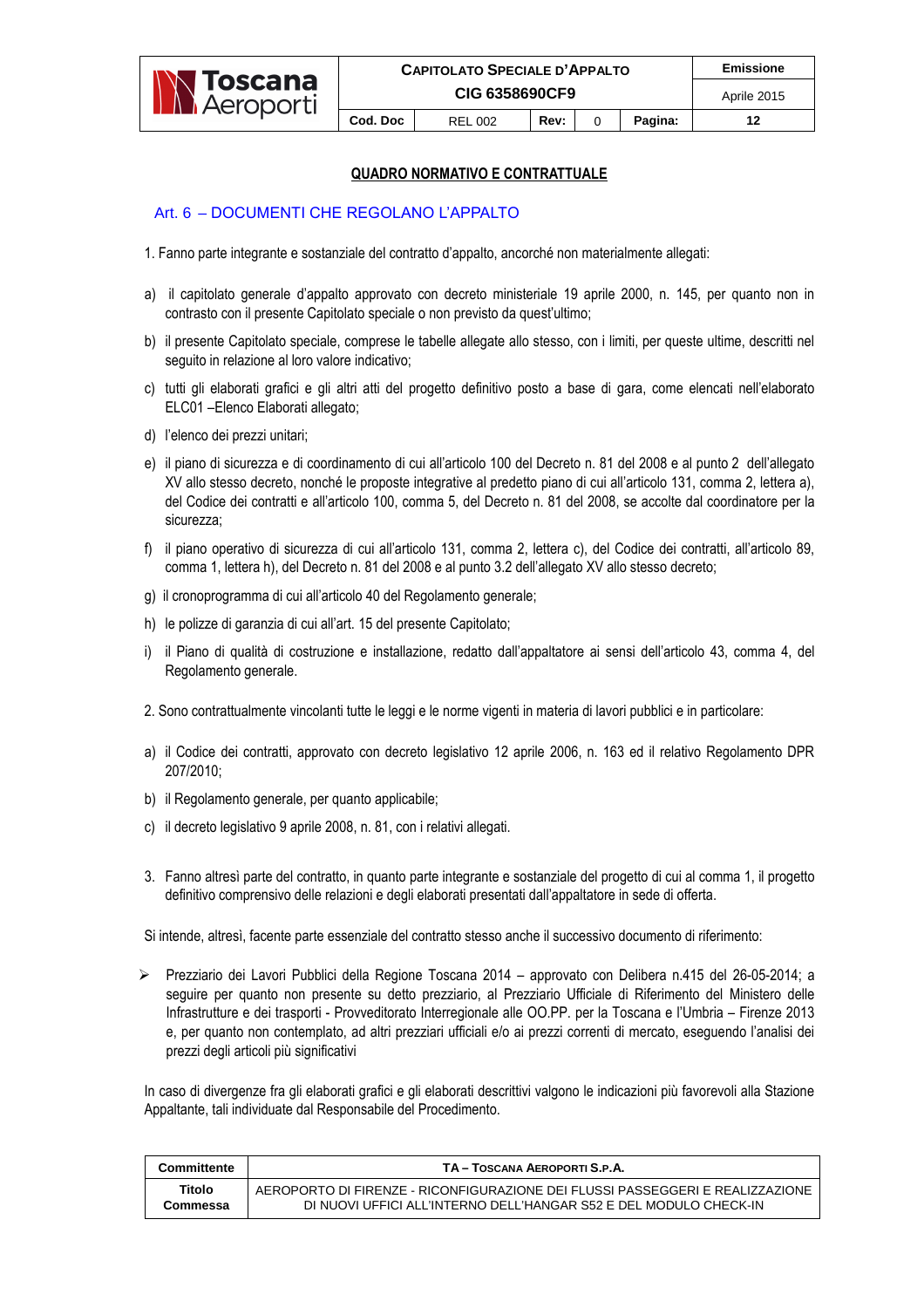|                    | <b>CAPITOLATO SPECIALE D'APPALTO</b> | <b>Emissione</b> |      |  |         |             |
|--------------------|--------------------------------------|------------------|------|--|---------|-------------|
| <b>N Toscana</b>   | CIG 6358690CF9                       |                  |      |  |         | Aprile 2015 |
| <b>N</b> Aeroporti | Cod. Doc                             | <b>REL 002</b>   | Rev: |  | Pagina: | 13          |

L'appalto viene affidato ed accettato sotto l'osservanza piena, assoluta, inderogabile e inscindibile delle norme, condizioni, patti, obblighi, oneri e modalità dedotti e risultanti dal capitolato speciale d'appalto, integrante il progetto, nonché, delle previsioni delle tavole grafiche progettuali, che l'Appaltatore dichiara di conoscere e di accettare.

In relazione alle integrazioni tecniche e tecnologiche formulate dall'Appaltatore in sede di gara è fatto obbligo all'Appaltatore stesso di completare la documentazione presentata a seguito delle migliorie prima della realizzazione delle stesse, al fine dell'approvazione della Direzione Lavori e della Committente.

L'Appaltatore resta responsabile di tutti i danni diretti, indiretti e conseguenti derivanti da tali integrazioni tecniche e tecnologiche al Progetto da esso apportate. L'approvazione della Direzione Lavori e della Committente non potranno costituire motivo di esclusione di responsabilità dell'Appaltatore.

# Art. 7 – LEGGI E NORME

La procedura di cui al presente appalto riguarda l'affidamento di lavori rientranti nei cosiddetti settori speciali (D.Lgs 163/06 – Parte III) di importo superiore alla soglia di rilevanza comunitaria, soggetti all'applicazione del D.Lgs 163/06.

Fermo restando quanto sopra, per quanto non previsto e comunque non specificato dal presente Capitolato, l'Appalto è soggetto all'osservanza delle seguenti leggi, regolamenti e norme (e loro eventuali evoluzioni legislative) che si intendono qui integralmente richiamate:

- **(a)** D.Lgs. n.163/2006 "Codice dei contratti pubblici relativi a lavori, servizi e forniture in attuazione delle Direttive 2004/17/CE e 2004/18/CE e successive modifiche ed integrazioni;
- **(b)** D.P.R. n. 207/2010 Regolamento di esecuzione ed attuazione del decreto legislativo 12 aprile 2006, n. 163, recante «Codice dei contratti pubblici relativi a lavori, servizi e forniture in attuazione delle direttive 2004/17/CE e 2004/18/CE», per quanto non derogato dal presente Capitolato;
- **(c)** D.M. dei lavori pubblici 19 aprile 2000 n. 145 (in modo abbreviato "Cap. Gen.");
- **(d)** D.Lgs. n.81/2008;
- **(e)** D.Lgs. n.106/2009;
- **(f)** Nuove norme Tecniche per le Costruzioni DM 14 gennaio 2008;
- **(g)** D.P.R. n.459/96;
- **(h)** D.L. 22 gennaio 2008 n.37;
- **(i)** D.Lgs. 152/06 e ss.mm.ii.;
- **(j)** leggi, decreti e circolari ministeriali vigenti alla data di esecuzione dei lavori;
- **(k)** codice civile ("c.c.");
- **(l)** norme UNI, norme CEI, norme emanate dal CNR e dai comitati formatori ufficialmente riconosciuti anche se non espressamente richiamate e tutte le norme modificative e/o sostitutive che venissero eventualmente emanate nel corso dei lavori;
- **(m)** normative e disposizioni di carattere aeroportuale (quali, ad esempio: le particolari modalità operative per le aree di movimento aeromobili e per le aree doganali; le misure di sicurezza inerenti il movimento di cose e persone; il

| Committente | TA - TOSCANA AEROPORTI S.P.A.                                                 |
|-------------|-------------------------------------------------------------------------------|
| Titolo      | AEROPORTO DI FIRENZE - RICONFIGURAZIONE DEI FLUSSI PASSEGGERI E REALIZZAZIONE |
| Commessa    | DI NUOVI UFFICI ALL'INTERNO DELL'HANGAR S52 E DEL MODULO CHECK-IN             |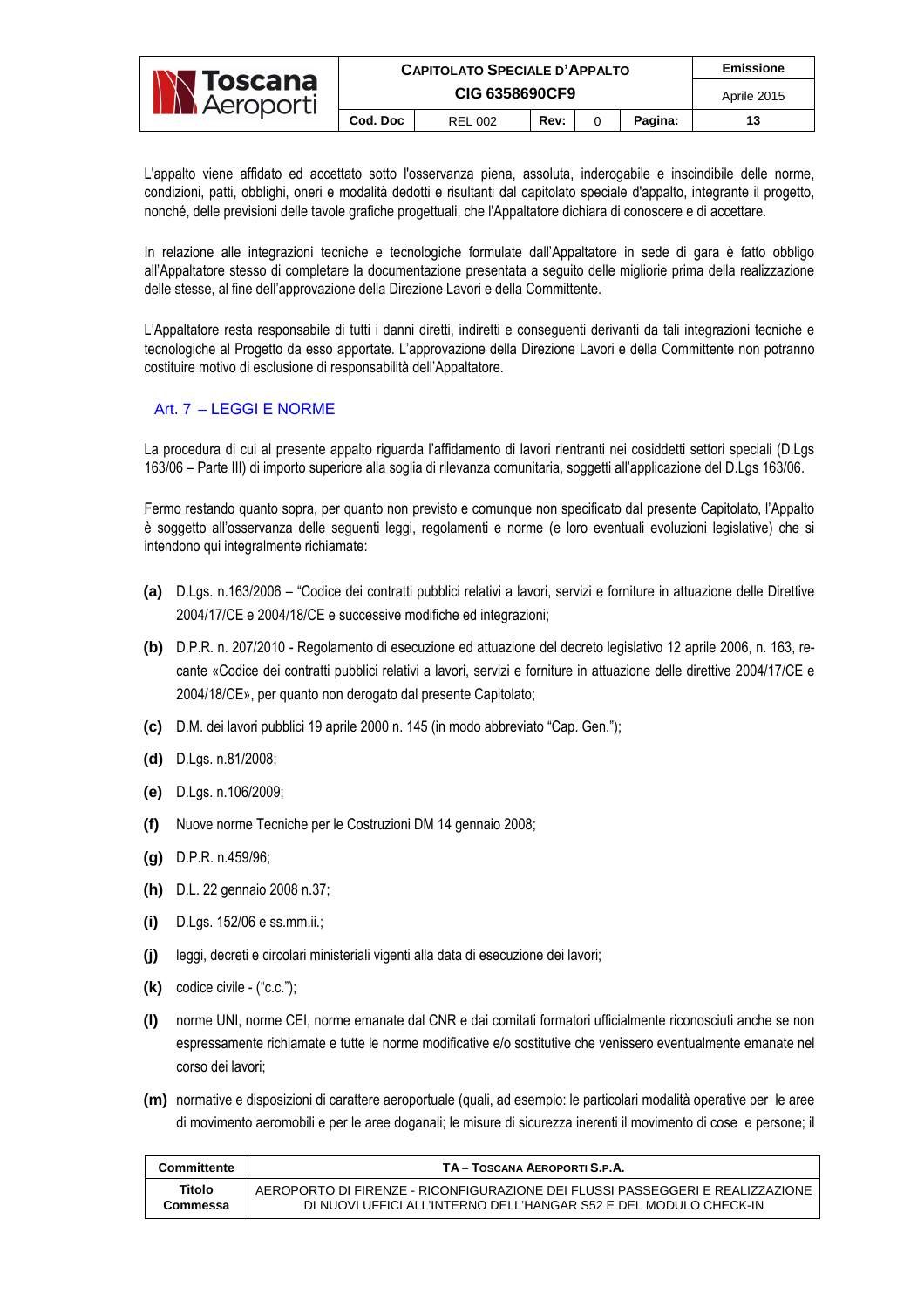|                                  | <b>CAPITOLATO SPECIALE D'APPALTO</b> |                |      |  |             | Emissione |
|----------------------------------|--------------------------------------|----------------|------|--|-------------|-----------|
| <b>N</b> Toscana<br>AN Aeroporti | CIG 6358690CF9                       |                |      |  | Aprile 2015 |           |
|                                  | Cod. Doc                             | <b>REL 002</b> | Rev: |  | Pagina:     | 14        |

rispetto delle separazioni doganali nel corso delle opere, ecc.);

- **(n)** normative ICAO, ENAC e ENAV;
- **(o)** tutte le ordinanze emesse dalla locale Direzione Aeroportuale DA Firenze.

# Art. 8 – CONOSCENZA DELLE CONDIZIONI DI APPALTO

Con la presentazione e sottoscrizione dell'offerta l'Appaltatore conferma e riconosce, a tutti gli effetti di legge e di contratto quanto dichiarato in sede di gara.

L'Appaltatore quindi dichiara di avere la possibilità ed i mezzi necessari per procedere all'esecuzione dei lavori, secondo le norme e i migliori sistemi costruttivi e nei tempi contrattuali previsti.

| Committente | TA - TOSCANA AEROPORTI S.P.A.                                                 |
|-------------|-------------------------------------------------------------------------------|
| Titolo      | AEROPORTO DI FIRENZE - RICONFIGURAZIONE DEI FLUSSI PASSEGGERI E REALIZZAZIONE |
| Commessa    | DI NUOVI UFFICI ALL'INTERNO DELL'HANGAR S52 E DEL MODULO CHECK-IN             |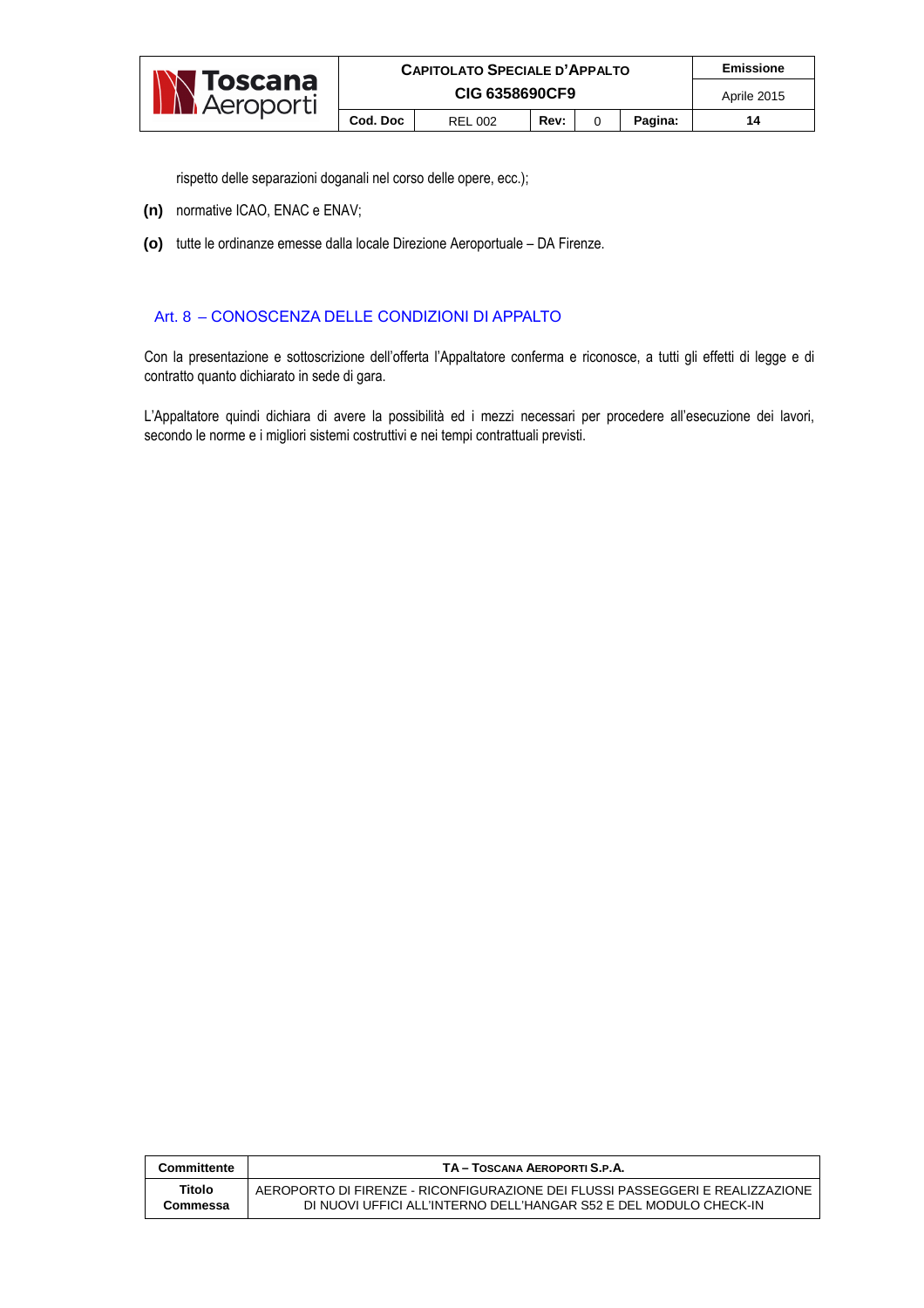

#### **TERMINI PER LA PROGETTAZIONE E L'ESECUZIONE DELL'OPERA**

#### Art. 9 – PROGETTO DEFINITIVO A BASE DI GARA

La progettazione definitiva redatta dalla stazione appaltante, completa in ogni sua parte, sarà corredata delle autorizzazioni, nulla-osta, pareri o atti di assenso, comunque denominati, con particolare riguardo:

a) al parere della A.S.L. in materia igienico sanitaria ai sensi dell'articolo 5, comma 3, lettera a) del D.P.R. 6 giugno 2001 n. 380 e s.m.i.;

b) all'autorizzazione paesaggistica ai sensi del decreto legislativo n. 42 del 2004;

c) autorizzazione ai sensi del "Protocollo d'intesa per la semplificazione delle procedure concernenti la realizzazione di opere pubbliche di cui ex art.81 D.P.R. 616/77 tra la Regione Toscana e Provveditorato alle OO.PP. della Toscana" paragrafo 2 punto a2.

#### Art. 10 – PROGETTAZIONE ESECUTIVA : MODALITÀ E TERMINI

Fermo restando quanto previsto dall'articolo 168 del Regolamento generale, dopo la stipulazione del contratto il R.U.P. ordina all'appaltatore, con apposito provvedimento, di dare immediatamente inizio alla progettazione esecutiva. Se tale provvedimento non è emesso o non perviene all'appaltatore entro 10 (dieci) giorni dalla stipula del contratto, lo stesso si intende comunque emesso e l'ordine si intende impartito e ricevuto alla data di scadenza del predetto termine.

La progettazione esecutiva completa in ogni sua parte, unitamente agli eventuali studi, indagini e verifiche supplementari, deve essere redatta e consegnata alla Stazione appaltante entro il termine perentorio di 45 (quarantacinque) giorni dal provvedimento o dal termine di cui al comma 1. La progettazione esecutiva non può prevedere alcuna variazione alla qualità e alle quantità delle lavorazioni previste nel progetto definitivo redatto dalla Stazione Appaltante; eventuali variazioni quantitative o qualitative non hanno alcuna influenza né sull'importo dei lavori che resta fisso e invariabile nella misura contrattuale, né sulla qualità dell'esecuzione, dei materiali, delle prestazioni e di ogni aspetto tecnico, rispetto a quanto previsto dal progetto definitivo. Ai sensi dell'articolo 168, comma 4, secondo periodo, del Regolamento generale, sono ammesse le variazioni qualitative e quantitative, contenute entro un importo non superiore al 10 % (dieci per cento) categorie di lavoro dell'appalto, come individuate nella tabella di cui all'articolo 5, che non incidano su eventuali prescrizioni degli enti competenti e che non comportino un aumento dell'importo del contratto stipulato.

Nel caso in cui si verifichi una delle ipotesi di cui all'articolo 132, comma 1, lettere a), b), c) o d), del Codice dei contratti, oppure nel caso di errori od omissioni riscontrati nel progetto posto a base di gara, le variazioni da apportarsi alla progettazione esecutiva sono valutate in base ai prezzi di cui all'articolo 34. La Stazione appaltante procede all'accertamento delle cause, condizioni e presupposti che hanno dato luogo alle variazioni nonché al concordamento dei nuovi prezzi entro 10 (dieci) giorni dall'accertamento della necessità di introdurre nella progettazione esecutiva la variazione al progetto posto a base di gara. L'assenso alla variante da parte della Stazione appaltante avviene mediante atto scritto comunicato tempestivamente all'appaltatore; con tale assenso può essere riconosciuta motivatamente una proroga al termine di cui al comma 2 previsto per la presentazione della progettazione esecutiva. Tale proroga deve essere adeguata alla complessità e importanza delle modifiche da apportare alla progettazione esecutiva ma non può comunque essere superiore ad un quarto del temine previsto inizialmente.

Nel corso della progettazione esecutiva il progettista deve coordinarsi con il soggetto o l'organo di verifica e con il RUP, mediante confronti costanti in modo da minimizzare i rischi di verifica negativa. Ai sensi dell'articolo 24, comma 3, secondo periodo, del Regolamento generale, la redazione del progetto esecutivo deve avvenire nella sede o nelle sedi dichiarate in sede di offerta.

| Committente | TA - TOSCANA AEROPORTI S.P.A.                                                 |
|-------------|-------------------------------------------------------------------------------|
| Titolo      | AEROPORTO DI FIRENZE - RICONFIGURAZIONE DEI FLUSSI PASSEGGERI E REALIZZAZIONE |
| Commessa    | DI NUOVI UFFICI ALL'INTERNO DELL'HANGAR S52 E DEL MODULO CHECK-IN             |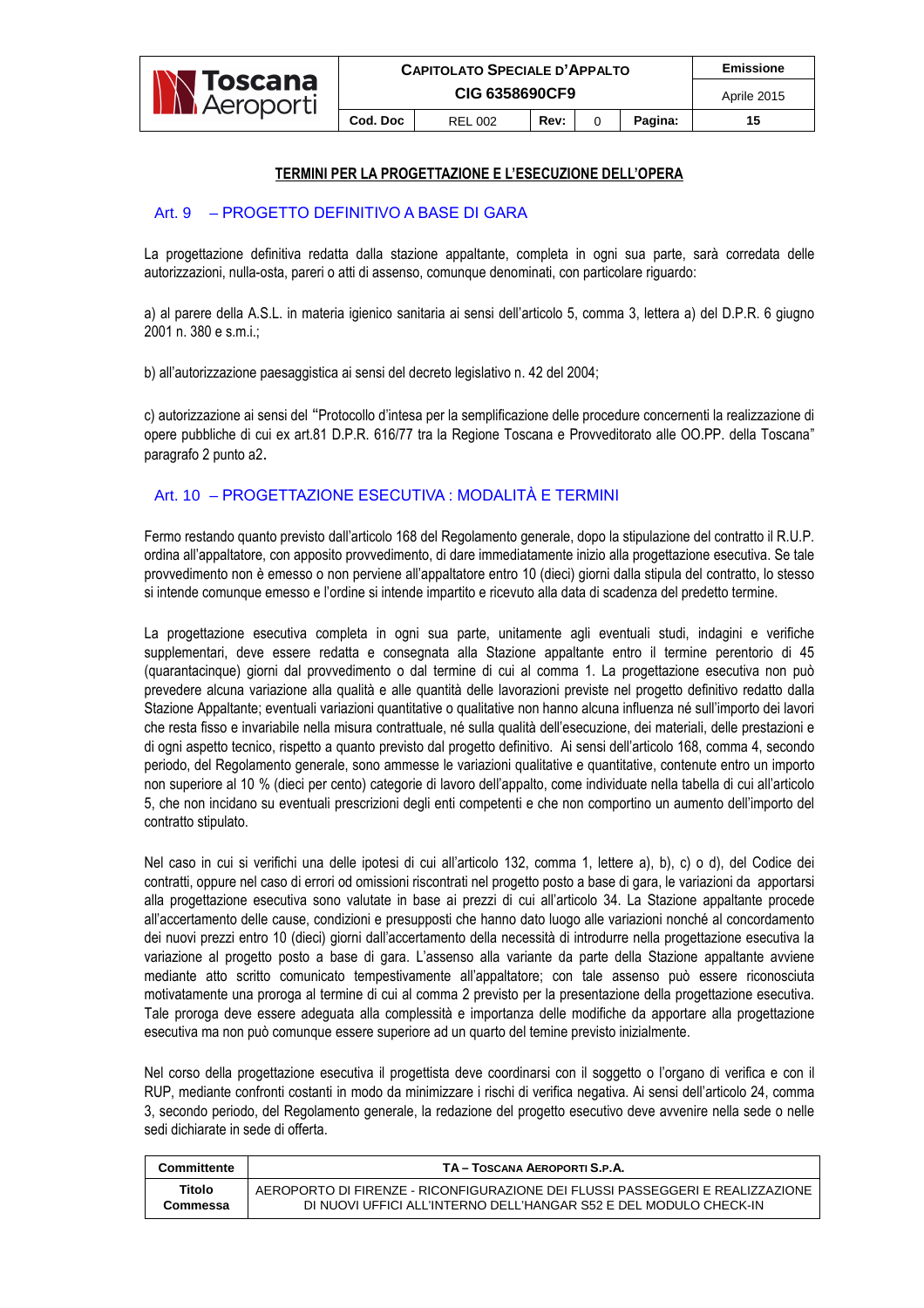|                                         | <b>CAPITOLATO SPECIALE D'APPALTO</b> | <b>Emissione</b> |      |  |         |             |
|-----------------------------------------|--------------------------------------|------------------|------|--|---------|-------------|
| <b>N Toscana</b><br><b>AL</b> Aeroporti | CIG 6358690CF9                       |                  |      |  |         | Aprile 2015 |
|                                         | Cod. Doc                             | <b>REL 002</b>   | Rev: |  | Pagina: | 16          |

Unitamente alla progettazione esecutiva l'appaltatore deve predisporre e sottoscrivere la documentazione necessaria alla denuncia delle opere strutturali in muratura e cemento armato, cemento armato precompresso, acciaio o metallo ai sensi dell'articolo 65 del d.P.R. n. 380 del 2001 ed all'ottenimento dell'autorizzazione di cui agli articoli 82 e 93 del d.P.R. n. 380 del 2001.

Unitamente alla progettazione esecutiva l'appaltatore deve predisporre e sottoscrivere la documentazione necessaria alla denuncia degli impianti e delle opere relativi alle fonti rinnovabili di energia e al risparmio e all'uso razionale dell'energia, se sono intervenute variazioni rispetto al progetto definitivo, ai sensi dell'articolo 125 del D.P.R. n. 380 del 2001, in ottemperanza alle procedure e alle condizioni della normativa regionale applicabile.

Con il provvedimento di cui al comma 1 o con altri ordini di servizio tempestivamente trasmessi all'appaltatore in tempo utile, il R.U.P., ordina all'appaltatore medesimo di provvedere all'effettuazione dei seguenti studi, indagini e verifiche di maggior dettaglio rispetto a quelli utilizzati per la redazione del progetto definitivo, senza che ciò comporti compenso aggiuntivo alcuno a favore dell'appaltatore:

a) Ulteriori indagini geologiche, geotecniche e sui materiali.

Se il R.U.P. richiede ulteriori studi, indagini e verifiche di maggior dettaglio oltre a quelli di cui al comma 7, ciò non comporta compenso aggiuntivo alcuno a favore dell'appaltatore, e tali adempimenti devono essere assolti entro il termine di cui al comma 2; tuttavia con il provvedimento di cui al comma 1 il R.U.P. può concedere motivatamente una proroga del termine di cui al predetto comma 2, strettamente necessaria all'esecuzione dei nuovi adempimenti.

# Art. 11 – RITARDO NELLA PROGETTAZIONE ESECUTIVA

Fermo restando quanto previsto dall'articolo 10, comma 1, nel caso di mancato rispetto del termine per la consegna della progettazione esecutiva previsto dall'articolo 10, comma 3, primo periodo, per ogni giorno naturale di ritardo viene applicata la penale nella misura prevista dall'articolo 43. L'eventuale ritardo dell'appaltatore rispetto ai termini per la presentazione della progettazione esecutiva superiore a 45 (quarantacinque) giorni naturali consecutivi, produce la risoluzione del contratto, a discrezione della Committente e senza obbligo di ulteriore motivazione, ai sensi dell'articolo 136 del Codice dei contratti, per grave inadempimento dell'appaltatore, senza necessità di messa in mora, diffida o altro adempimento.

Non concorrono alle penali e pertanto non concorrono al decorso dei termini, i tempi necessari a partire dalla presentazione della progettazione esecutiva completa alla Stazione appaltante, fino all'approvazione da parte di quest'ultima. I termini restano pertanto sospesi per il tempo intercorrente tra la predetta presentazione, l'acquisizione di tutti i pareri, nulla osta o atti di assenso comunque denominati, da parte di qualunque organo, ente o autorità competente, nonché all'ottenimento della verifica positiva ai sensi dell'articolo 112 del Codice dei contratti, e la citata approvazione definitiva, sempre che i differimenti non siano imputabili all'appaltatore o ai progettisti dell'appaltatore.

## Art. 12 – APPROVAZIONE DELLA PROGETTAZIONE ESECUTIVA

Entro 45 (quarantacinque) giorni dalla presentazione della progettazione esecutiva da parte dell'appaltatore, essa è verificata dalla Stazione appaltante e, ottenuta la verifica favorevole ai sensi dell'articolo 112 del Codice dei contratti e degli articoli 45, 49, 52, 53 e 54, del Regolamento generale, è approvata dalla medesima Stazione appaltante, sentito il progettista del progetto definitivo posto a base di gara, entro i successivi 15 (quindici) giorni. Il provvedimento di approvazione è comunicato tempestivamente all'appaltatore a cura del R.U.P.

| Committente | TA - TOSCANA AEROPORTI S.P.A.                                                 |
|-------------|-------------------------------------------------------------------------------|
| Titolo      | AEROPORTO DI FIRENZE - RICONFIGURAZIONE DEI FLUSSI PASSEGGERI E REALIZZAZIONE |
| Commessa    | DI NUOVI UFFICI ALL'INTERNO DELL'HANGAR S52 E DEL MODULO CHECK-IN             |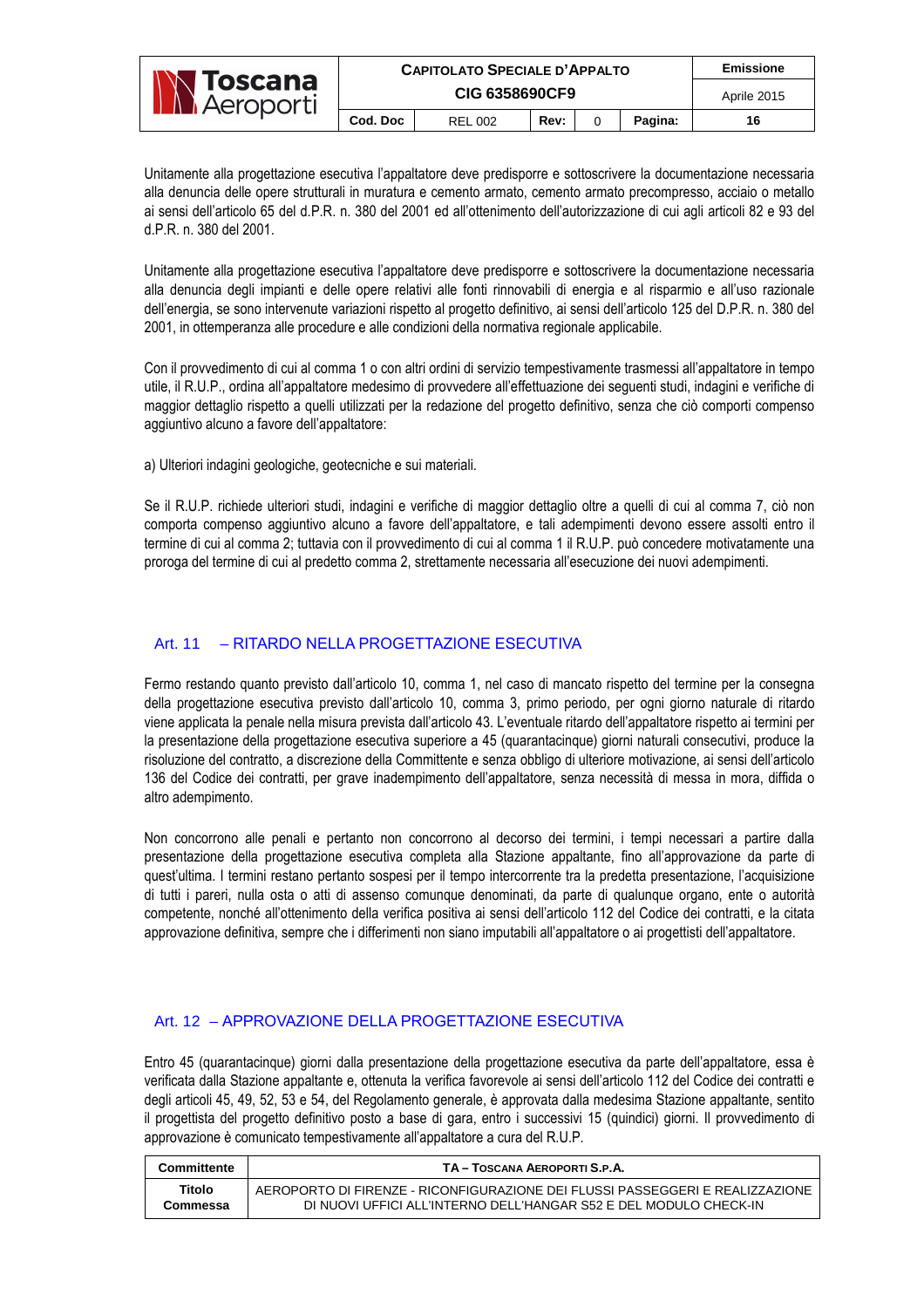|                     | <b>CAPITOLATO SPECIALE D'APPALTO</b> | Emissione      |      |  |         |             |
|---------------------|--------------------------------------|----------------|------|--|---------|-------------|
| <b>N</b> Toscana    | CIG 6358690CF9                       |                |      |  |         | Aprile 2015 |
| <b>IN Aeroporti</b> | Cod. Doc                             | <b>REL 002</b> | Rev: |  | Pagina: | 17          |

Se nell'emissione dei pareri, nulla-osta, autorizzazioni o altri atti di assenso comunque denominati, oppure nei procedimenti di verifica o di approvazione di cui al comma 1, sono imposte prescrizioni e condizioni, queste devono essere accolte dall'appaltatore senza alcun aumento di spesa, sempre che non si tratti di condizioni ostative ai sensi dei successivi commi 4 o 5.

Se la progettazione esecutiva redatta a cura dell'appaltatore non è ritenuta meritevole di approvazione, il contratto è risolto per inadempimento dell'appaltatore medesimo ai sensi dell'articolo 136 del Codice dei contratti. In tal caso nulla è dovuto all'appaltatore per le spese sostenute per la progettazione esecutiva.

Non è meritevole di approvazione la progettazione esecutiva:

a) che si discosta dalla progettazione definitiva a base di gara, in modo da compromettere, anche parzialmente, le finalità dell'intervento, il suo costo o altri elementi significativi della stessa progettazione definitiva;

b) in contrasto con norme di legge o di regolamento in materia edilizia, urbanistica, di sicurezza, igienico sanitaria, superamento delle barriere architettoniche o altre norme speciali;

c) redatta in violazione di norme tecniche di settore, con particolare riguardo alle parti in sottosuolo, alle parti strutturali e a quelle impiantistiche;

d) che, secondo le normali cognizioni tecniche dei titolari dei servizi di ingegneria e architettura, non illustra compiutamente i lavori da eseguire o li illustra in modo non idoneo alla loro immediata esecuzione;

e) nella quale si riscontrano errori od omissioni progettuali come definite dal Codice dei contratti;

f) che, in ogni altro caso, comporta una sua attuazione in forma diversa o in tempi diversi rispetto a quanto previsto dalla progettazione definitiva redatta dalla stazione appaltante.

Non è altresì meritevole di approvazione la progettazione esecutiva che, per ragioni imputabili ai progettisti che l'hanno redatta, non ottenga la verifica positiva ai sensi dell'articolo 112 del Codice dei contratti e degli articoli da 52 a 59 e 169, comma 9, del Regolamento generale, oppure non sia conforme ai prescritti pareri, nulla-osta, autorizzazioni o altri atti di assenso comunque denominati.

In ogni altro caso di mancata approvazione della progettazione esecutiva, per cause non imputabili all'appaltatore, la Stazione appaltante recede dal contratto e, in deroga a quanto previsto dall'articolo 134 del Codice dei contratti, all'appaltatore sono riconosciuti i seguenti importi:

a) le spese contrattuali sostenute, ai sensi dell'articolo 139 del Regolamento generale;

b) le spese per la progettazione esecutiva come determinate in sede di aggiudicazione;

c) altre spese eventualmente sostenute e adeguatamente documentate, comunque in misura non superiore a quanto previsto dall'articolo 157, comma 1, del Regolamento generale.

L'esecuzione dei lavori ha inizio dopo l'approvazione formale del progetto esecutivo, in seguito a consegna, risultante da apposito verbale, da effettuarsi non oltre 15 (quindici) giorni dalla predetta approvazione, previa convocazione dell'esecutore.

| Committente | TA - TOSCANA AEROPORTI S.P.A.                                                 |
|-------------|-------------------------------------------------------------------------------|
| Titolo      | AEROPORTO DI FIRENZE - RICONFIGURAZIONE DEI FLUSSI PASSEGGERI E REALIZZAZIONE |
| Commessa    | DI NUOVI UFFICI ALL'INTERNO DELL'HANGAR S52 E DEL MODULO CHECK-IN             |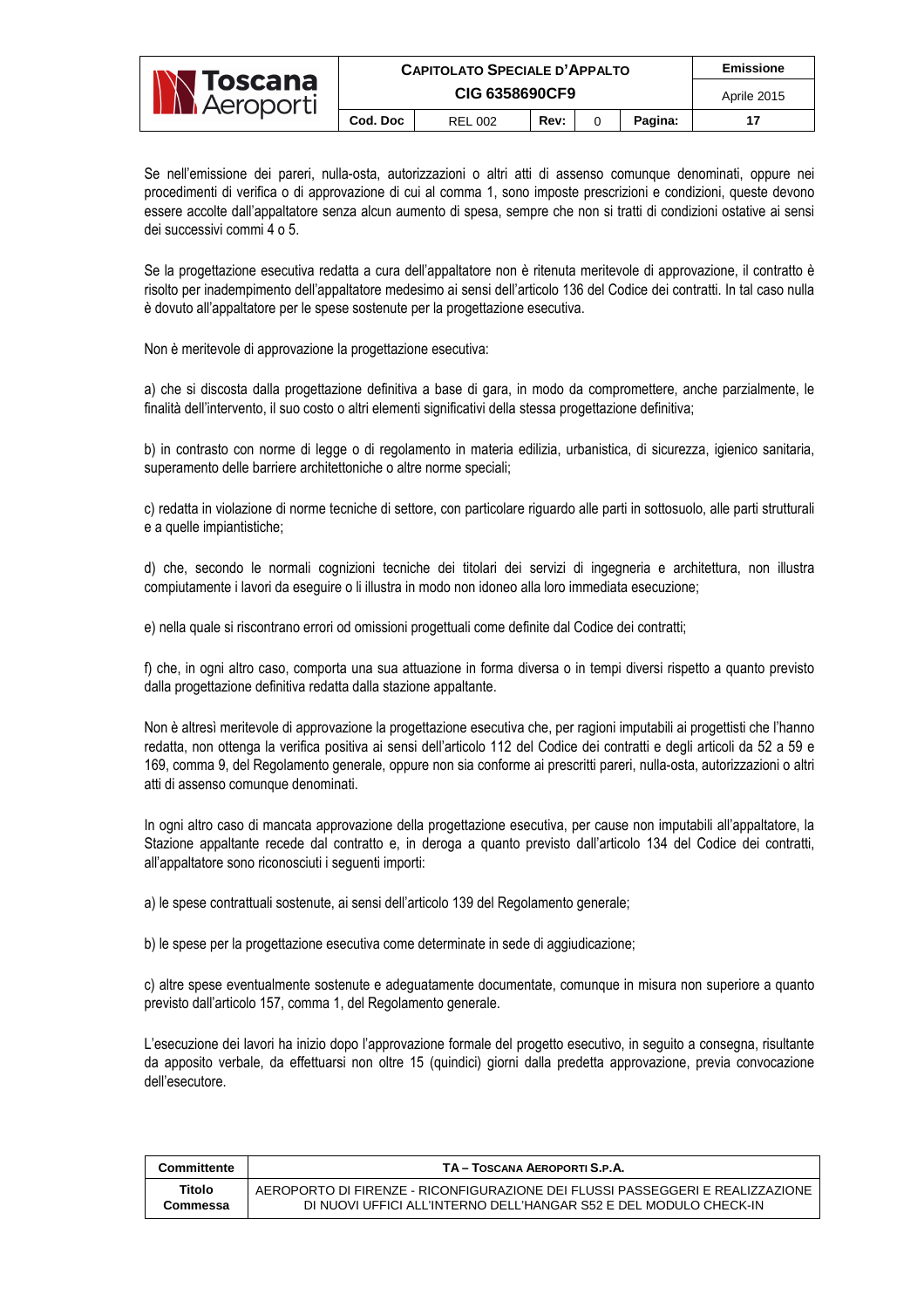

#### **CONDIZIONI PRELIMINARI AI LAVORI**

#### Art. 13 – STIPULAZIONE DEL CONTRATTO

Fermo restando il rispetto delle esigenze legate all'operatività aeroportuale, ai sensi e per gli effetti dell'art. 106, comma 3 del Regolamento, in nessun caso si procederà alla stipulazione del contratto se il Responsabile del Procedimento e l'Appaltatore non abbiano concordemente dato atto, con verbale da entrambi sottoscritto, del permanere delle condizioni che consentono l'immediata esecuzione dei lavori.

Ai sensi e per gli effetti dell'art. 11, comma 9, del D.Lgs.163/2006 s.m.i., la stipulazione del contratto di appalto deve avere luogo entro sessanta giorni dalla comunicazione di aggiudicazione, fatto salvo il diritto della Stazione appaltante di procedere alla consegna dei lavori in via d'urgenza.

Qualora l'Appaltatore non si presenti per la sottoscrizione del contratto, la Stazione appaltante provvederà all'escussione della cauzione ed a richiedere i maggiori danni.

Fermi restando gli altri adempimenti previsti dal presente CSA, prima della stipulazione del contratto e nel corso dell'esecuzione dei lavori l'Appaltatore, ove tenuto per legge, deve effettuare le comunicazioni di cui all'art. 1 del DPCM 11 maggio 1991 n. 187.

Per la stipulazione del contratto di appalto e per le autorizzazioni al subappalto e cottimi sono necessarie le comunicazioni e le informazioni prefettizie secondo quanto previsto dalla vigente normativa antimafia.

La Stazione appaltante si riserva la facoltà di verificare anche in corso d'opera la permanenza dei requisiti per l'affidamento dei lavori.

Qualora abbia luogo la perdita dei requisiti di cui alle comunicazioni e informazioni prefettizie, la Stazione appaltante potrà recedere dal contratto ai sensi del D.P.R. 252/98.

#### Art. 14 – CAUZIONI

a) Entro 5 giorni dalla comunicazione di aggiudicazione, l'Appaltatore deve presentare alla Committente una garanzia fidejussoria pari alla percentuale indicata ai sensi dell'art. 113 del D.Lgs. n.163/2006, a garanzia dell'adempimento di tutte le obbligazioni del contratto e del risarcimento dei danni derivanti dall'eventuale inadempimento o adempimento inesatto delle obbligazioni stesse, nonché a garanzia del rimborso delle somme pagate in più all'Appaltatore rispetto alle risultanze della liquidazione finale.

La Stazione appaltante ha il diritto di valersi della cauzione anche:

(i) per l'eventuale maggiore spesa sostenuta per il completamento dei lavori nel caso di risoluzione del contratto in danno dell'Appaltatore;

(ii) per provvedere al pagamento di quanto dovuto dall'Appaltatore, per le inadempienze derivanti dalla inosservanza di norme e prescrizioni dei contratti collettivi, delle leggi e dei regolamenti sulla tutela, protezione, assicurazione, assistenza e sicurezza fisica dei lavoratori comunque presenti in cantiere.

La mancata costituzione delle garanzie determina la revoca dell'affidamento e l'acquisizione della cauzione provvisoria da parte della Stazione appaltante, la quale aggiudica l'Appalto al concorrente che segue nella graduatoria.

| Committente | TA - TOSCANA AEROPORTI S.P.A.                                                 |
|-------------|-------------------------------------------------------------------------------|
| Titolo      | AEROPORTO DI FIRENZE - RICONFIGURAZIONE DEI FLUSSI PASSEGGERI E REALIZZAZIONE |
| Commessa    | DI NUOVI UFFICI ALL'INTERNO DELL'HANGAR S52 E DEL MODULO CHECK-IN             |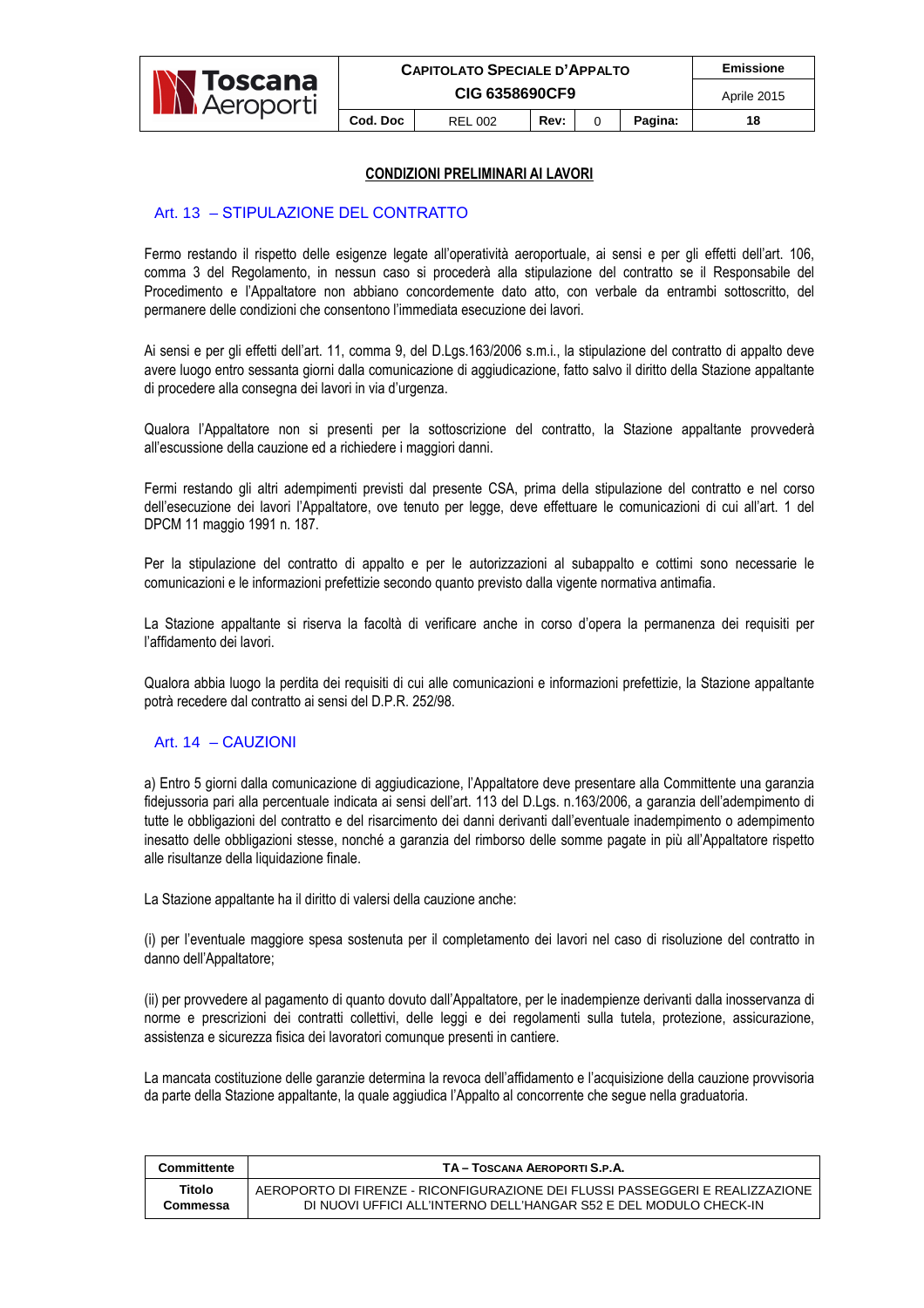|                    | <b>CAPITOLATO SPECIALE D'APPALTO</b> | <b>Emissione</b> |      |  |         |             |
|--------------------|--------------------------------------|------------------|------|--|---------|-------------|
| <b>N Toscana</b>   | CIG 6358690CF9                       |                  |      |  |         | Aprile 2015 |
| <b>N</b> Aeroporti | Cod. Doc                             | <b>REL 002</b>   | Rev: |  | Pagina: | 19          |

La garanzia prestata ai sensi dell'art. 113 del D.Lgs. n.163/2006 sarà progressivamente svincolata a decorrere dal raggiungimento di un importo dei lavori eseguiti, attestato mediante stati di avanzamento lavori o analogo documento, pari al 75 per cento dell'ammontare garantito.

Lo svincolo, nei termini e per le entità anzidetti, sarà automatico, senza necessità di benestare della Stazione appaltante, con la sola condizione della preventiva consegna al soggetto garante, da parte dell'Appaltatore degli stati di avanzamento lavori o analogo documento, in originale o copia autentica, attestanti il raggiungimento delle predette percentuali di lavoro eseguito. L'ammontare residuo, pari al 25 per cento dell'iniziale importo garantito, sarà svincolato secondo la normativa vigente, ovvero resterà vincolato fino all'emissione del certificato di collaudo finale provvisorio.

Le garanzie costituenti la cauzione definitiva saranno incamerate dalla Stazione appaltante in tutti i casi in cui siano constatati mancati o inesatti adempimenti dell'Appaltatore.

Le garanzie devono prevedere espressamente la rinuncia al beneficio della preventiva escussione del debitore principale ex art.1944 c.c. e la sua operatività entro 15 giorni a semplice richiesta della Stazione appaltante e la rinuncia all'eccezione di cui all'art.1957 comma 2 c.c. In caso di escussione totale o parziale delle garanzie costituenti la cauzione definitiva, l'Appaltatore ha l'obbligo di reintegrare le stesse sino all'importo convenuto; in mancanza la Stazione appaltante tratterrà l'importo corrispondente dai primi successivi pagamenti, fino alla concorrenza dell'importo da reintegrare.

Per quanto attiene ai requisiti dei fideiussori e alle garanzie dei concorrenti riuniti, si richiama quanto stabilito dagli artt.127 e 128 del Regolamento.

La presentazione della garanzia non limita l'obbligo dell'Appaltatore di provvedere all'integrale risarcimento del danno indipendentemente dal suo ammontare, ed anche superiore all'importo della cauzione.

#### **RIDUZIONE DELLA CAUZIONE**

L'importo della cauzione definitiva di cui al sub a) è ridotta del 50% per i concorrenti in possesso della certificazione di sistema di qualità conforme alle norme europee della serie UNI EN ISO 9000, rilasciata da organismi accreditati ai sensi delle norme europee della serie UNI CEI EN 45000.

In caso di associazioni temporanee di imprese di tipo orizzontale per beneficiare della riduzione di cui al predetto articolo è necessario che ciascuna impresa sia certificata UNI EN ISO 9000 o sia in possesso della dichiarazione della presenza di elementi significativi e tra loro correlati del sistema di qualità, comprese eventuali imprese associate ex art. 92, del Regolamento; mentre, nell'ulteriore ipotesi di riunione o associazione di tipo verticale, la riduzione della cauzione si applica limitatamente alla quota parte riferibile a quella, tra le imprese riunite, dotate della certificazione o dichiarazione, comprese eventuali imprese associate.

## Art. 15 – ASSICURAZIONI

**15.1** Grava sull'Appaltatore l'obbligo di stipulare una polizza ai sensi dell'art. 129 comma 1 del D.Lgs 163/06 e dell'art. 125 DPR 207/2010 - presso primaria compagnia di assicurazione di gradimento della Stazione appaltante - che tenga indenne la Stazione appaltante da tutti i rischi di esecuzione da qualsiasi causa determinati, ivi compresi quelli derivanti da errori o da insufficiente progettazione relativamente alle integrazioni proposte dall'Appaltatore in sede di gara, con esclusione dei danni derivanti da azioni di terzi o cause di forza maggiore.

Tale polizza (C.A.R.) dovrà coprire i danni subiti dalla Committente spa a causa del danneggiamento o della distruzione totale o parziale di impianti e opere, anche preesistenti, verificatisi nel corso dell'esecuzione dei lavori. La somma assicurata deve essere pari a Euro 6.000.000,00 (seimilioni). La polizza deve inoltre assicurare la Committente

| Committente | TA - TOSCANA AEROPORTI S.P.A.                                                 |
|-------------|-------------------------------------------------------------------------------|
| Titolo      | AEROPORTO DI FIRENZE - RICONFIGURAZIONE DEI FLUSSI PASSEGGERI E REALIZZAZIONE |
| Commessa    | DI NUOVI UFFICI ALL'INTERNO DELL'HANGAR S52 E DEL MODULO CHECK-IN             |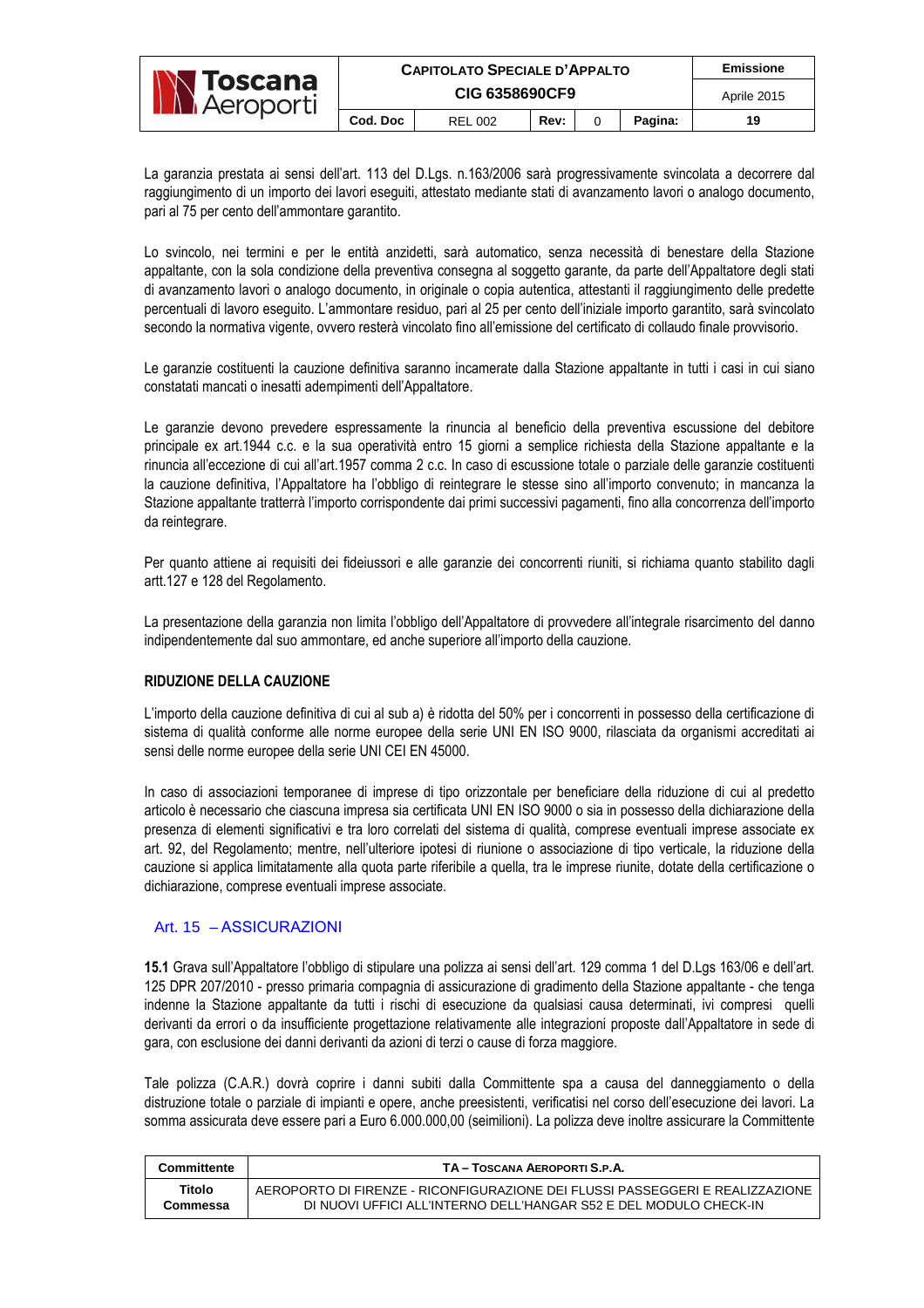| <b>N Toscana</b><br><b>N</b> Aeroporti | <b>CAPITOLATO SPECIALE D'APPALTO</b> | <b>Emissione</b> |      |  |         |             |
|----------------------------------------|--------------------------------------|------------------|------|--|---------|-------------|
|                                        | CIG 6358690CF9                       |                  |      |  |         | Aprile 2015 |
|                                        | Cod. Doc                             | <b>REL 002</b>   | Rev: |  | Pagina: | 20          |

contro la responsabilità civile per danni causati a terzi (R.C.T.), nel corso dell'esecuzione dei lavori per il massimale di € 500.000,00 (cinquecentomila).

La garanzia R.C.T. dovrà espressamente prevedere l'indicazione che tra i terzi assicurati s'intendono compresi tutti i soggetti che a qualsiasi titolo e/o veste partecipino o presenzino ai lavori e alle attività di cantiere indipendentemente dalla natura del loro rapporto con l'Appaltatore nonché tutti i soggetti che, si trovino a transitare o sostare nei pressi del cantiere.

Tra i soggetti sopra citati rientrano, in via meramente esemplificativa e non esaustiva:

- la Direzione dei Lavori, gli Amministratori, tutti i Dirigenti, il Personale dipendente, i Preposti, i Consulenti della Stazione appaltante e chiunque, a qualsiasi titolo, intrattenga rapporti con la Stazione appaltante medesima;
- tutto il Personale dipendente dell'Appaltatore, eccezion fatta per il personale soggetto all'obbligo di assicurazione ai sensi del DPR 30 giugno 1965 n. 1124 e del D.Lgs. 23 febbraio 2000 n. 38 s.m.i., per le lesioni corporali da questo subite in occasione di lavoro o di servizio;
- i Titolari e i Dipendenti di eventuali Subappaltatori, di tutte le Ditte e/o Imprese che partecipino, anche occasionalmente, all'esecuzione dei lavori e ad attività di cantiere, nonché delle Ditte fornitrici;
- tutto il Personale dipendente delle Imprese operanti all'interno dell'area,intendendosi con tale dizione le Imprese che realizzano opere non comprese nell'oggetto del presente appalto;
- gli equipaggi, i passeggeri ed i loro accompagnatori.

La copertura assicurativa decorre dalla data di consegna dei lavori e cessa alla data di emissione del certificato di collaudo provvisorio o del certificato di regolare esecuzione o comunque decorsi dodici mesi dalla data di ultimazione dei lavori risultante dal relativo verbale.

In caso di sinistro o di controversia con la Compagnia di Assicurazione ogni Assicurato potrà rivolgersi a essa, come se avesse direttamente stipulato la polizza.

I rischi, gli scoperti e le franchigie non coperti dalla polizza si intendono a carico esclusivo dell'Appaltatore.

In deroga a quanto stabilito dall'art. 1901 cod. civ., l'omesso o il ritardato pagamento delle somme dovute dall'Appaltatore a titolo di premio non comporta l'inefficacia della garanzia assicurativa.

**15.2** E' altresì onere dell'Appaltatore, da ritenersi sempre compensato nel corrispettivo d'Appalto, l'accensione presso primaria compagnia di assicurazione di gradimento della Stazione appaltante - di una polizza che tenga indenne l'Assicurato di quanto sia tenuto a pagare quale civilmente responsabile verso i prestatori di lavoro (R.C.O.), ai sensi:

- del DPR 30 giugno 1965 n. 1124 s.m.i.;
- del D.Lgs. 23 febbraio 2000 n. 38 s.m.i.;
- del Codice Civile per danni non rientranti nella disciplina sub (a) e (b).

La copertura contro i rischi derivanti dalla R.C.O. dovrà prevedere massimali adeguati all'effettiva consistenza del personale alle dipendenze dell'Appaltatore.

| Committente | TA - TOSCANA AEROPORTI S.P.A.                                                 |
|-------------|-------------------------------------------------------------------------------|
| Titolo      | AEROPORTO DI FIRENZE - RICONFIGURAZIONE DEI FLUSSI PASSEGGERI E REALIZZAZIONE |
| Commessa    | DI NUOVI UFFICI ALL'INTERNO DELL'HANGAR S52 E DEL MODULO CHECK-IN             |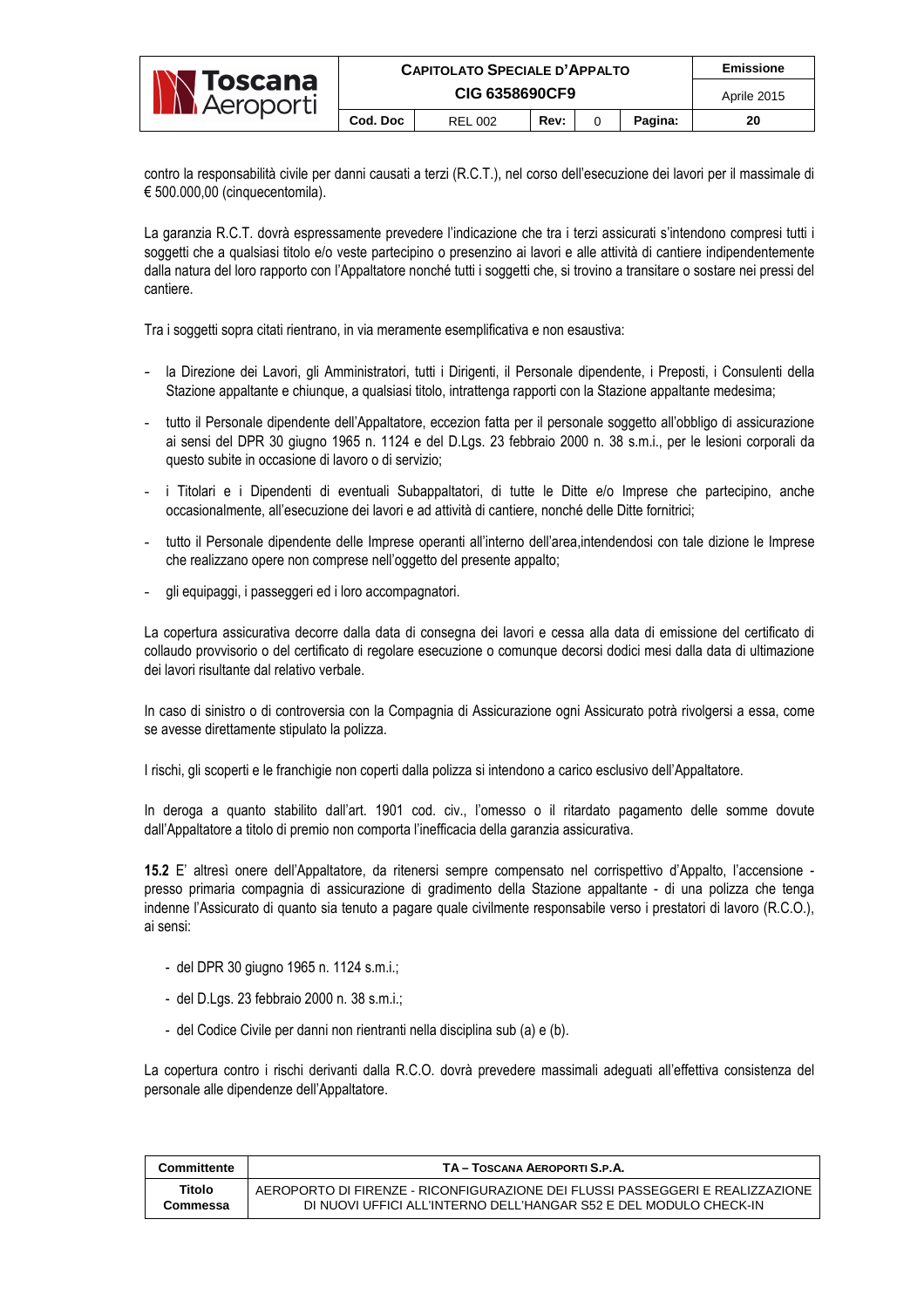| <b>N</b> Toscana<br><b>NA</b> Aeroporti | <b>CAPITOLATO SPECIALE D'APPALTO</b> | Emissione      |      |  |         |    |
|-----------------------------------------|--------------------------------------|----------------|------|--|---------|----|
|                                         |                                      | Aprile 2015    |      |  |         |    |
|                                         | Cod. Doc                             | <b>REL 002</b> | Rev: |  | Pagina: | 21 |

Detti massimali, comunque, non dovranno essere inferiori ai seguenti minimi inderogabili: euro due milioni cinquecentomila per sinistro e per anno, ed euro due milioni per Dipendente.

La polizza R.C.O. dovrà essere estesa alla colpa grave dell'Appaltatore e degli eventuali Subappaltatori.

Nel caso in cui l'esecutore dei lavori sia soggetto diverso dall'Appaltatore Aggiudicatario, ai fini del presente comma sarà ritenuta valida la polizza R.C.O. di cui l'esecutore dei lavori stesso sia Contraente, purché risulti da apposita dichiarazione l'impegno dell'Appaltatore ad assumersi ogni onere relativo alla polizza in caso d'inadempimento del Contraente per annullamento della polizza, mancato pagamento del premio e mancata regolazione del premio. La polizza R.C.O. deve coprire l'intero periodo dell'appalto, dalla data di effettiva consegna dei lavori fino alla data di collaudo finale e comunque fino alla consegna dell'opera; deve altresì risultare in regola con il pagamento del relativo premio per lo stesso periodo indicato.

**15.3** -Per quanto riguarda la Responsabilità Civile Autoveicoli soggetti all'assicurazione obbligatoria, l'Appaltatore è obbligato a stipulare una polizza di assicurazione a copertura dei danni causati dagli autoveicoli e motoveicoli (anche a seguito di incendio e/o scoppio dei veicoli stessi e/o delle cose da essi trasportate, nonché durante e/o in occasione delle operazioni di carico e scarico) di proprietà e/o comunque utilizzati dall'Appaltatore, con un congruo massimale pari a **€ 3.000.000,00 (tremilioni)**, unico per ciascun sinistro, comprese le persone trasportate.

**15.4** L'Appaltatore è obbligato a reintegrare le garanzie di cui la Committente si sia avvalsa, durante l'esecuzione del contratto o che risultino ridotte o poste a riserva dall'assicuratore a seguito di denuncia di sinistro.

In caso di mancata reintegrazione delle garanzie, la Committente ha facoltà di trattenere i ratei di prezzi fino alla concorrenza di un importo che, sommato all'eventuale residuo del massimale delle garanzie, ripristini l'ammontare delle garanzie medesime.

Del pari, la Committente ha facoltà di provvedere a proprie spese al reintegro delle coperture assicurative, addebitandone l'onere all'Appaltatore.

**15.5** I rischi e le franchigie non coperti dalle predette polizze si intendono a carico dell'Appaltatore.

Le polizze C.A.R., R.C.T. e R.C.O dovranno essere trasmesse alla Stazione appaltante almeno 10 giorni prima della consegna dei lavori, il tutto alle condizioni e con i massimali previsti nel presente Capitolato Speciale di Appalto e nel contratto.

Per quanto attiene alle garanzie predette e in caso di concorrenti riuniti, si richiama quanto stabilito dagli artt. 125 e 128 del Regolamento.

**15.6** Ai sensi del combinato disposto degli articoli 53, comma 3, e 111, comma 1, del Codice dei contratti, nonché dell'articolo 269 del Regolamento generale, deve essere presentata alla Stazione appaltante una polizza di responsabilità civile professionale per i rischi di progettazione, a far data dall'approvazione della progettazione esecutiva di cui all'articolo 12, comma 1, per tutta la durata dei lavori e sino alla data di emissione del certificato di collaudo provvisorio; la polizza deve coprire le nuove spese di progettazione e i maggiori costi che l'amministrazione dovesse sopportare per le varianti di cui all'articolo 132, comma 1, lettera e), del Codice dei contratti, resesi necessarie in corso di esecuzione.

La garanzia è prestata alle condizioni e prescrizioni previste dallo schema tipo 2.2 allegato al d.m. 12 marzo 2004, n. 123, in conformità alla scheda tecnica 2.2 allegata allo stesso decreto per un massimale assicurato non inferiore a euro 2.200.000.

| Committente | TA - TOSCANA AEROPORTI S.P.A.                                                 |
|-------------|-------------------------------------------------------------------------------|
| Titolo      | AEROPORTO DI FIRENZE - RICONFIGURAZIONE DEI FLUSSI PASSEGGERI E REALIZZAZIONE |
| Commessa    | DI NUOVI UFFICI ALL'INTERNO DELL'HANGAR S52 E DEL MODULO CHECK-IN             |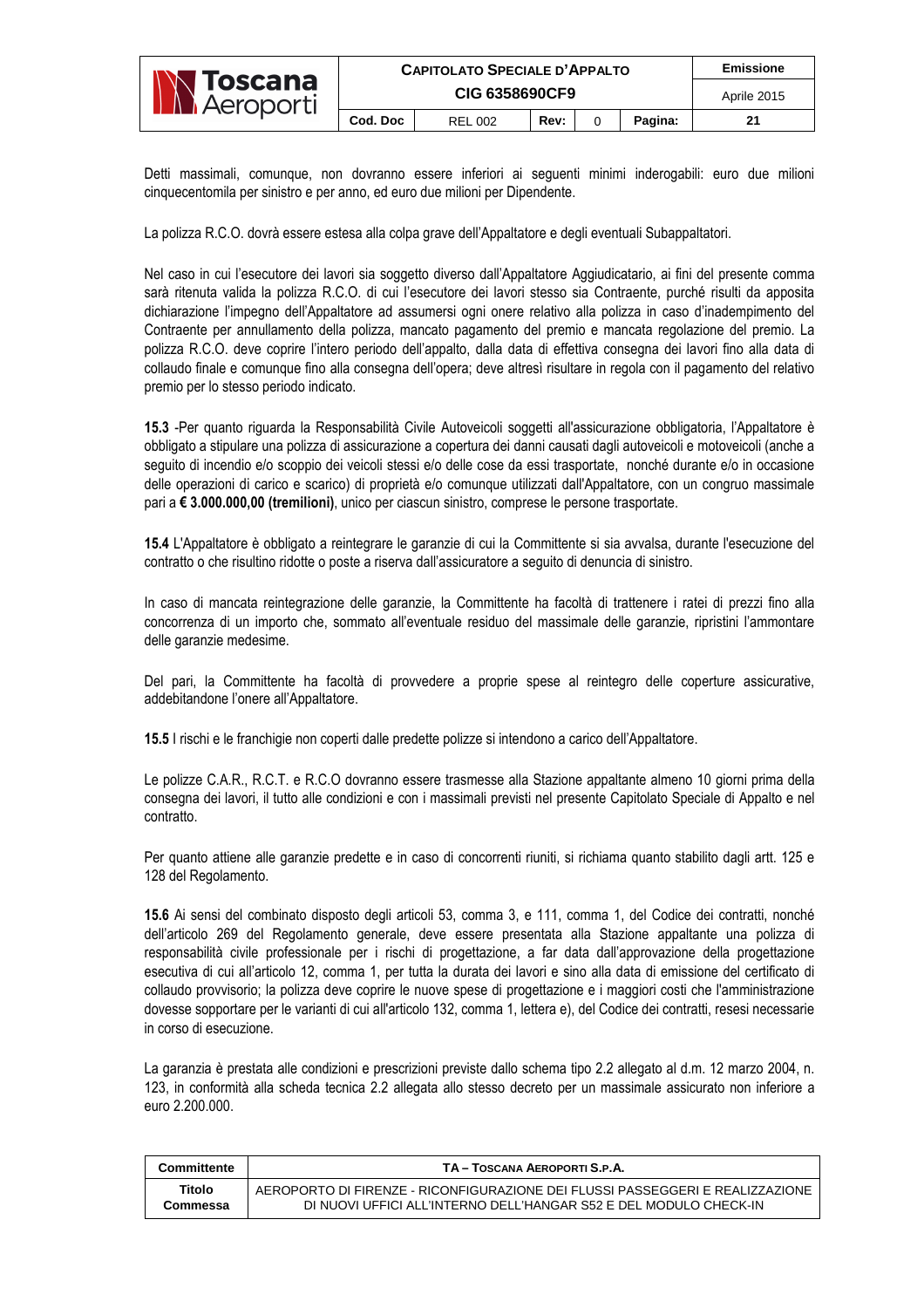| <b>IN Toscana</b><br><b>A</b> Aeroporti | <b>CAPITOLATO SPECIALE D'APPALTO</b> | Emissione      |      |  |         |    |
|-----------------------------------------|--------------------------------------|----------------|------|--|---------|----|
|                                         |                                      | Aprile 2015    |      |  |         |    |
|                                         | Cod. Doc                             | <b>REL 002</b> | Rev: |  | Pagina: | 22 |

Se il contratto di assicurazione prevede importi o percentuali di scoperto o di franchigia, queste condizioni non sono opponibili alla Stazione appaltante.

L'assicurazione deve essere presentata, in alternativa:

a) dal progettista titolare della progettazione esecutiva indicato in sede di gara e incaricato dall'appaltatore o associato temporaneamente a quest'ultimo ai sensi dell'articolo 53, comma 3, del Codice dei contratti:

b) dall'appaltatore medesimo se questi è qualificato per la progettazione ai sensi dell'articolo 79, comma 7, del Regolamento generale e la progettazione esecutiva è redatta dallo suo staff tecnico.

5. Le garanzie assicurative di cui all'articolo 15, sono estese altresì ai danni causati dagli errori o dalle omissioni nella progettazione esecutiva.

## Art. 16 – DISCIPLINA DEL SUBAPPALTO

Il subappalto è consentito unicamente nel rispetto dei termini e delle condizioni previsti dall'art. 4 del presente Capitolato Speciale d'Appalto, nonché dall'articolo 118 del Codice dei Contratti.

In particolare, l'affidamento in subappalto o in cottimo è consentito, previa autorizzazione della Stazione appaltante, alle seguenti condizioni:

a) che l'appaltatore abbia indicato all'atto dell'offerta i lavori o le parti di opere che intende subappaltare o concedere in cottimo; l'omissione delle indicazioni sta a significare che il ricorso al subappalto o al cottimo è vietato e non può essere autorizzato;

b) che l'appaltatore provveda al deposito di copia autentica del contratto di subappalto presso la Stazione appaltante almeno 20 giorni prima della data di effettivo inizio dell'esecuzione delle relative lavorazioni subappaltate, unitamente alla dichiarazione circa la sussistenza o meno di eventuali forme di controllo o di collegamento, a norma dell'articolo 2359 del codice civile, con l'impresa alla quale è affidato il subappalto o il cottimo; in caso di associazione temporanea, società di imprese o consorzio, analoga dichiarazione deve essere effettuata da ciascuna delle imprese partecipanti all'associazione, società o consorzio.

c) che l'appaltatore, unitamente al deposito del contratto di subappalto presso la Stazione appaltante, ai sensi della lettera b), trasmetta alla stessa Stazione appaltante la documentazione attestante che il subappaltatore è in possesso dei requisiti prescritti dalla normativa vigente per la partecipazione alle gare di lavori pubblici, in relazione alla categoria e all'importo dei lavori da realizzare in subappalto o in cottimo;

d) che non sussista, nei confronti del subappaltatore, alcuno dei divieti previsti dall'articolo 67 del d.lgs. n. 159 del 2011.

Il subappalto e l'affidamento in cottimo devono essere autorizzati preventivamente dalla Stazione appaltante in seguito a richiesta scritta dell'appaltatore; l'autorizzazione è rilasciata entro 30 giorni dal ricevimento della richiesta; tale termine può essere prorogato una sola volta per non più di 30 giorni, ove ricorrano giustificati motivi; trascorso il medesimo termine, eventualmente prorogato, senza che la Stazione appaltante abbia provveduto, l'autorizzazione si intende concessa a tutti gli effetti qualora siano verificate tutte le condizioni di legge per l'affidamento del subappalto. Per i subappalti o cottimi di importo inferiore al 2% dell'importo delle prestazioni affidate o di importo inferiore a 100.000 euro, i termini per il rilascio dell'autorizzazione da parte della Stazione appaltante sono ridotti della metà.

L'affidamento di lavori in subappalto o in cottimo comporta i seguenti obblighi:

I. l'appaltatore deve praticare, per i lavori e le opere affidate in subappalto, i prezzi risultanti dall'aggiudicazione ribassati in misura non superiore al 20 per cento;

| Committente | TA - TOSCANA AEROPORTI S.P.A.                                                 |
|-------------|-------------------------------------------------------------------------------|
| Titolo      | AEROPORTO DI FIRENZE - RICONFIGURAZIONE DEI FLUSSI PASSEGGERI E REALIZZAZIONE |
| Commessa    | DI NUOVI UFFICI ALL'INTERNO DELL'HANGAR S52 E DEL MODULO CHECK-IN             |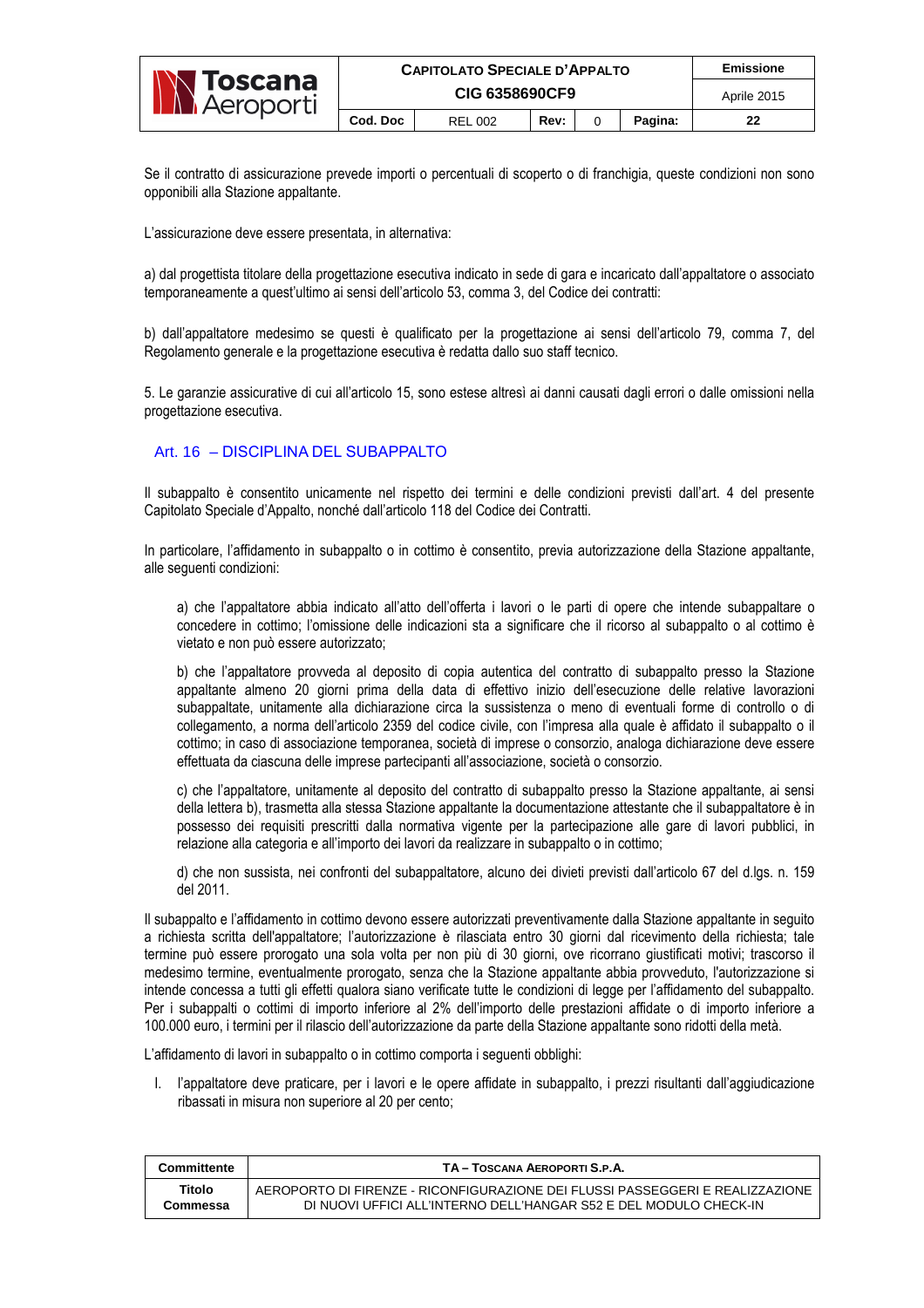| <b>NY</b><br><b>Toscana</b><br><b>Aeroporti</b> | <b>CAPITOLATO SPECIALE D'APPALTO</b> | Emissione      |      |  |         |             |
|-------------------------------------------------|--------------------------------------|----------------|------|--|---------|-------------|
|                                                 | CIG 6358690CF9                       |                |      |  |         | Aprile 2015 |
|                                                 | Cod. Doc                             | <b>REL 002</b> | Rev: |  | Pagina: | 23          |

- II. nei cartelli esposti all'esterno del cantiere devono essere indicati anche i nominativi di tutte le imprese subappaltatrici, completi dell'indicazione della categoria dei lavori subappaltati e dell'importo dei medesimi;
- III. le imprese subappaltatrici devono osservare integralmente il trattamento economico e normativo stabilito dai contratti collettivi nazionale e territoriale in vigore per il settore e per la zona nella quale si svolgono i lavori e sono responsabili, in solido con l'appaltatore, dell'osservanza delle norme anzidette nei confronti dei loro dipendenti per le prestazioni rese nell'ambito del subappalto;
- IV. le imprese subappaltatrici, per tramite dell'appaltatore, devono trasmettere alla Stazione appaltante, prima dell'inizio dei lavori, la documentazione di avvenuta denunzia agli enti previdenziali e di relativa regolarità, inclusa la Cassa edile, assicurativi ed antinfortunistici; devono altresì trasmettere, allegandoli a ciascuna fattura, copia dei versamenti contributivi, previdenziali, assicurativi nonché di quelli dovuti agli organismi paritetici previsti dalla contrattazione collettiva.
- V. l'Appaltatore dovrà far redigere al sub-appaltatore il proprio Piano Operativo della Sicurezza nel rispetto del Piano di Sicurezza e di Coordinamento e del Piano Operativo redatto dallo stesso Appaltatore.

Le presenti disposizioni si applicano anche alle associazioni temporanee di imprese e alle società anche consortili, quando le imprese riunite o consorziate non intendono eseguire direttamente i lavori scorporabili.

L'Appaltatore si attiva, inoltre, affinché nei contratti sottoscritti con i subappaltatori sia inserita, a pena della nullità assoluta, una apposita clausola con la quale ciascuno di essi si assume gli obblighi di tracciabilità dei flussi finanziari di cui alla L. 136/2010. La Committente verificherà l'inserimento di detta clausola nei relativi contratti.

L'Appaltatore e il subappaltatore che abbia notizia dell'inadempimento della propria controparte degli obblighi di tracciabilità finanziaria di cui all'art. 3 della L. 136/2010 procede all'immediata risoluzione del rapporto contrattuale, informandone contestualmente la Committente e la Prefettura.

Ai fini del presente articolo è considerato subappalto qualsiasi contratto avente ad oggetto attività ovunque espletate che richiedano l'impiego di manodopera, quali le forniture con posa in opera e i noli a caldo, se singolarmente di importo superiore al 2 % (due per cento) dell'importo dei lavori affidati o di importo superiore a 100.000,00 euro e qualora l'incidenza del costo della manodopera e del personale sia superiore al 50 per cento dell'importo del contratto di subappalto.

I lavori affidati in subappalto non possono essere oggetto di ulteriore subappalto pertanto il subappaltatore non può subappaltare a sua volta i lavori. Fanno eccezione al predetto divieto le fornitura con posa in opera di impianti e di strutture speciali individuate con apposito regolamento; in tali casi il fornitore o il subappaltatore, per la posa in opera o il montaggio, può avvalersi di imprese di propria fiducia per le quali non sussista alcuno dei divieti di cui al secondo comma, lettera d) del presente articolo. È fatto obbligo all'appaltatore di comunicare alla Stazione appaltante, per tutti i sub-contratti, il nome del sub-contraente, l'importo del sub-contratto, l'oggetto del lavoro, servizio o fornitura affidati.

#### **RESPONSABILITÀ IN MATERIA DI SUBAPPALTO**

L'Appaltatore resta in ogni caso responsabile nei confronti della Stazione appaltante per l'esecuzione delle opere oggetto di subappalto, sollevando la Stazione appaltante medesima da ogni pretesa dei subappaltatori o da richieste di risarcimento danni avanzate da terzi in conseguenza all'esecuzione di lavori subappaltati.

Il Direttore dei Lavori ed il R.U.P., nonché il Coordinatore per l'Esecuzione in materia di sicurezza di cui all'articolo 92 del Decreto Legislativo n. 81 del 2008, provvedono a verificare, ognuno per la propria competenza, il rispetto di tutte le condizioni di ammissibilità e del subappalto.

Il subappalto non autorizzato comporta inadempimento contrattualmente grave ed essenziale anche ai sensi dell'articolo 1456 del Codice Civile con la conseguente facoltà, per la Stazione appaltante, di risolvere il contratto in danno dell'appaltatore, ferme restando le sanzioni penali previste dall'articolo 21 della legge 13 settembre 1982, n. 646, come modificato dal decreto-legge 29 aprile 1995, n. 139, convertito dalla legge 28 giugno 1995, n. 246 (ammenda fino a un terzo dell'importo dell'appalto, arresto da sei mesi ad un anno), fatto salvo il risarcimento del danno.

| Committente | TA - TOSCANA AEROPORTI S.P.A.                                                 |
|-------------|-------------------------------------------------------------------------------|
| Titolo      | AEROPORTO DI FIRENZE - RICONFIGURAZIONE DEI FLUSSI PASSEGGERI E REALIZZAZIONE |
| Commessa    | DI NUOVI UFFICI ALL'INTERNO DELL'HANGAR S52 E DEL MODULO CHECK-IN             |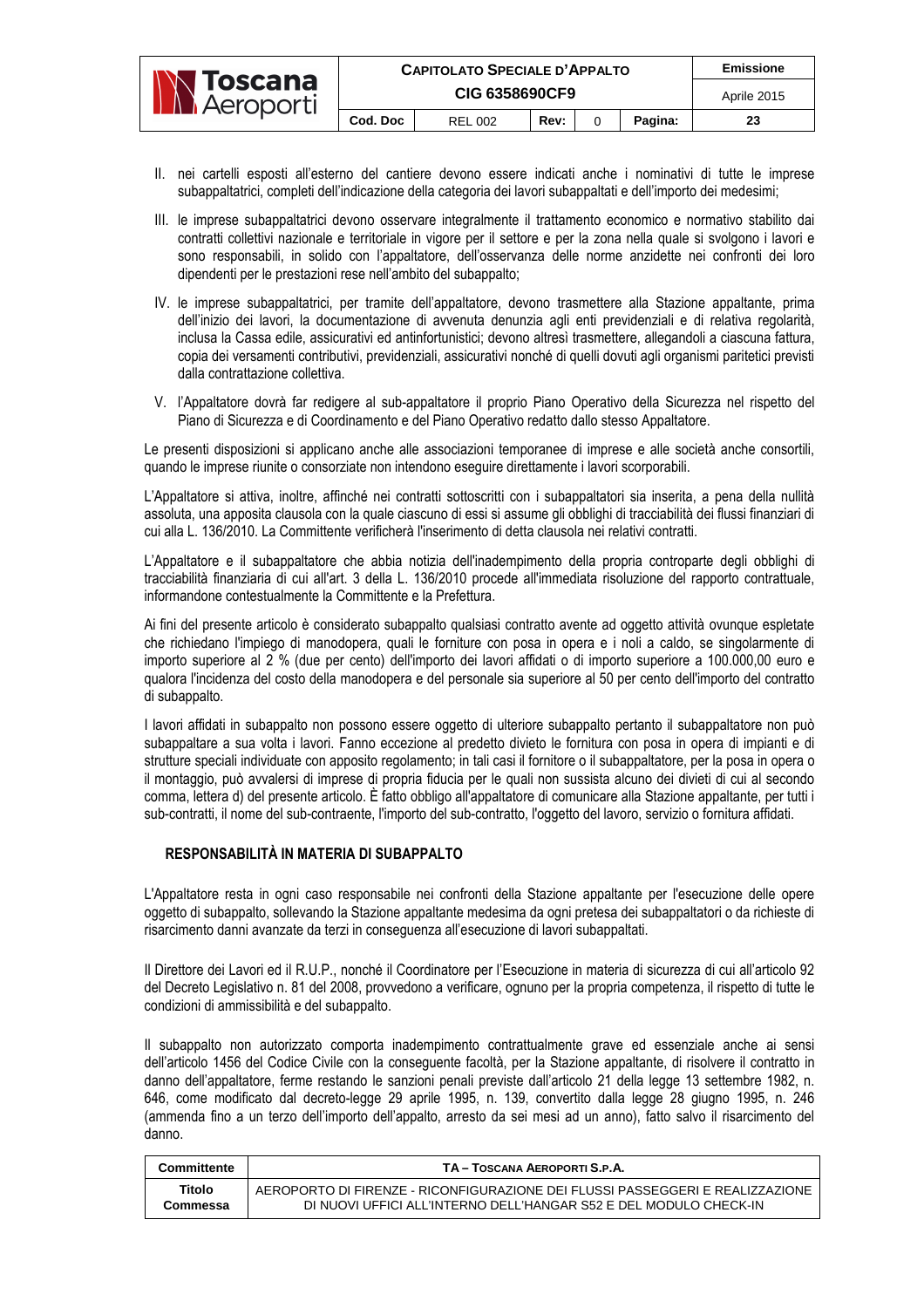| <b>N Toscana</b><br><b>N</b> Aeroporti | <b>CAPITOLATO SPECIALE D'APPALTO</b> | Emissione      |      |  |         |    |
|----------------------------------------|--------------------------------------|----------------|------|--|---------|----|
|                                        |                                      | Aprile 2015    |      |  |         |    |
|                                        | Cod. Doc                             | <b>REL 002</b> | Rev: |  | Pagina: | 24 |

#### **PAGAMENTO DEI SUBAPPALTATORI**

La Stazione appaltante non provvede al pagamento diretto dei subappaltatori e dei cottimisti e l'appaltatore è obbligato a trasmettere alla stessa Stazione appaltante, entro 20 (venti) giorni dalla data di ciascun pagamento effettuato a proprio favore, copia delle fatture quietanzate relative ai pagamenti da esso corrisposti ai medesimi subappaltatori o cottimisti, con l'indicazione delle eventuali ritenute di garanzia effettuate.

Qualora l'appaltatore non provveda nei termini agli adempimenti di cui al comma 1, la Stazione appaltante può imporgli di adempiere alla trasmissione entro 10 (dieci) giorni, con diffida scritta e, in caso di ulteriore inadempimento, comunicare la sospensione dei termini per l'erogazione delle rate di acconto o di saldo fino a che l'appaltatore non provveda.

## Art. 17 – ONERI, OBBLIGHI E RESPONSABILITA' DELL'APPALTATORE

Fermo restando quanto previsto dall'art. 5 del Cap. Gen. sono a carico dell'Appaltatore, e quindi da considerarsi compresi e remunerati con il prezzo a corpo dell'Appalto e con la somma prevista per la Sicurezza, gli oneri e obblighi di seguito riportati e le prescrizioni tecniche riportate nel Disciplinare tecnico prestazionale e quant'altro necessario per la realizzazione a regola d'arte dell'opera.

#### **ONERI FINALIZZATI DIRETTAMENTE ALL'ESECUZIONE DEI LAVORI:**

- 1) le spese per la costituzione del domicilio presso i lavori;
- 2) la nomina del proprio rappresentante e, univoca, del direttore tecnico di cantiere;
- 3) il compenso per i propri dipendenti e gli oneri derivanti dalla loro organizzazione e coordinamento;
- 4) gli oneri derivanti dall'impiego dei macchinari nel numero e delle caratteristiche necessarie alla puntuale esecuzione delle opere;
- 5) le spese per formare e mantenere i cantieri e illuminarli, con particolare riferimento agli accessi, ai percorsi interni e ai luoghi ove vengono realizzati i lavori, ivi compresa la guardiania continua sulle 24 ore;
- 6) le spese per i percorsi di servizio, ponteggi, passerelle e scalette, mezzi di sollevamento e mezzi d'opera in genere, di trasporto di materiali, le spese per attrezzi, ponteggi, piani di lavoro ecc., le spese per tutti i lavori e le attività occorrenti per una corretta manutenzione ed un sicuro uso del cantiere e delle sue attrezzature, le spese per i baraccamenti degli operai e i servizi igienici, incluso riscaldamento, illuminazione, energia ecc., gli idranti ed i quadretti elettrici, le strade di servizio del cantiere, anche se riutilizzabili dopo la presa in consegna delle opere da parte della Stazione appaltante, le spese per mantenere in buono stato di servizio gli attrezzi e i mezzi necessari anche ai lavori in economia; Nell'appalto è inserita una planimetria che individua una possibile organizzazione del cantiere, che tiene conto di accessi per persone e materiali, ubicazioni baracche, magazzini e mezzi d'opera; è compito però dell'Appaltatore il progetto dell'organizzazione di cantiere che dovrà comunque essere coerente con le prescrizioni del piano di sicurezza e dei disegni di progetto;
- 7) le spese per garantire l'operatività delle strutture aeroportuali durante le fasi di lavoro, anche quando la realizzazione di sottofasi esecutive ne richieda più volte l'apprestamento;
- 8) le spese per lo spostamento degli acquartieramenti e delle attrezzature di cantiere conseguenti alle eventuali interferenze con le imprese realizzatrici di altre opere all'interno dell'area aeroportuale;
- 9) le spese per le reti di distribuzione interna di f.m. e di illuminazione elettrica e quanto necessario ad allacciare le stesse con i gruppi generatori e con le reti esterne al cantiere e le spese di allacciamento per l'energia elettrica, l'acqua, il gas, l'uso di fognatura, il telefono, i relativi contratti e canoni e le spese di consumo per tutta la durata del cantiere;

| Committente | TA - TOSCANA AEROPORTI S.P.A.                                                 |
|-------------|-------------------------------------------------------------------------------|
| Titolo      | AEROPORTO DI FIRENZE - RICONFIGURAZIONE DEI FLUSSI PASSEGGERI E REALIZZAZIONE |
| Commessa    | DI NUOVI UFFICI ALL'INTERNO DELL'HANGAR S52 E DEL MODULO CHECK-IN             |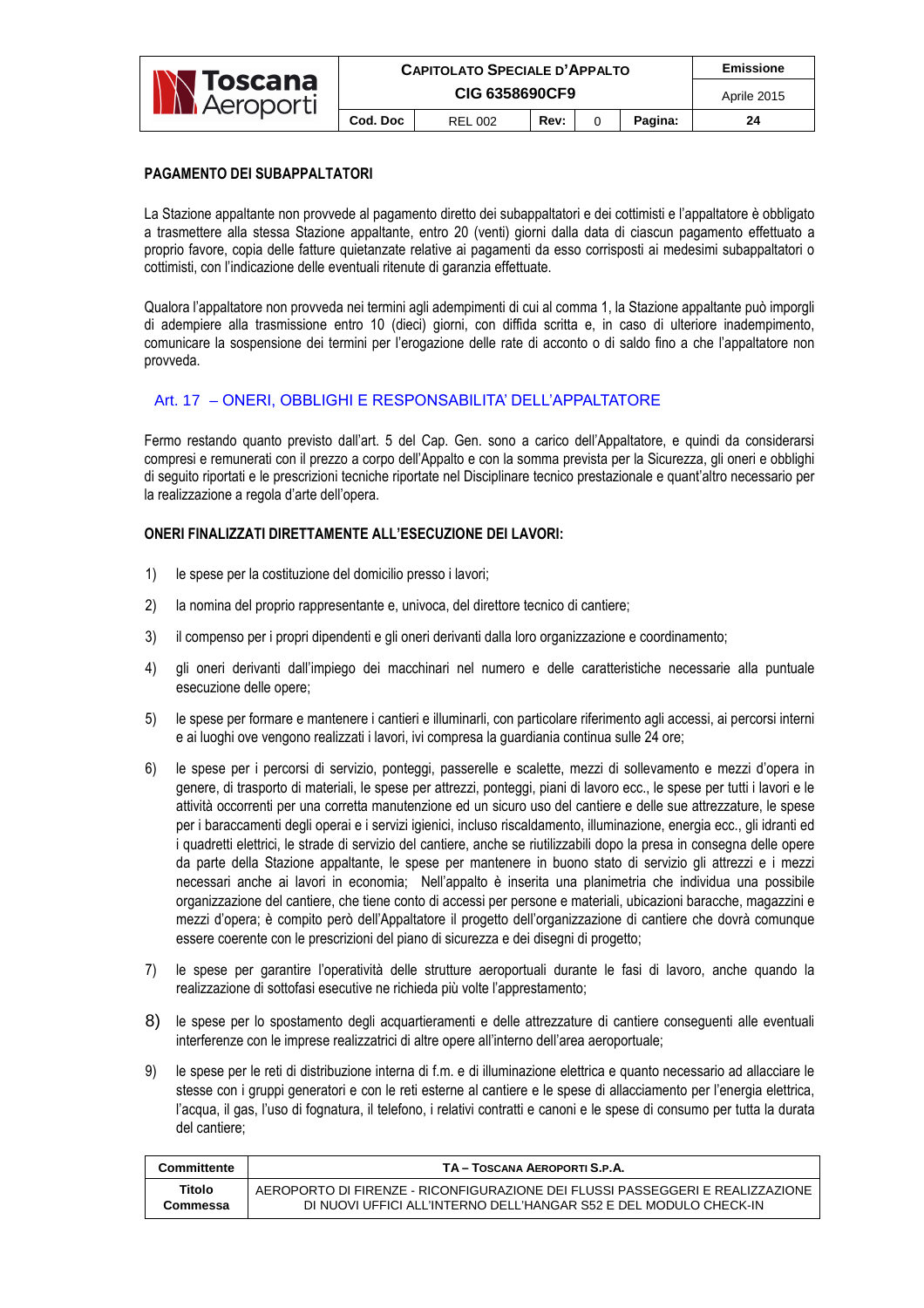| <b>N Toscana</b><br><b>N</b> Aeroporti | <b>CAPITOLATO SPECIALE D'APPALTO</b> | Emissione   |      |  |         |    |
|----------------------------------------|--------------------------------------|-------------|------|--|---------|----|
|                                        |                                      | Aprile 2015 |      |  |         |    |
|                                        | Cod. Doc                             | REL 002     | Rev: |  | Pagina: | 25 |

- 10) le spese per l'allontanamento delle acque superficiali che possano arrecare danni;
- 11) le spese per l'allontanamento delle acque di infiltrazione che possano arrecare danni;
- 12) le spese per il controllo e la eventuale ricerca archeologica;
- 13) le spese per rimuovere materiali o cumuli di terra o riporti relativi a strade di servizio che sono state eseguite per l'uso del cantiere ma che non sono previste nel progetto;
- 14) le spese per lo smaltimento dei rifiuti derivanti dall'esecuzione delle opere;
- 15) le spese per la pulizia quotidiana e finale del cantiere ed il mantenimento dell'agibilità dello stesso nonché degli ambienti limitrofi, in modo da evitare pericoli o disagi al personale impiegato o a terzi; la pulizia atta a garantire, per le aree del cantiere o limitrofe in cui transitino i passeggeri, un livello di pulizia uguale a quello presente anteoperam. Lo sgombero del cantiere entro due settimane dalla ultimazione dei lavori, ad eccezione di quanto occorrente per le operazioni di collaudo, da sgomberare subito dopo il collaudo stesso. Al riguardo, non appena ultimati i lavori, l'Appaltatore provvederà a rimuovere le installazioni di cantiere e le opere provvisorie, e a rimuovere le piste di cantiere e le piazzole utilizzate per l'esecuzione dei lavori, rimodellando l'area come previsto in progetto, a sistemare e pulire i terreni occupati ed interessati dalle opere appaltate, nonché a ripristinare quelli limitrofi. L'Appaltatore dovrà altresì provvedere a rimuovere tutti i materiali residui e gli sfridi di lavorazione provvedendo alla relativa posa in discarica con particolare riferimento alla normativa in materia. Nel caso in cui l'Appaltatore non ottemperi a quanto sopra, il D.L. inviterà per iscritto l'Appaltatore a provvedervi e, in difetto, dopo otto giorni da tale invito, la Committente potrà provvedere direttamente, restando inteso che tutti gli oneri e le spese relative saranno ad esclusivo carico dell'Appaltatore e la Committente potrà trattenere gli importi da quanto dovuto all'Appaltatore stesso. Il D.L. potrà richiedere all'Appaltatore, salvo il diritto al risarcimento del danno, anche prima della fine dei lavori, sgomberi parziali e rimozioni di impianti e di installazioni che non siano necessari al proseguimento dei lavori stessi;
- 16) l'adozione di tutti i provvedimenti necessari perché, nel caso venga disposta la sospensione dei lavori, siano impediti deterioramenti di qualsiasi genere alle opere già eseguite, restando inteso che saranno a carico esclusivo dell'Appaltatore – e non considerati come dovuti a cause di forza maggiore – i danni che potranno derivare da inadempienze al presente onere;
- 17) l'immediata comunicazione alla Committente (direttamente o per il tramite del D.L.) di ogni atto o provvedimento delle Autorità Giudiziarie e/o Amministrative pervenuti all'Appaltatore, comunque suscettibili di incidere nella sfera giuridica o nella responsabilità della Committente;
- 18) le informazioni/documenti che l'Appaltatore è tenuto a fornire tempestivamente al D.L., quali:
	- la segnalazione di eventuali ritardi nella consegna da parte dei propri fornitori, che comunque non solleverà l'Appaltatore dalle proprie responsabilità derivanti dalle obbligazioni assunte con il contratto;
	- la trasmissione di copia degli ordini (senza prezzi) trasmessi dall'Appaltatore per l'acquisto dei materiali e delle attrezzature il cui approvvigionamento è determinante per il rispetto dei programmi di costruzione o comunque richiesti dalla D.L.;
	- la trasmissione al D.L. di tutte le informazioni richiamate in detto documento e comunque necessarie per valutare la capacità dell'Appaltatore a mantenere gli obiettivi temporali contrattuali;
	- il report periodico di avanzamento lavori (comprensivo delle attività eseguite nel mese precedente e delle attività da eseguire nel mese successivo);

## **ONERI FINALIZZATI ALL'ESERCIZIO DEL POTERE DI INGERENZA DELLA STAZIONE APPALTANTE SUI LAVORI:**

| Committente | TA - TOSCANA AEROPORTI S.P.A.                                                 |
|-------------|-------------------------------------------------------------------------------|
| Titolo      | AEROPORTO DI FIRENZE - RICONFIGURAZIONE DEI FLUSSI PASSEGGERI E REALIZZAZIONE |
| Commessa    | DI NUOVI UFFICI ALL'INTERNO DELL'HANGAR S52 E DEL MODULO CHECK-IN             |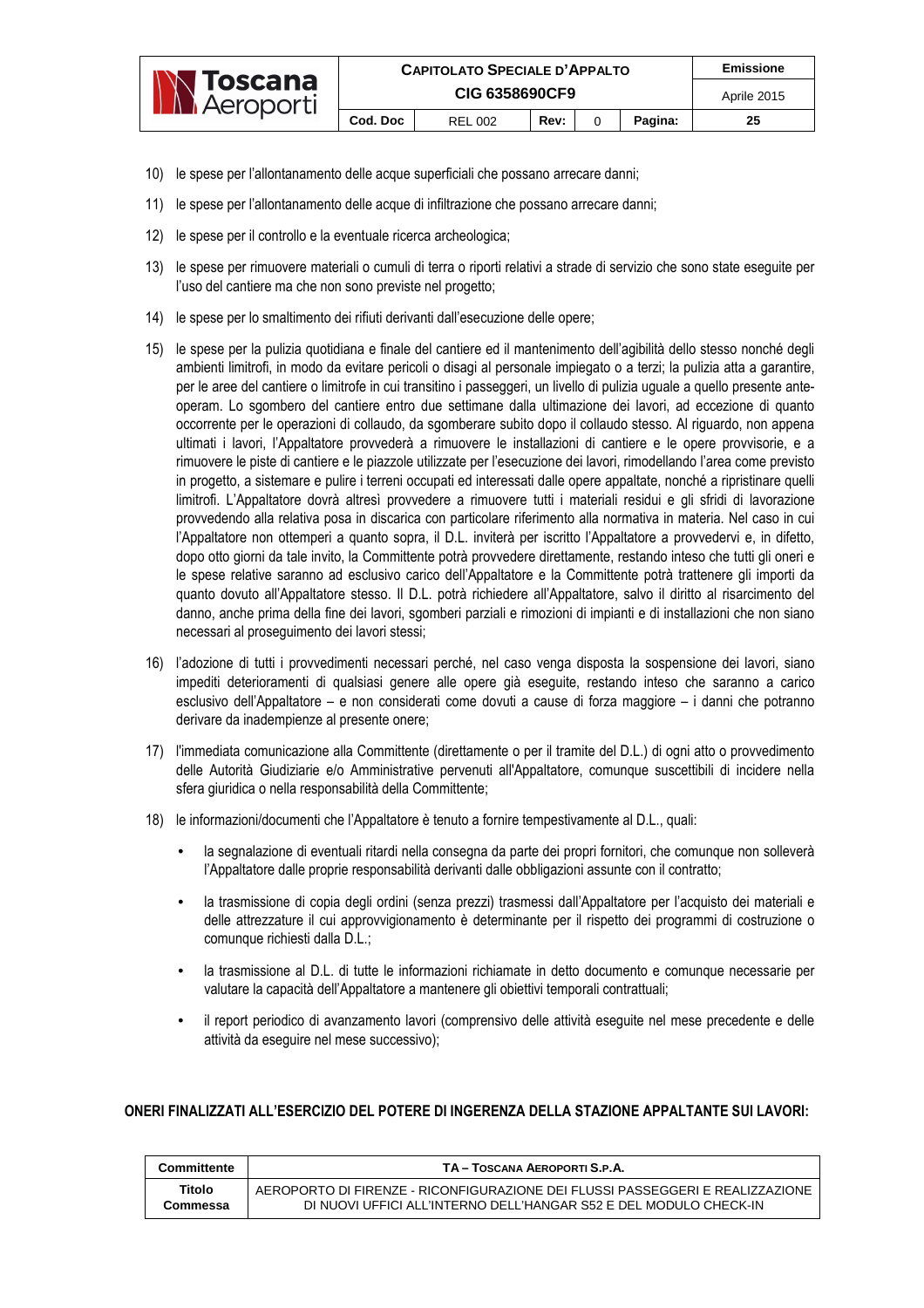|                                          | <b>CAPITOLATO SPECIALE D'APPALTO</b> |                |      |  |         | <b>Emissione</b> |
|------------------------------------------|--------------------------------------|----------------|------|--|---------|------------------|
| <b>IN Toscana</b><br><b>IN Aeroporti</b> | CIG 6358690CF9                       |                |      |  |         | Aprile 2015      |
|                                          | Cod. Doc                             | <b>REL 002</b> | Rev: |  | Pagina: | 26               |

- 19) le spese per le operazioni di collaudo e consegna dei lavori, sia riguardo al personale di fatica e tecnico sia riguardo a tutte le strumentazioni e i materiali che il Direttore dei lavori riterrà opportuni, compresa la spesa relativa alla verifica del rilievo dei luoghi; le spese occorrenti alla effettuazione di tutte le prove e collaudi, ivi inclusi i necessari campioni - in contraddittorio con il Direttore dei Lavori o suo incaricato e con redazione di verbale e apposizione di suggelli - la loro eventuale stagionatura, nonché le spese necessarie ad eseguire modelli, campioni di lavorazione, collaudi ed esperimenti di qualsiasi genere, verifiche presso laboratori ufficialmente autorizzati, richieste dalla Direzione Lavori e ciò anche dopo la provvista a piè d'opera, senza che per ciò l'Appaltatore possa chiedere alcuno indennizzo per eventuali sospensioni o ritardi dei lavori: e ciò allo scopo di conoscere la qualità e la resistenza di materiali e componenti da impiegare o impiegati;
- 20) le spese tutte per l'esecuzione, di campioni e/o modelli e/o campioni di lavorazione in contraddittorio con il Direttore dei Lavori o suo incaricato e con redazione di verbale e apposizione di suggelli - ed esperimenti di qualsiasi genere, richieste dalla Direzione Lavori o comunque ritenuti necessari per definire la qualità di una parte/porzione dell'opera prima della esecuzione della stessa;
- 21) l'esecuzione di controlli, collaudi, campionature e quanto altro richiesto o imposto dalla DL per dare dimostrazione della qualità dell'opera non costituisce per nessun motivo titolo per l'Appaltatore di richiedere indennizzo per eventuali sospensioni o ritardi dei lavori o proroga dei termini contrattuali;
- 22) gli oneri per prove geotecniche del terreno, o per ulteriori accertamenti eventualmente richiesti dal Direttore dei Lavori;
- 23) la spesa per la custodia fino al collaudo definitivo, in appositi locali presso i luoghi di lavoro o presso l'Ufficio della Direzione dei Lavori, - dei campioni di materiali e componenti muniti di sigilli a firma sia del Direttore dei Lavori che dell'Appaltatore, nei modi più idonei per garantirne l'autenticità;
- 24) la spesa per la custodia dei materiali da costruzione nei luoghi di lavoro, ritenendosi esonerata la Committente da ogni qualsiasi responsabilità per eventuali distruzioni, danneggiamenti o furti. Gli oneri relativi al mantenimento in cantiere, durante eventuali periodi di sospensione dei lavori, di macchinari ed attrezzature. La spesa per la protezione delle opere e dei materiali a prevenzione di danni di qualsiasi natura, nonché rimozione di dette protezioni a richiesta del Direttore dei Lavori (ad esempio per misurazioni e verifiche) ed il loro ripristino;
- 25) la comunicazione giornaliera del numero di operai, suddivisi per qualifica professionale, e dei mezzi operanti in cantiere da presentare al DL entro le ore 10 del giorno stesso;
- 26) la comunicazione riepilogativa settimanale al Direttore dei lavori, entro il mercoledì successivo, riguardante le seguenti notizie:
- numero di operai per giorno, con nominativo, qualifica, ore lavorate e livello retributivo;
- giorni in cui non si è lavorato e motivo;
- lavori eseguiti nella settimana;
- mezzi d'opera impiegati
- 27) l'organizzazione di riunioni di coordinamento (cadenza settimanale o infrasettimanale a discrezione del Direttore dei Lavori) fra i responsabili delle imprese operanti in cantiere e il coordinatore per l'esecuzione dei lavori;
- 28) le riunioni di coordinamento a cadenza settimanale o a discrezione del DL fra Appaltatore e DL; nel corso degli incontri dovrà essere fornito rendiconto sullo stato di realizzazione del progetto, sull'andamento delle operazioni, su ritardi o anticipi sul P.L.;
- 29) le spese per l'uso e la manutenzione di strade di servizio, di ponteggi, passerelle e scalette, di mezzi d'opera, di sollevamento e di quanto altro necessario anche per l'uso di ditte che eseguano per conto diretto della D.L. l'esecuzione di modelli e campioni di lavorazione che il Direttore dei Lavori richiederà; i principali campioni sono

| Committente | TA - TOSCANA AEROPORTI S.P.A.                                                 |
|-------------|-------------------------------------------------------------------------------|
| Titolo      | AEROPORTO DI FIRENZE - RICONFIGURAZIONE DEI FLUSSI PASSEGGERI E REALIZZAZIONE |
| Commessa    | DI NUOVI UFFICI ALL'INTERNO DELL'HANGAR S52 E DEL MODULO CHECK-IN             |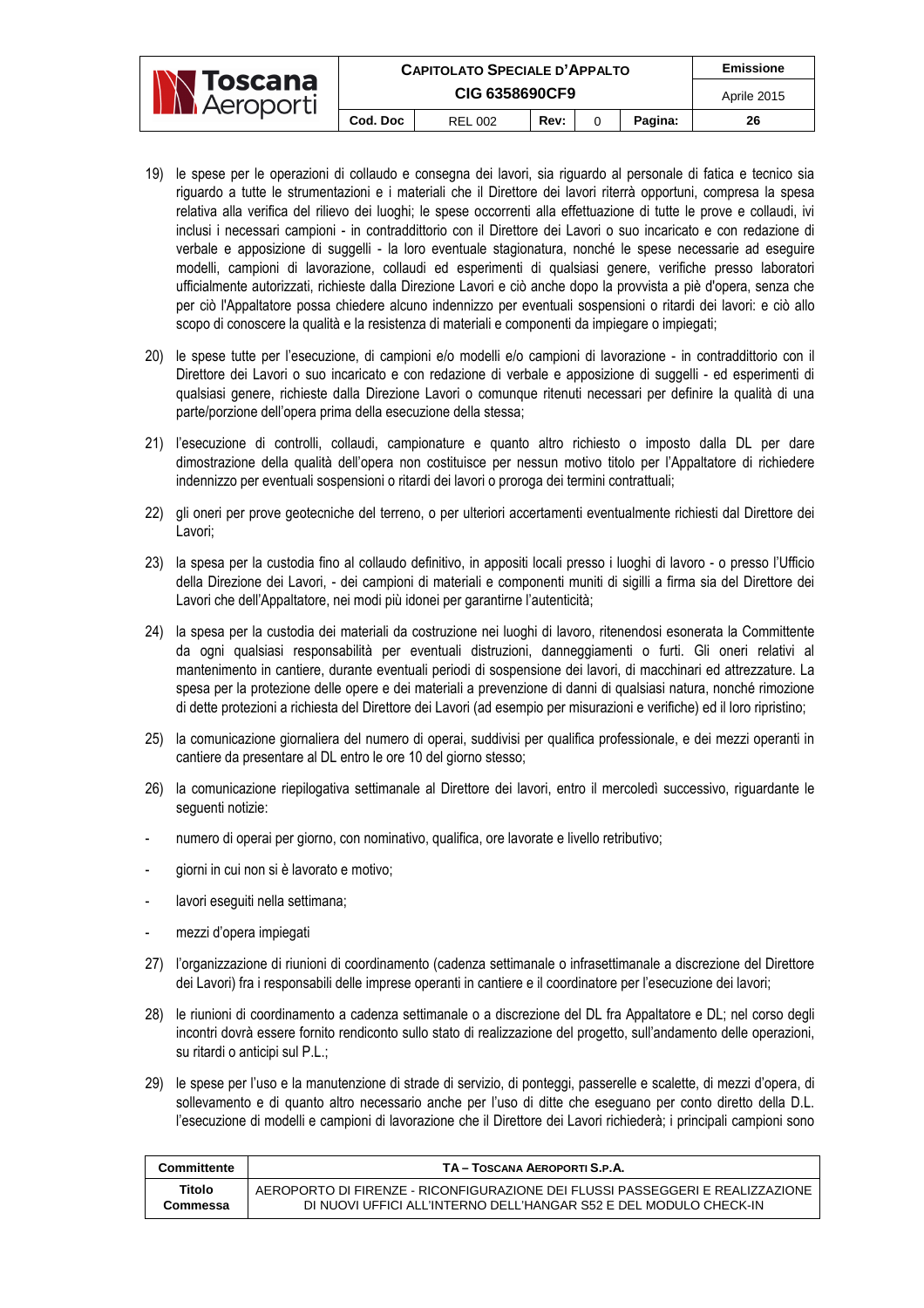|                                         | <b>CAPITOLATO SPECIALE D'APPALTO</b> |                |      |  |         | Emissione   |
|-----------------------------------------|--------------------------------------|----------------|------|--|---------|-------------|
| <b>N Toscana</b><br><b>IN</b> Aeroporti | CIG 6358690CF9                       |                |      |  |         | Aprile 2015 |
|                                         | Cod. Doc                             | <b>REL 002</b> | Rev: |  | Pagina: | 27          |

prescritti nelle specifiche tecniche, si rammenta comunque che l'Appaltatore dovrà ottenere sempre l'approvazione delle forniture impiegate;

- 30) le spese per il deposito degli elaborati di progetto delle strutture e del certificato di collaudo presso l'Ente preposto e per la consegna e il ritiro dei certificati di prova presso Laboratori qualificati ai sensi di Legge;
- 31) gli oneri e le spese afferenti all'esecuzione dei collaudi statici, all'esecuzione dei collaudi prestazionali, e l'assistenza al collaudo tecnico-amministrativo esclusi gli oneri relativi ai compensi dei collaudatori incaricati dalla Stazione appaltante; ;
- 32) le spese di cui all'art. 224 del Regolamento;
- 33) le spese per l'esecuzione di tracciamenti e rilievi topografici dell'area, sia inizialmente che in corso d'opera, inclusi quelli necessari alla determinazione degli importi di fatturazione o stati di avanzamento;
- 34) l'esecuzione di fotografie digitali delle opere in corso di costruzione al momento dello stato di avanzamento e nei momenti più salienti dei lavori;
- 35) gli oneri per lo smaltimento dei rifiuti di cui al D.L.gs. n. 152/2006 e s.m.i.;
- 36) le spese per la messa in esercizio e la gestione degli impianti fino a quattro settimane dopo la data di collaudo.
- 37) l'Appaltatore è inoltre tenuto a prestare un servizio di assistenza specialistica su richiesta sugli impianti per un periodo di sei mesi dopo la messa in marcia degli impianti stessi;
- 38) le spese per l'addestramento del personale della Committente sulla gestione e utilizzo degli impianti. Allo scopo l'Appaltatore sottoporrà al DL per approvazione almeno 3 mesi prima del termine lavori un programma di istruzione e addestramento di detto personale. L'istruzione e addestramento deve essere condotto da personale qualificato ed esperto.

#### **ONERI IN CAPO ALL'APPALTATORE IN MATERIA DI SICUREZZA DEI LAVORATORI IN CANTIERE:**

- 39) le spese necessarie alla costituzione della garanzia contrattuale e per la sua reintegrazione in caso di uso da parte della Committente, come previsto al precedente art. 14 nonché le spese per fidejussioni prestate a qualunque titolo:
- 40) le spese di contratto, di stampa, di bollo, di registro, di copia inerenti agli atti che occorrono per la gestione dell'appalto, fino alla presa in consegna dell'opera anche ai sensi dell'art. 139 del Regolamento e 8 del Cap. Gen.;
- 41) le spese di passaggio e per occupazioni temporanee sia di suolo pubblico sia privato al di fuori delle aree di cantiere, le spese per risarcimento dei danni diretti e indiretti o conseguenti, le spese per la conservazione e la custodia delle opere fino alla presa in consegna da parte della Stazione Appaltante;
- 42) spese per le provvidenze atte ad evitare il verificarsi di danni alle opere, alle persone e alle cose durante l'esecuzione dei lavori;
- 43) l'esecuzione di tutte le opere e di tutti gli apprestamenti di sicurezza previsti dal Piano di Sicurezza e di Coordinamento (D.Lgs. 81/2008) allegato al contratto di appalto, ivi comprese le eventuali variazioni introdotte per l'esecuzione dei lavori, per la redazione del Piano Operativo dell'Impresa Appaltatrice e il coordinamento con quello di tutte le altre imprese operanti nel cantiere e quelle per l'approntamento di tutte le opere, i cartelli di segnalazione, le reti di protezione, i D.P.I. (disposizioni di protezione individuale), la messa in sicurezza delle gru e comunque tutte le cautele necessarie a prevenire gli infortuni sul lavoro e a garantire la vita e l'incolumità del personale dipendente dall'Appaltatore, di eventuali sub-appaltatori e fornitori e del relativo personale dipendente, e del personale di direzione, sorveglianza e collaudo, incaricato dalla Committente, giusta le norme, che qui si

| Committente | TA - TOSCANA AEROPORTI S.P.A.                                                 |
|-------------|-------------------------------------------------------------------------------|
| Titolo      | AEROPORTO DI FIRENZE - RICONFIGURAZIONE DEI FLUSSI PASSEGGERI E REALIZZAZIONE |
| Commessa    | DI NUOVI UFFICI ALL'INTERNO DELL'HANGAR S52 E DEL MODULO CHECK-IN             |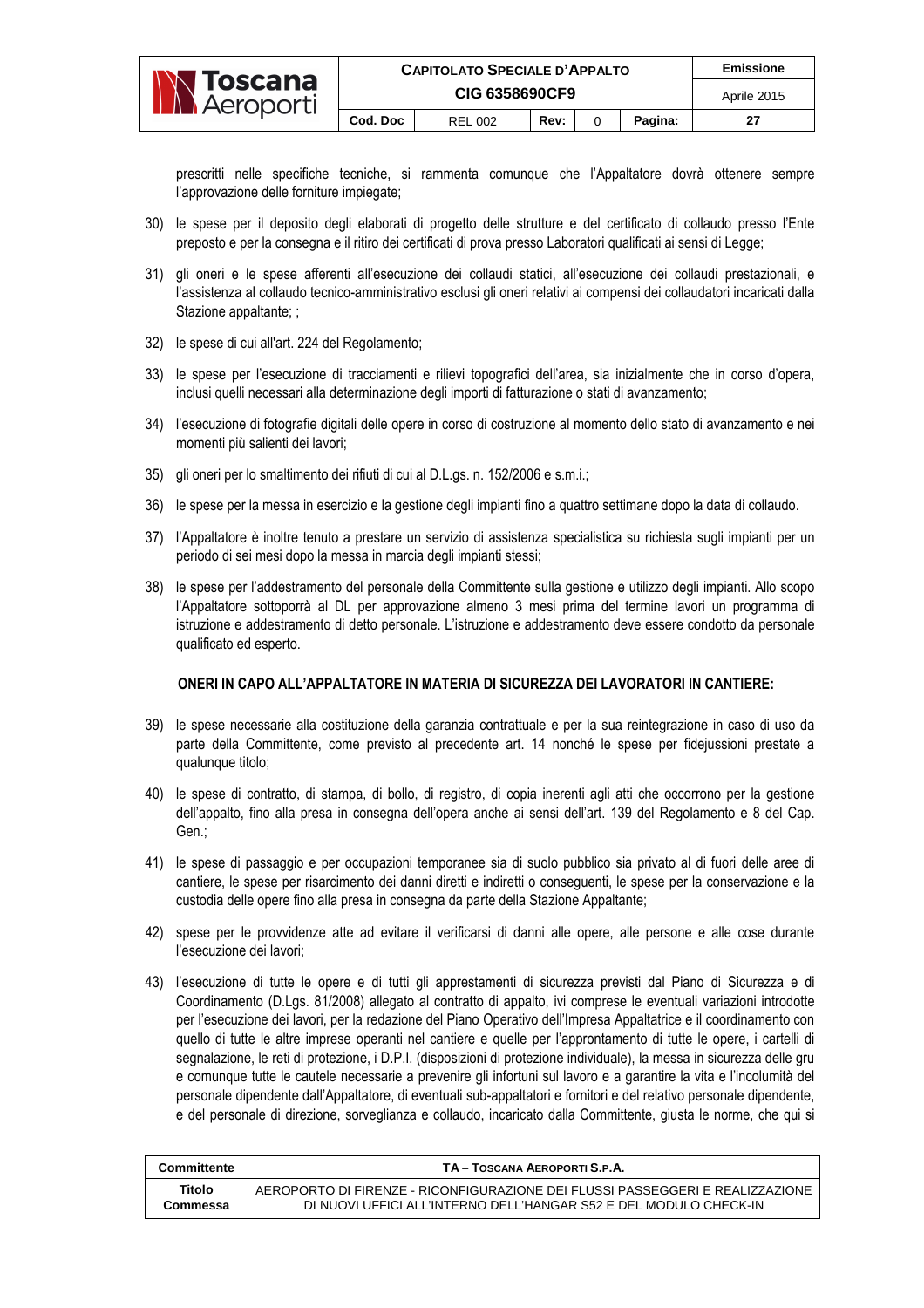

intendono integralmente riportate, di cui al D.P.R. 1124/1965 s.m.i, D.Lgs. 81/2008 e loro successive modificazioni ed integrazioni;

- 44) oneri per le sotto elencate competenze ed attività, legate alla Sicurezza e tutela del personale:
- responsabilità del servizio di Prevenzione e Protezione;
- rappresentanti dei lavoratori per la Sicurezza
- rappresentanti dei lavoratori per la Sicurezza per le imprese subappaltatrici, con il coordinamento a carico dell'Appaltatore;
- 45) le spese e la periodica visita medica e la prevenzione del personale: dalle malattie tipiche delle mansioni svolte o tipiche della località in cui svolgono i lavori; responsabilità per le imprese subappaltatrici con il relativo onere di coordinamento;
- 46) l'approntamento del programma dei lavori da sottoporre al D. L., secondo quanto previsto nel presente CSA;
- 47) le spese per l'approntamento delle tettoie, dei ponteggi, delle strutture e dei parapetti a protezione di percorsi aperti al pubblico siti nelle zone di pericolo nei pressi del cantiere e la fornitura e la manutenzione dei cartelli stradali di avviso e dei fanali di segnalazione in base alle norme del Codice della Strada e del Regolamento di esecuzione;
- 48) a)l'aggiornamento degli elaborati di progetto in conseguenza delle varianti o degli interventi comunque disposti dal D.L., con l'approvazione scritta della Direzione Lavori e del Coordinatore per l'Esecuzione, secondo le rispettive competenze;

 b) tutte le tavole e gli elaborati grafici costruttivi, in attuazione all'offerta tecnica presentata in sede di gara, entro quarantacinque giorni dall'avvio delle attività di progettazione esecutiva;

 c) gli elaborati costruttivi di cantiere e/o officina, compilati nel rispetto del progetto esecutivo posto a base di gara. Detti elaborati dovranno essere completi delle eventuali integrazioni che l'Appaltatore, nel rispetto dell'offerta presentata, anche a seguito della eventuale esecuzione di accertamenti integrativi a propria cura e spese, ha ritenuto necessarie, preventivamente approvate dalla Direzione Lavori. Sono altresì a carico dell'Appaltatore la tenuta in cantiere di due copie aggiornate di tavole, ricevute con il timbro "esecutivo" e la firma del D.L.: solo a tali elaborati l'Appaltatore potrà rifarsi per dar corso ai lavori, essendo sua cura annullarne, e conservarne a parte, le versioni superate. Nel rispetto dell'offerta presentata, qualora necessario, l'Appaltatore provvederà ad effettuare gli adeguamenti progettuali ed esecutivi atti a raggiungere i livelli di prestazioni attesi dall'opera e dalle sue componenti, previa approvazione della D.L., senza maggiori oneri per la Stazione appaltante né per indennizzi o rimborsi, né per ritardi o intralci nello sviluppo dei lavori; gli oneri connessi alla redazione e all'inoltro di tutti gli elaborati necessari all'ottenimento delle autorizzazioni obbligatorie da parte di Enti diversi, e particolarmente tutte le licenze, permessi, nullaosta, approvazioni, ecc., comunque denominati, connessi con la realizzazione, di qualunque specie ed entità richiesti da leggi, norme, procedure in relazione all'esecuzione delle opere appaltate sia in corso d'opera che al termine dei lavori per ottenere la piena fruibilità delle opere realizzate. Infine, dovrà eseguire tutte le pratiche relative al rilascio di permessi, autorizzazioni, collaudi, ecc., comunque denominati, da parte dei competenti uffici, Istituti, Enti, Organismi o Autorità preposte (come, ISPESL, ASL, PREFETTURA, ANCC, ENEL/AZIENDE MUNICIPALIZZATE, VVFF, USTIF –per gli impianti di trasporto meccanizzato-, ecc.), occorrenti per l'installazione degli impianti di cantiere e delle loro pertinenze occorrenti per il rilascio dell'agibilità delle opere realizzate , avendo cura che ogni pratica risulti predisposta in tempo utile. Quanto detto sopra vale anche per i rapporti fra l'Appaltatore e gli organismi preposti al coordinamento della sicurezza dell'aeroporto e con gli Enti di Stato aeroportuali: ENAC, ENAV, Polaria, Guardia di Finanza, Dogana e Sanità Aerea, oltre ai già citati Vigili del Fuoco. Ove nel corso del contratto eventuali provvedimenti delle Pubbliche Autorità abbiano a ritardare la realizzazione dell'opera, nessuna pretesa di indennizzo o risarcimento, sotto qualsiasi forma, potrà a tale titolo vantare l'Appaltatore verso la Stazione Appaltante. Restano esclusi solo gli oneri relativi ad aggiornamenti o modifiche richiesti dalle Autorità competenti che – sebbene giudicati da

| Committente | TA - TOSCANA AEROPORTI S.P.A.                                                 |
|-------------|-------------------------------------------------------------------------------|
| Titolo      | AEROPORTO DI FIRENZE - RICONFIGURAZIONE DEI FLUSSI PASSEGGERI E REALIZZAZIONE |
| Commessa    | DI NUOVI UFFICI ALL'INTERNO DELL'HANGAR S52 E DEL MODULO CHECK-IN             |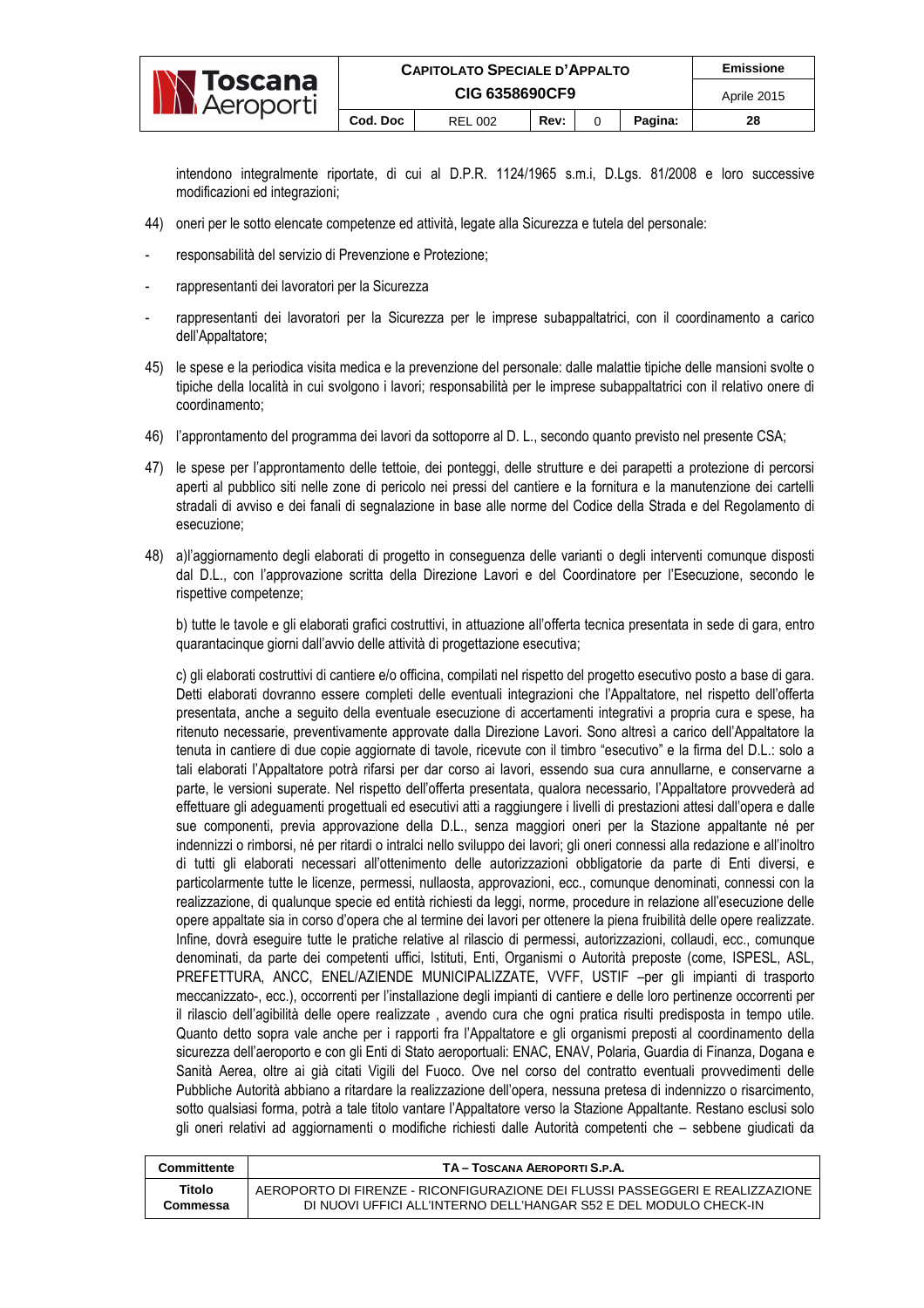|                                        | <b>CAPITOLATO SPECIALE D'APPALTO</b> |                |      |  |         | <b>Emissione</b> |
|----------------------------------------|--------------------------------------|----------------|------|--|---------|------------------|
| <b>N Toscana</b><br><b>N</b> Aeroporti | CIG 6358690CF9                       |                |      |  |         | Aprile 2015      |
|                                        | Cod. Doc                             | <b>REL 002</b> | Rev: |  | Pagina: | 29               |

queste necessari per il conseguimento delle relative autorizzazioni, permessi e certificati - non possano tuttavia essere previsti dall'Appaltatore in sede di offerta, né attraverso la consultazione di norme, leggi, prescrizioni, né attraverso la preventiva consultazione degli organi di controllo preposti dalle suddette Autorità;

- 49) la recinzione del cantiere come previsto dal piano della sicurezza, inclusi i relativi cancelli di ingresso e nel rispetto di vincoli e regolamenti in cui è inserita l'opera al fine di facilitare al massimo l'isolamento del cantiere dall'esterno;
- 50) l'apposizione di n° 2 tabelle informative all'esterno del cantiere di dimensioni minime cm 700x300 e la loro manutenzione o sostituzione in caso di degrado fino alla ultimazione dei lavori, comprensive delle indicazioni usuali redatte con logotipi e grafica che saranno indicati dalla stazione appaltante; il materiale di supporto sarà idoneo alla stampa digitale. Dovrà essere prevista l'illuminazione notturna;
- 51) le spese per l'uso delle discariche autorizzate di rifiuti, essendo a cura ed onere dell'Appaltatore lo smaltimento, nel rispetto delle vigenti norme, di tutti i rifiuti comunque generati in sito durante l'esecuzione dei lavori;
- 52) la riparazione o il rifacimento delle opere relative ad eventuali danni diretti, indiretti e conseguenti, ovvero, il risarcimento dei danni che in dipendenza dell'esecuzione dei lavori venissero arrecati a proprietà pubbliche o private o alle persone, sollevando con ciò la Committente, il Direttore dei Lavori e il personale di sorveglianza da qualsiasi responsabilità;
- 53) le spese per canoni e diritti di brevetto di invenzione e di diritti d'autore, nel caso i dispositivi emessi in opera o i disegni impiegati ne siano gravati, ai sensi della L. 633/1941 s.m.i. e del R.D. 1127/1939 s.m.i.;
- 54) le spese e gli oneri tutti per l'effettuazione di indagini, controlli, prove di carico, verifiche e certificazioni in corso d'opera e prestazionali che i Collaudatori riterranno necessari a loro insindacabile giudizio. Le certificazioni prestazionali, qualora richieste dai medesimi Collaudatori, dovranno essere prodotte da tecnici abilitati;
- 55) il piano di sicurezza per l'allontanamento di eventuali rifiuti pericolosi e tutti i connessi oneri;
- 56) i piani di monitoraggio e le relative campagne di monitoraggio per il rilevamento della qualità dell'aria, del rumore e delle vibrazioni e tutti i connessi oneri;
- 57) gli eventuali oneri per l'occupazione del suolo pubblico;
- 58) gli oneri derivanti da difetti di costruzione di cui all'art. 18 del Cap. Gen.;
- 59) gli oneri per la valutazione del rumore dei propri macchinari ed attrezzature (D.lgs n. 195 del 2006) e quelli conseguenti al rispetto delle vigenti normative in materia di inquinamento acustico;
- 60) l'approntamento, prima del collaudo provvisorio, degli elaborati finali come costruito (as built). Di tali elaborati dovranno essere consegnate ufficialmente due copie su carta, una copia riproducibile ed una su supporto magnetico (AUTOCAD 2010 o compatibile);
- 61) gli oneri derivanti dalle misure da adottare per il contenimento delle polveri derivanti dalle lavorazioni richieste dall'appalto in misura tale da rispettare la vigente normativa, da non arrecare disturbo alle attività e proprietà confinanti ed ai terzi e da garantire un livello consono al passaggio dei passeggeri in aree pubbliche.

Qualora alcune esecuzioni dei lavori si svolgessero in contemporanea con altre imprese, l'Appaltatore dovrà farsi cura di concordare con il Responsabile del Procedimento della Committente, con la D.L. ed il Coordinatore per la sicurezza i tempi ed i modi di intervento nonché di provvedere a quanto necessario (opere di protezione, salvaguardia, isolamento etc.), alla sicurezza (nei confronti di incidenti ed intromissioni), provvedendo alla eventuale revisione del Piano di sicurezza e coordinamento e del Piano operativo di sicurezza.

L'uso anticipato di parte dell'opera che venisse richiesto dalla Committente, non comporta il diritto per l'Appaltatore a speciali compensi. Tale uso anticipato, alla cui richiesta l'Appaltatore non potrà opporsi, sarà preceduto dalla

| Committente | TA – TOSCANA AEROPORTI S.P.A.                                                 |
|-------------|-------------------------------------------------------------------------------|
| Titolo      | AEROPORTO DI FIRENZE - RICONFIGURAZIONE DEI FLUSSI PASSEGGERI E REALIZZAZIONE |
| Commessa    | DI NUOVI UFFICI ALL'INTERNO DELL'HANGAR S52 E DEL MODULO CHECK-IN             |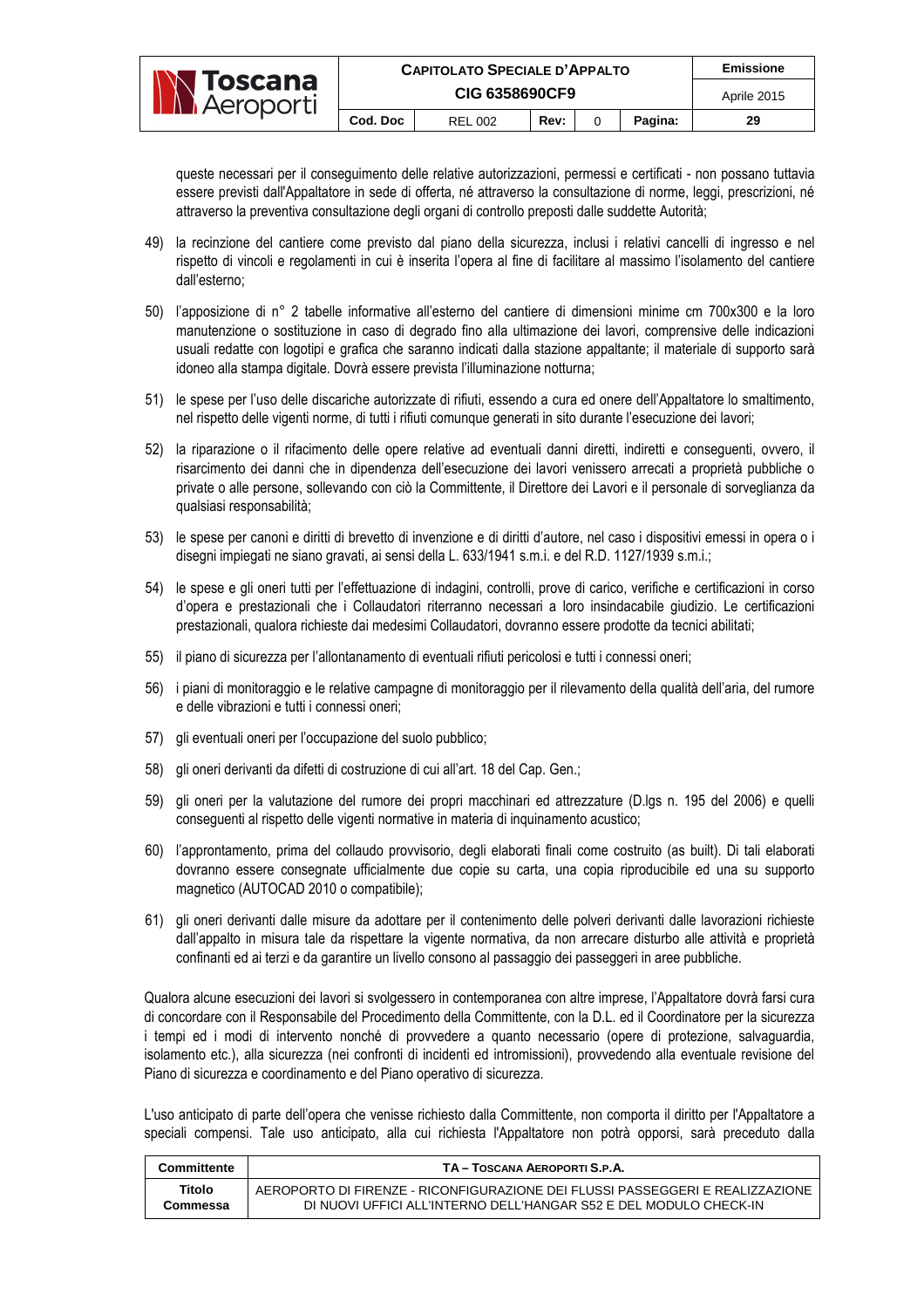|                                         | <b>CAPITOLATO SPECIALE D'APPALTO</b> | Emissione      |      |  |         |             |
|-----------------------------------------|--------------------------------------|----------------|------|--|---------|-------------|
| <b>N Toscana</b><br><b>Ni Aeroporti</b> | <b>CIG 6358690CF9</b>                |                |      |  |         | Aprile 2015 |
|                                         | Cod. Doc                             | <b>REL 002</b> | Rev: |  | Pagina: | 30          |

constatazione, per mezzo di apposito verbale, di presa in carico da parte della Stazione appaltante. In tal caso, trascorse quattro settimane da tale data, l'obbligo della manutenzione farà carico alla Stazione Appaltante.

#### **ONERI IN CAPO ALL'APPALTATORE IN MATERIA DI SICUREZZA DEI LAVORATORI IN CANTIERE:**

Non sarà accettato in cantiere personale di imprese o lavoratori autonomi privi della necessaria autorizzazione.

Non sarà accettata in cantiere la presenza di macchine e/o attrezzature non a norma o prive della necessaria documentazione.

L'affidatario è tenuto a curare il coordinamento di tutte le imprese operanti nel cantiere, al fine di rendere gli specifici piani redatti dalle imprese subappaltatrici compatibili tra loro e coerenti con il piano presentato dall'appaltatore. In caso di associazione temporanea o di consorzio di imprese detto obbligo incombe all'impresa mandataria capogruppo. Il Direttore Tecnico di Cantiere è responsabile del rispetto del piano da parte di tutte le imprese impegnate nell'esecuzione dei lavori ed è diretto referente del coordinatore.

La mancata partecipazione alle riunioni di coordinamento programmate ed indette dal Coordinatore ai sensi del Piano di Sicurezza e Coordinamento, costituisce motivo di provvedimenti ai sensi dell'art.92, lettera e) del D. Lgs. n. 81/08.

#### Art. 18 – TRATTAMENTO RETRIBUTIVO DEI LAVORATORI

L'Appaltatore è obbligato ad applicare integralmente il trattamento economico e normativo stabilito nei contratti collettivi nazionali e territoriali in vigore per il settore, per la zona e per tutto il periodo nel quale si svolgono i lavori; l'Appaltatore è altresì responsabile in solido dell'osservanza delle norme di cui sopra da parte dei Subappaltatori nei confronti dei dipendenti di questi ultimi, per le prestazioni rese nell'ambito del subappalto (art. 36 L. 300/1970).

Ai sensi dell'art. 5 del Regolamento, in caso di ritardo nel pagamento delle retribuzioni dovute al personale dipendente, all'Appaltatore sarà ordinato per iscritto di provvedervi entro i successivi 15 giorni. Ove egli non provveda o non contesti formalmente e motivatamente la legittimità della richiesta entro il termine suddetto, la Committente potrà pagare anche in corso d'opera direttamente ai lavoratori le retribuzioni arretrate detraendo i relativi importi dalle somme dovute all'Appaltatore trattenendo, inoltre, una somma pari al cinque per cento delle retribuzioni liquidate a titolo di rimborso forfettario per le spese sostenute per le procedure, che non verrà restituita.

Nel caso di formale contestazione delle richieste da parte dell'Appaltatore, la Stazione Appaltante provvederà all'inoltro delle richieste e delle contestazioni alla Direzione Provinciale del lavoro e della massima occupazione per i necessari accertamenti.

In caso di violazioni totali e/o parziali del presente articolo 18 da parte dell''Appaltatore sarà facoltà della Committente risolvere, di diritto e con effetto immediato ex art. 1456 del Codice Civile, il presente Contratto, fatto salvo il risarcimento del danno.

## Art. 19 – TUTELA DEI LAVORATORI

L'Appaltatore, e per suo tramite, i Subappaltatori trasmetteranno alla Committente prima dell'inizio dei lavori, la documentazione di avvenuta denunzia agli enti previdenziali, inclusa la cassa edile, assicurativi ed antinfortunistici; trasmetteranno contestualmente a ciascuna fattura e comunque entro e non oltre 7 giorni dalla relativa richiesta della Committente, copia dei versamenti contributivi, previdenziali, e assicurativi, fino all'ultimazione dei lavori.

| Committente | TA - TOSCANA AEROPORTI S.P.A.                                                 |
|-------------|-------------------------------------------------------------------------------|
| Titolo      | AEROPORTO DI FIRENZE - RICONFIGURAZIONE DEI FLUSSI PASSEGGERI E REALIZZAZIONE |
| Commessa    | DI NUOVI UFFICI ALL'INTERNO DELL'HANGAR S52 E DEL MODULO CHECK-IN             |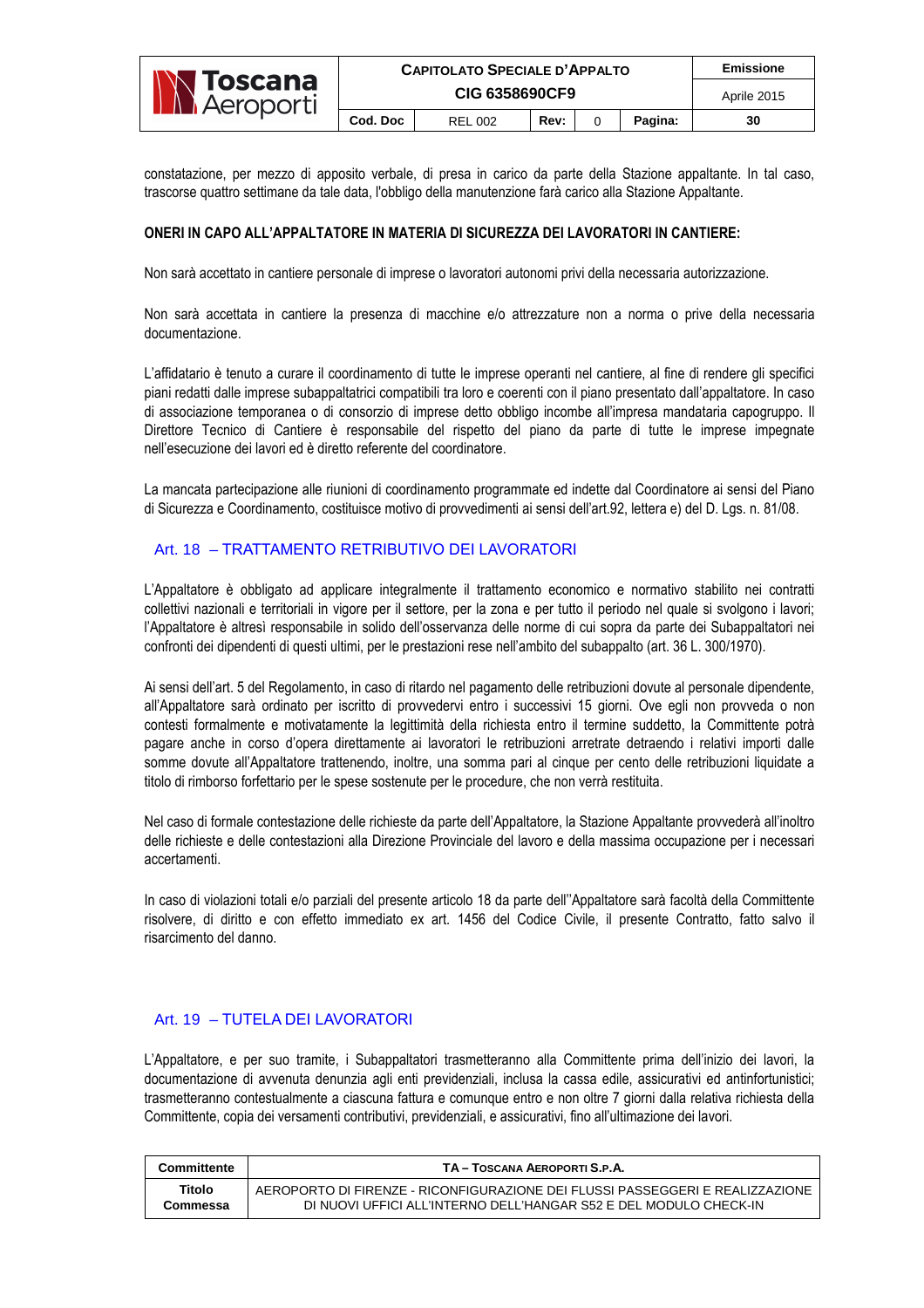|                                        | <b>CAPITOLATO SPECIALE D'APPALTO</b> |                |      |  |         | <b>Emissione</b> |
|----------------------------------------|--------------------------------------|----------------|------|--|---------|------------------|
| <b>N Toscana</b><br><b>N</b> Aeroporti | CIG 6358690CF9                       |                |      |  |         | Aprile 2015      |
|                                        | Cod. Doc                             | <b>REL 002</b> | Rev: |  | Pagina: | 31               |

A garanzia degli obblighi sulla tutela dei lavoratori, la Committente opererà una ritenuta dello 0,50% sull'importo netto progressivo dei lavori ai sensi dell'art. 4 comma 3 del Regolamento, da utilizzare in caso di inadempienza dell'Appaltatore, salvo le maggiori responsabilità di esso.

I lavoratori occupati in cantiere dovranno attenersi agli obblighi che l'Appaltatore provvederà a segnalare loro in materia di sicurezza e protezione collettiva e individuale, nonché relativamente ai programmi di formazione e addestramento, e si sottoporranno alla sorveglianza sanitaria coloro che sono addetti alla movimentazione manuale di carichi pesanti (D.Lgs. 81/2008).

In caso di inottemperanza degli obblighi testé precisati, accertata dalla Committente o ad essa segnalata dalla Direzione Provinciale del Lavoro, la Committente medesima comunicherà all'Appaltatore e, se del caso, anche alla Direzione suddetta, l'inadempienza accertata e procederà alla sospensione dei pagamenti.

Fermo restando quanto sopra, in caso di violazioni totali e/o parziali del presente articolo 19 da parte dell''Appaltatore sarà facoltà della Committente risolvere, di diritto e con effetto immediato ex art. 1456 del Codice Civile, il presente Contratto, fatto salvo il risarcimento del danno.

# Art. 20 – RESPONSABILITA' DELL'APPALTATORE - DISPOSIZIONI IN MATERIA DI **SICUREZZA**

L'Appaltatore è tenuto ad assicurare che nell'esecuzione di tutti i servizi assegnati siano adottati i provvedimenti necessari e le cautele atte a garantire la vita e l'incolumità degli operai, delle persone in genere addette ai servizi, nonché ad evitare danni ai beni pubblici e privati rimanendo quindi unico responsabile dei danni e degli inconvenienti arrecati.

In particolare dovrà dare attuazione ai disposti del D.Lgs n.81/2008 e ss.mm.ii..

L'Appaltatore è responsabile della sicurezza e salute dei propri lavoratori conformemente ai documenti di valutazione del rischio connessi alle attività ed alle altre prescrizioni disposte dal D.Lgs n. 81/2008. Dovrà, quindi, in particolare provvedere per le specifiche attività alla formazione/informazione, fornitura delle necessarie attrezzature e dpi, vigilanza sanitaria in conformità ai disposti di legge.

L'Appaltatore è tenuto a predisporre tutti gli accorgimenti e le indicazioni inerenti l'igiene e la sicurezza del lavoro attenendosi a tutte le disposizioni dettate dalla vigente normativa.

L'Appaltatore dovrà:

- fornire al personale, oltre a tutte le attrezzature tecniche necessarie per lo svolgimento del servizio, anche tutto l'occorrente per rendere l'attività meno disagevole possibile;
- far utilizzare ai propri dipendenti tutti i "dispositivi di protezione, individuale e collettiva" opportuni relativamente alle mansioni svolte, così come previsto dalla vigente normativa, in particolare in relazione ad attività che comportino il rischio derivato dal possibile contatto e/o ingestione di materiali biologici, nonché in ambienti rumorosi.

L'Appaltatore deve pertanto osservare e fare osservare ai propri dipendenti e a prestatori d'opera nonché a terzi presenti sui luoghi nei quali verranno svolte le attività, tutte le norme previste dal suddetto D.Lgs. n.81/2008 e le successive modifiche ed integrazioni che stesso potrà avere nel corso di validità del contratto.

In particolare:

| Committente | TA - TOSCANA AEROPORTI S.P.A.                                                 |
|-------------|-------------------------------------------------------------------------------|
| Titolo      | AEROPORTO DI FIRENZE - RICONFIGURAZIONE DEI FLUSSI PASSEGGERI E REALIZZAZIONE |
| Commessa    | DI NUOVI UFFICI ALL'INTERNO DELL'HANGAR S52 E DEL MODULO CHECK-IN             |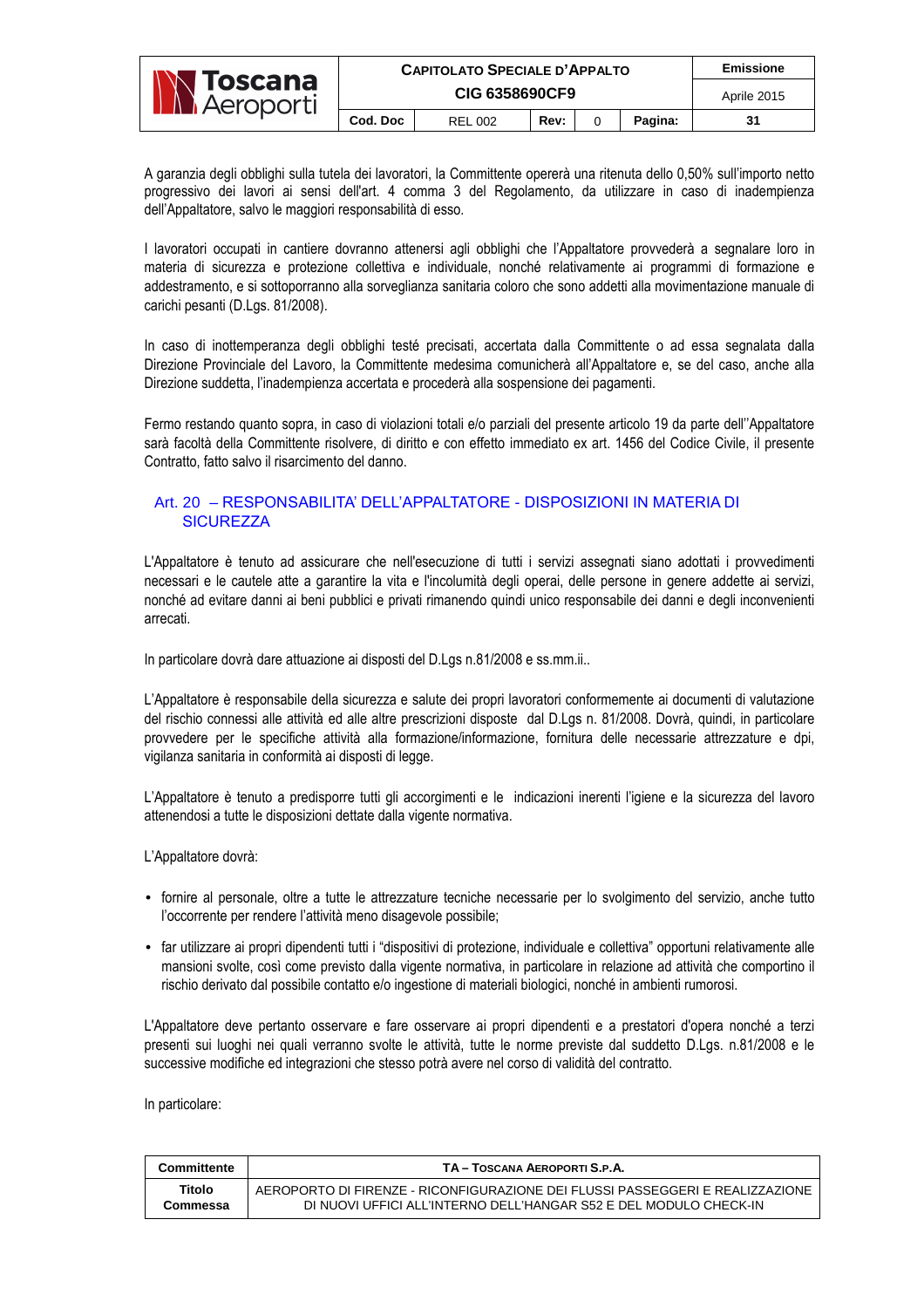|                                          | <b>CAPITOLATO SPECIALE D'APPALTO</b> | Emissione      |      |  |         |             |
|------------------------------------------|--------------------------------------|----------------|------|--|---------|-------------|
| <b>IN Toscana</b><br><b>AN</b> Aeroporti | CIG 6358690CF9                       |                |      |  |         | Aprile 2015 |
|                                          | Cod. Doc                             | <b>REL 002</b> | Rev: |  | Pagina: | 32          |

- a. Nel corso delle attività dovranno essere rispettate di tutte le norme vigenti in materia di prevenzione degli infortuni e igiene del lavoro;
- b. L'Appaltatore è obbligato a nominare il proprio Responsabile della Sicurezza dell'appalto, dandone comunicazione alla Committente ed a predisporre, prima dell'effettivo inizio delle attività, il Piano Operativo per la Sicurezza relativo alle attività oggetto dell'appalto ai sensi del D.Lgs n.81/2008, con l'impegno ad osservarlo scrupolosamente per l'intera durata dell'appalto;
- c. L'Appaltatore dovrà provvedere prima dell'inizio dei servizi, a consegnare/trasmettere alla Committente:
- 1. il documento di valutazione dei rischi relativo alle attività oggetto dell'affidamento dei servizi redatto ai sensi del D.Lgs n.81/2008;
- 2. il nominativo ed il recapito telefonico del responsabile di cantiere;
- 3. il nominativo ed il recapito telefonico del responsabile del servizio di prevenzione e protezione (RSPP);
- 4. i nominativi e le qualifiche dei propri dipendenti, impiegati nelle attività affidate con associata descrizione del percorso formativo in materia di sicurezza di ciascuno e indicando, per ciascun lavoratore, le abilitazioni ottenute in materia di formazione antincendio e primo soccorso;
- 5 l'elenco dei dispositivi di prevenzione individuale (DPI), eventualmente adottati, distinti per tipologia di impiego.

Sarà cura della Committente comunicare all'Appaltatore:

- 1. il nominativo ed il recapito telefonico del responsabile dei servizi;
- 2. il nominativo ed il recapito telefonico del responsabile del servizio di prevenzione e protezione (RSPP);

ed avviare con l'Appaltatore le attività di coordinamento ai sensi del D.Lgs. n.81/2008.

Ogni responsabilità, sia di carattere civile sia penale, in caso di infortuni ricadrà interamente e solo sull'Appaltatore, restando sollevati sia la Committente sia il Direttore dei Lavori.

L'Appaltatore provvederà ad affiggere nel cantiere, in luogo accessibile a tutti i lavoratori, le norme di disciplina cui intende sottoporre i lavoratori stessi; copia di tali norme deve essere consegnata al Direttore dei Lavori.

L'Appaltatore provvederà, infine, alla designazione dei lavoratori incaricati dell'attuazione delle misure di prevenzione incendi e lotta antincendio, di evacuazione dei lavoratori in caso di pericolo grave e immediato, di salvataggio, di pronto soccorso e di gestione dell'emergenza (art. 18, c. 1, lett. b), D.Lgs. 81/08).

L'Appaltatore è tenuto comunque al rispetto di ogni altro onere o incombenza derivante dalle normative vigenti in materia.

\*\*\*\*\*\*\*\*\*\*\*\*\*\*\*\*\*\*\*\*\*\*\*\*\*\*\*\*\*

In caso di violazione totale e/o parziale di anche uno solo degli obblighi facenti capo all'Appaltatore di cui al presente art.20, sarà facoltà della Committente risolvere di diritto e con effetto immediato ex art. 1456 del Codice Civile il presente Contratto comunicandolo all'Appaltatore tramite lettera raccomandata a.r., fatto salvo il risarcimento del danno.

# Art. 21 – DOMICILIO DELL'APPALTATORE

| Committente | TA - TOSCANA AEROPORTI S.P.A.                                                 |
|-------------|-------------------------------------------------------------------------------|
| Titolo      | AEROPORTO DI FIRENZE - RICONFIGURAZIONE DEI FLUSSI PASSEGGERI E REALIZZAZIONE |
| Commessa    | DI NUOVI UFFICI ALL'INTERNO DELL'HANGAR S52 E DEL MODULO CHECK-IN             |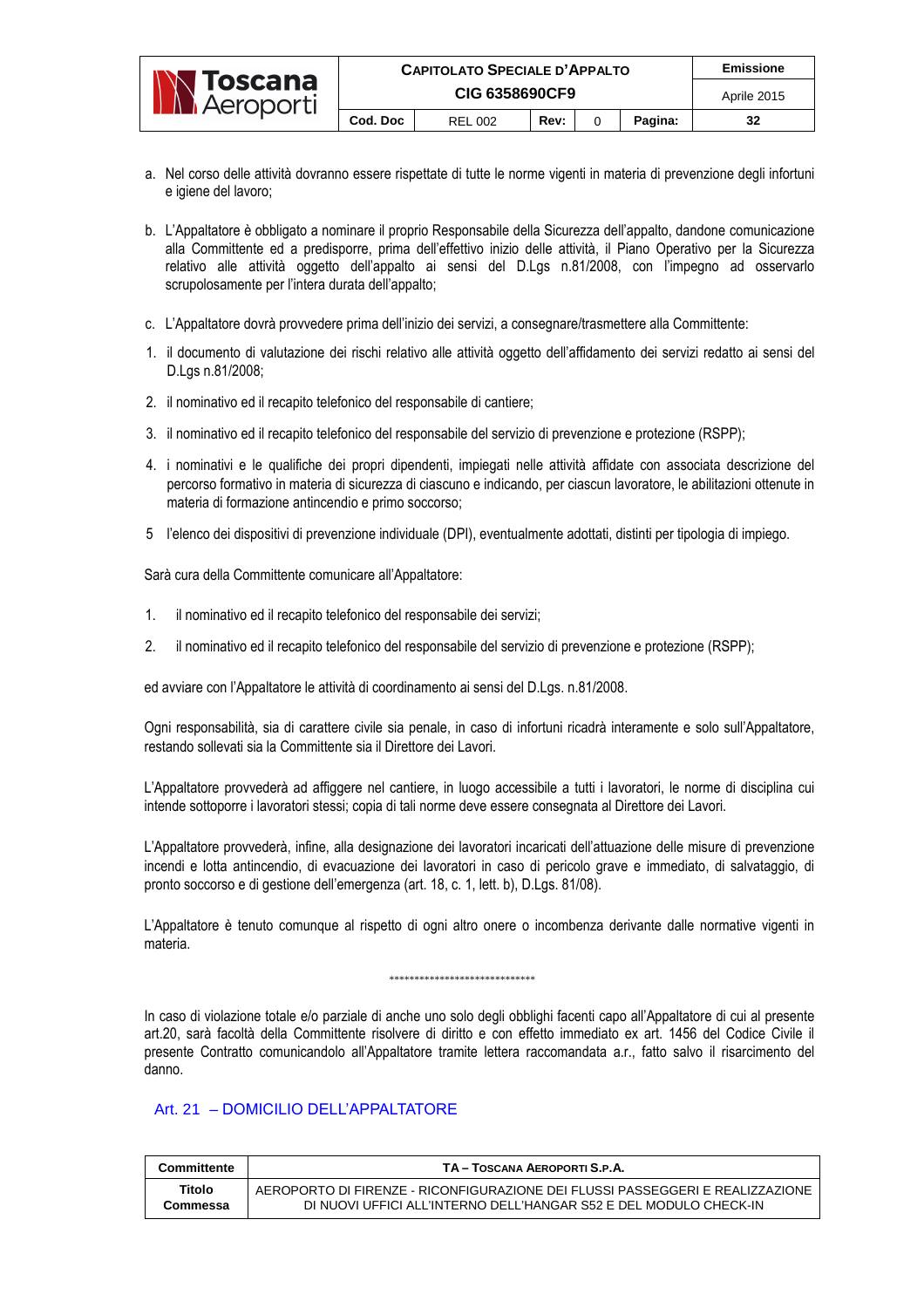Nel contratto, l'Appaltatore deve eleggere domicilio ai sensi e per gli effetti dell'art. 2 del Cap. Gen..

# Art. 22 – CONDOTTA DEI LAVORI E DIRETTORE TECNICO DI CANTIERE

Ai sensi dell'art. 4 del Cap. Gen., l'Appaltatore che non conduce i lavori personalmente deve conferire mandato con rappresentanza a persona fornita dei requisiti di idoneità tecnici e morali, per l'esercizio delle attività necessarie per l'esecuzione del contratto. L'Appaltatore è responsabile dell'operato del proprio rappresentante.

Il suddetto mandato deve essere conferito per atto pubblico e depositato presso la Committente che ne darà comunicazione al D.L.

Per tutta la durata dell'Appalto, l'Appaltatore o il suo rappresentante deve garantire la presenza nel luogo in cui si eseguono i lavori.

In presenza di gravi e giustificati motivi la Committente, previa motivata comunicazione, ha diritto di esigere dall'Appaltatore la sostituzione immediata del suo rappresentante, senza che per ciò spetti alcuna indennità all'Appaltatore od al suo rappresentante.

Fatti salvi gli obblighi e le responsabilità del Direttore Tecnico dell'Impresa, l'Appaltatore è tenuto ad affidare la direzione tecnica del cantiere ad apposito personale, fornito almeno di diploma tecnico, iscritto all'albo professionale o alle proprie stabili dipendenze, il quale rilascerà dichiarazione scritta di accettazione dell'incarico, anche in merito alle responsabilità per infortuni, essendo responsabile del rispetto della piena applicazione del piano delle misure per la sicurezza fisica dei lavoratori da parte di tutte le imprese impegnate nella esecuzione dei lavori.

Ai sensi dell'art. 6 del Cap. Gen., il direttore tecnico di cantiere può coincidere con il rappresentante delegato di cui si è detto in precedenza.

Nel caso in cui l'Appalto sia affidato ad un raggruppamento temporaneo di imprese o ad un consorzio, l'incarico della direzione tecnica del cantiere deve essere attribuito mediante delega conferita da tutte le imprese operanti in cantiere. Tale delega deve indicare specificamente le attribuzioni del direttore anche in relazione a quelle degli altri soggetti operanti nel cantiere medesimo.

Previa motivata comunicazione all'Appaltatore, il D.L. ha il diritto di chiedere la sostituzione del direttore di cantiere per indisciplina, incapacità o grave negligenza.

## Art. 23 – DISCIPLINA E BUON ORDINE DEL CANTIERE

L'Appaltatore è responsabile della disciplina e del buon ordine del cantiere ed ha l'obbligo di osservare e di fare osservare ai propri dipendenti ed agli operai le norme di legge, i regolamenti nonché le prescrizioni e gli ordini ricevuti.

Il D.L. ha il diritto di ordinare l'allontanamento e la sostituzione dei dipendenti e degli operai a causa della loro imperizia, incapacità o negligenza.

L'Appaltatore è comunque responsabile dei danni causati dall'imperizia o dalla negligenza di detti soggetti e risponde nei confronti della Committente per la malafede o la frode dei medesimi nell'impiego dei materiali.

Nel caso di violazione totale e/o parziale di anche uno solo degli obblighi facenti capo all'Appaltatore di cui al presente articolo, sarà facoltà della Committente risolvere, di diritto e con effetto immediato ex art. 1456 del Codice Civile, il presente Contratto, fatto salvo il risarcimento del danno.

| Committente | TA - TOSCANA AEROPORTI S.P.A.                                                 |
|-------------|-------------------------------------------------------------------------------|
| Titolo      | AEROPORTO DI FIRENZE - RICONFIGURAZIONE DEI FLUSSI PASSEGGERI E REALIZZAZIONE |
| Commessa    | DI NUOVI UFFICI ALL'INTERNO DELL'HANGAR S52 E DEL MODULO CHECK-IN             |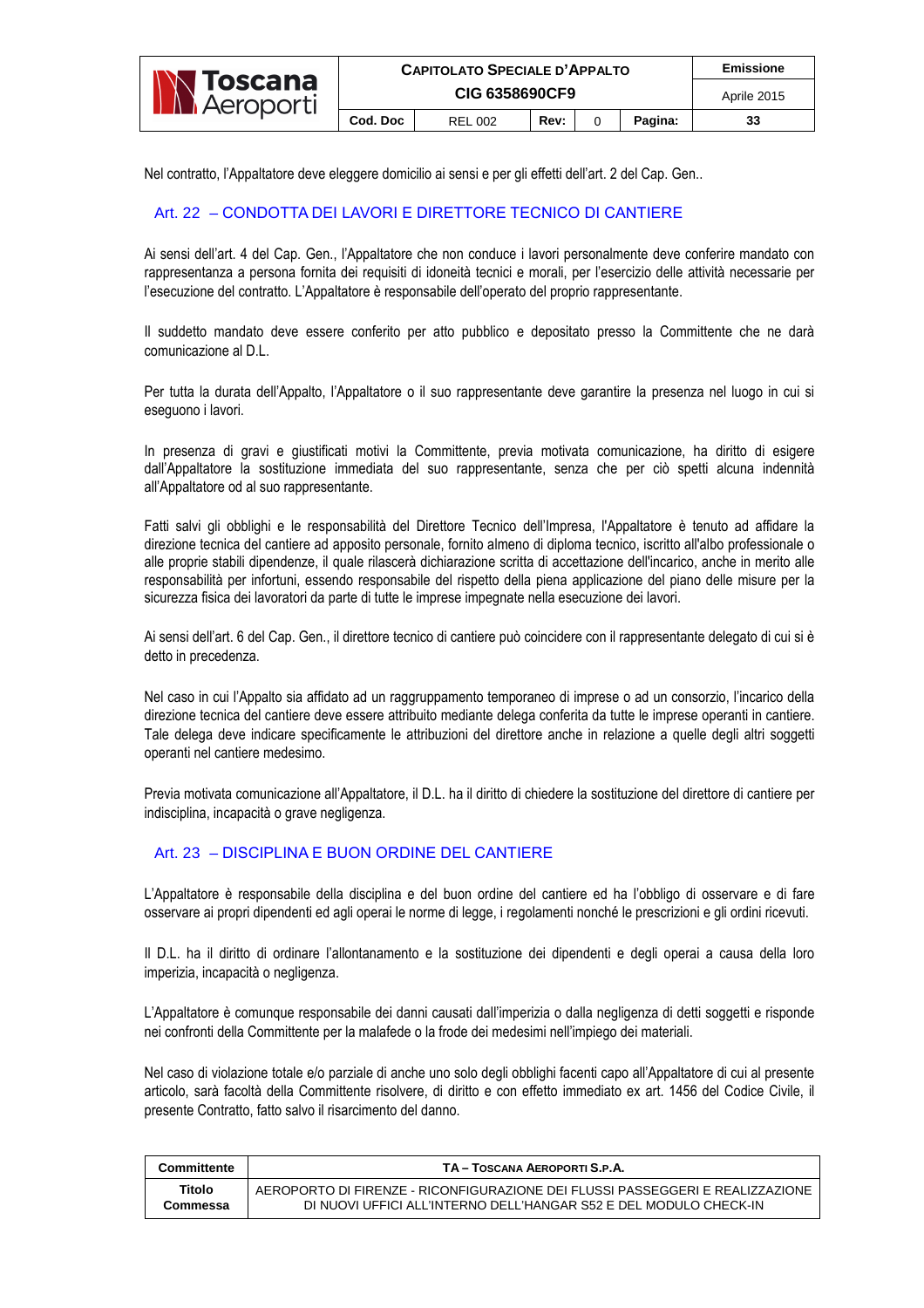# Art. 24 – ACCESSO AL CANTIERE E DISPONIBILITA' DELLE AREE PER L'INTERVENTO DA PARTE DI ALTRI SOGGETTI AUTORIZZATI DALL'UFFICIO DIREZIONE LAVORI

L'appaltatore dovrà garantire l'accessibilità a tutte le aree di cantiere, previa autorizzazione della D.L., per permettere a soggetti terzi eventuali attività e lavorazioni specifiche che la D.L. ritenesse opportuno fare eseguire.

Premesso che l'Appaltatore ha valutato la sequenza secondo la quale evolverà il cantiere e che l'Appaltatore ha valutato l'esigenza di mantenere operativi i vari sottosistemi aeroportuali durante queste varie fasi di cantiere, qualora, a fronte di motivate esigenze di esercizio aeroportuale fosse richiesto dalla D.L. di rendere disponibili parti di aree di cantiere, queste dovranno essere rese disponibili e poste in assoluta sicurezza al più presto, senza che l'Appaltatore possa avanzare alcuna pretesa o sollevare alcuna eccezione e/o riserva in merito.

L'Appaltatore dovrà inoltre permettere l'accessibilità all'esecutore/i di altri lavori, nel rispetto delle indicazione che la D.L. ed il Coordinatore della sicurezza in fase di esecuzione impartiranno qualora ciò si rendesse necessario al fine del rispetto del programma di messa a disposizione per l'uso dell'intera opera.

L'Appaltatore, inoltre, dovrà consentire il libero accesso alla D.L. ed al personale di assistenza e sorveglianza in qualsiasi momento, nei cantieri di lavoro o di produzione dei materiali per le prove, i controlli, le misure e le verifiche previsti dal presente Capitolato; consentire il libero accesso al cantiere ed il passaggio nello stesso e sulle opere eseguite o in corso di esecuzione ad altre Imprese o Ditte, ed al personale dipendente, direttamente incaricate dall'Ente appaltante per l'esecuzione di lavorazioni complementari a quelle previste nell'appalto, ma non assegnate direttamente all'Impresa Esecutrice.

Oltre a quanto previsto nell'art 47 del presente CSA, tutto il personale deve essere dotato di proprio cartellino con fotografia di riconoscimento, giubbotto con evidenziatori catarifrangenti omologato, elmetto e scarpe o stivali di sicurezza omologati..

L'Appaltatore dovrà, ad insindacabile giudizio della Committente allontanare immediatamente il personale che dovesse risultare non gradito per il comportamento, per la trasgressione di qualsivoglia disposizione in vigore, non in regola per l'ottenimento dei permessi di accesso nell'ambito aeroportuale, o al quale venisse revocato il permesso di cui sopra.

Un numero adeguato di D.P.I. sopra richiamati dovranno essere a disposizione per il personale esterno (Direzione Lavori) e in visita.

| Committente | TA - TOSCANA AEROPORTI S.P.A.                                                 |
|-------------|-------------------------------------------------------------------------------|
| Titolo      | AEROPORTO DI FIRENZE - RICONFIGURAZIONE DEI FLUSSI PASSEGGERI E REALIZZAZIONE |
| Commessa    | DI NUOVI UFFICI ALL'INTERNO DELL'HANGAR S52 E DEL MODULO CHECK-IN             |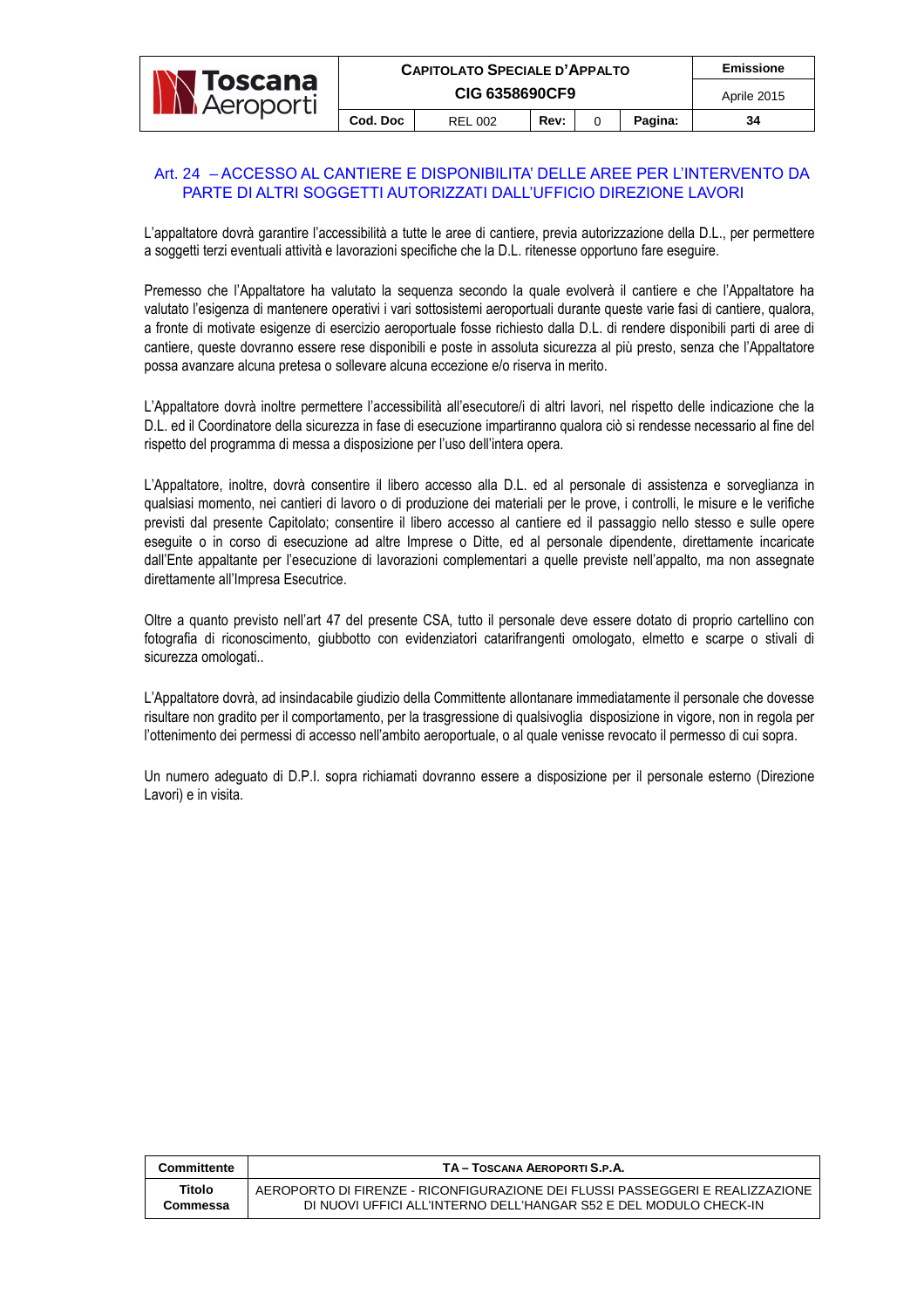

#### **INIZIO DEI LAVORI**

# Art. 25 – CONSEGNA DEI LAVORI

Fatta salva l'eventuale consegna di urgenza dei lavori, successivamente alla data di stipulazione del contratto ed a seguito dell'approvazione della progettazione esecutiva, il Direttore dei Lavori provvederà a fissare la data ed il luogo di consegna dei lavori e delle pertinenti aree, comunicando tali informazioni all'Appaltatore.

Al fine di mantenere la funzionalità aeroportuale e di rispettare le esigenze legate a detta operatività, fermi restando il termine di **270 giorni naturali e consecutivi** di cui al successivo art 27, ovvero al minor tempo proposto dall'appaltatore in sede di offerta, decorrente dal verbale di consegna dei lavori, la realizzazione dei lavori avverrà per singole parti in conformità al cronoprogramma facente parte del Progetto Esecutivo.

Dell'operazione di consegna verrà redatto verbale in contraddittorio con l'Appaltatore ai sensi dell'art. 154 del Regolamento.

Qualora si verificassero le condizioni, i lavori potranno essere consegnati e iniziati prima della stipulazione del contratto, ai sensi dell'art. 153, comma 1° e 4° del Regolamento.

Non appena intervenuta la consegna dei lavori, è obbligo dell'impresa appaltatrice procedere, nel termine di 5 giorni, all'impianto del cantiere.

Dal giorno della consegna dei lavori ogni responsabilità in merito ai lavori, alle opere e ai danni diretti e indiretti al personale a qualunque titolo presente nel cantiere, grava interamente sull'Appaltatore.

## Art. 26 – RINVENIMENTI FORTUITI

La Stazione appaltante, oltre ai diritti che spettano allo Stato a termini di legge, si riserva la proprietà degli oggetti mobili e immobili di valore e di quelli che interessano la scienza, la storia, l'arte, l'archeologia, l'etnologia, compresi i relativi frammenti, che si rinvenissero fortuitamente negli scavi.

L'Appaltatore dovrà dare immediato avviso del loro rinvenimento al Direttore dei lavori, depositare quelli mobili e deperibili presso il suo ufficio e proteggere adeguatamente quelli non asportabili; la Stazione appaltante rimborserà le spese sostenute dall'Appaltatore per la conservazione e per le speciali operazioni che fossero state espressamente ordinate: se la custodia non fosse immediatamente assicurabile, l'Appaltatore potrà chiedere l'ausilio della forza pubblica .

L'Appaltatore non può demolire o comunque alterare i reperti, né rimuoverli senza l'autorizzazione della Stazione appaltante.

#### Art. 27 – PROGRAMMA ED ESECUZIONE DEI LAVORI

I lavori dovranno svolgersi in conformità al cronoprogramma di esecuzione dei lavori facente parte del Progetto Esecutivo, al Programma Lavori presentato in sede di gara ed al conseguente Programma Lavori Operativo (P.L.O.) art. 43 comma 10 DPR 207 e approvato dalla D.L., coerente con quanto prodotto in sede di offerta.

L'Appaltatore per la redazione e la gestione del P.L.O. si atterrà scrupolosamente alle prescrizioni di cui al documento Organizzazione dell'Appalto ed alle indicazioni contenute nei cronoprogrammi facenti parte del Progetto Esecutivo e dell'offerta presentata in sede di gara. In particolare, il P.L.O.:

| Committente | TA - TOSCANA AEROPORTI S.P.A.                                                 |
|-------------|-------------------------------------------------------------------------------|
| Titolo      | AEROPORTO DI FIRENZE - RICONFIGURAZIONE DEI FLUSSI PASSEGGERI E REALIZZAZIONE |
| Commessa    | DI NUOVI UFFICI ALL'INTERNO DELL'HANGAR S52 E DEL MODULO CHECK-IN             |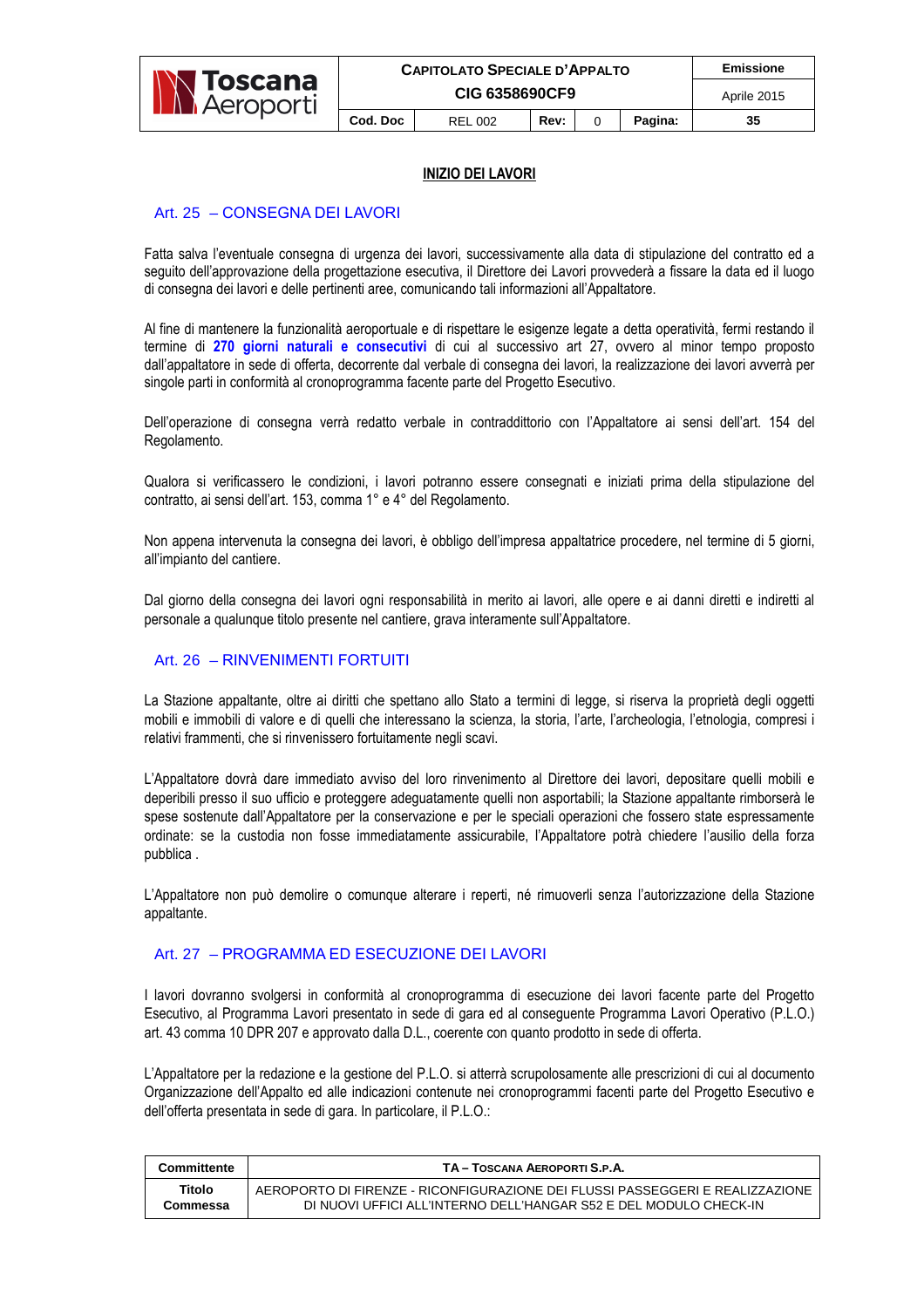|                                        | <b>CAPITOLATO SPECIALE D'APPALTO</b> | Emissione      |      |  |         |             |
|----------------------------------------|--------------------------------------|----------------|------|--|---------|-------------|
| <b>N</b> Toscana<br><b>M</b> Aeroporti | CIG 6358690CF9                       |                |      |  |         | Aprile 2015 |
|                                        | Cod. Doc                             | <b>REL 002</b> | Rev: |  | Pagina: | 36          |

- dovrà tenere conto della presenza di altri Appaltatori, come evidenziato nel Cronoprogramma facente parte del Progetto Esecutivo, e di eventuali altri Appaltatori di cui la Stazione appaltante darà notizia appena possibile;
- dovrà essere impostato secondo le tipologie di Gantt e di Pert, in modo tale che risultino chiaramente evidenziate le risorse umane e tecnologiche adattate, le quantità di lavoro eseguite ed il tempo necessario per ogni lavoro. Il P.L.O. dovrà contenere le lavorazioni con le relative quantità economiche progressivamente maturate, riportate con cadenza almeno mensile. Dovranno essere posti particolarmente in risalto: l'inizio, l'avanzamento mensile ed il termine di ultimazione delle principali categorie di opere.
- Al P.L.O. dovrà essere allegata una approfondita relazione nella quale saranno specificati tipo e numero delle macchine e degli impianti, numero di maestranze, che l'Appaltatore si impegna ad utilizzare in rapporto ai singoli avanzamenti;
- dovrà tenere conto che il tempo per l'ultimazione dei lavori è pari a **270 giorni naturali e consecutivi**, ovvero al minor tempo proposto dall'appaltatore in sede di offerta.

L'Appaltatore deve presentare al DL il P.L.O., redatto in piena conformità ai requisiti espressi nel documento Organizzazione dell'appalto ed alle indicazioni del cronoprogramma facente parte del Progetto definitivo e al Programma Lavori presentato in sede di gara, entro 10gg dalla data di consegna dei lavori. In caso di incompleta attuazione dei requisiti di cui al documento Organizzazione dell'Appalto, al cronoprogramma facente parte del Progetto definitivo e al Programma Lavori a base di gara, il P.L.O. sarà considerato non approvabile e quindi sanzionato come previsto all'Art. 42 del presente CSA.

Il D.L. si riserva la facoltà di modificare il P.L.O. per esigenze della Committente. derivanti da richieste della DA e/o degli Enti di Stato senza che l'Appaltatore possa rifiutarsi o sollevare eccezioni o pretendere speciali compensi.

Detto P.L.O. sarà sottoposto ad approvazione del D.L..

L'Appaltatore prenderà in carico le osservazioni entro 7gg ritrasmettendo il P.L.O. al D.L.. In caso di ritardo l'Appaltatore sarà sanzionato come previsto al successivo all'Art. 42.

IL P.O.S. deve essere redatto sulla base di detto P.L.O.. Il suddetto programma lavori è parte integrante del contratto.

In caso di ritardato stato di avanzamento delle opere rispetto al P.L.O., con conseguenze sull'operatività dell'Aeroporto, la Stazione appaltante si riserva in ogni caso la facoltà di ordinare che l'esecuzione dei lavori avvenga nel modo più conveniente per la loro compiuta realizzazione senza che l'Appaltatore possa rifiutarsi o sollevare eccezioni o pretendere speciali compensi.

L'Appaltatore dà atto di essere perfettamente edotto circa l'esecuzione per parti dei lavori, così come previsto dai documenti contrattuali, nonché circa l'obbligo di eseguire i lavori anche in orario notturno e nell'ambito di un'area in cui dovranno continuare a svolgersi le normali attività aeroportuali, senza che l'Appaltatore possa rifiutarsi, sollevare eccezioni e/o richiedere ulteriori compensi rispetto al prezzo contrattuale, ferma restando la facoltà dell'Appaltatore di eseguire ulteriori lavorazioni su più turni.

Oltre a quanto previsto, ai sensi dell'art. 159 del regolamento, la richiesta all'Appaltatore del Direttore dei Lavori, per cause e fatti imputabili all'Appaltatore stesso, di porre in atto azioni straordinarie e/o incrementare ulteriormente le prestazioni fuori dal normale orario di lavoro e/o oltre i normali giorni lavorativi/festivi e/o di operare su turni e/o di aumentare le consistenze di uomini e mezzi, caratteristiche e prestazioni degli impianti e delle attrezzature per l'esecuzione del lavoro, o tutte queste cose insieme al fine di rispettare i termini contrattuali non costituisce in alcun modo pretesa per l'Appaltatore di compensi aggiuntivi né l'Appaltatore può opporvisi.

In caso di inadempienza dell'Appaltatore si applica l'Art 49 del presente CSA.

| Committente | TA - TOSCANA AEROPORTI S.P.A.                                                 |
|-------------|-------------------------------------------------------------------------------|
| Titolo      | AEROPORTO DI FIRENZE - RICONFIGURAZIONE DEI FLUSSI PASSEGGERI E REALIZZAZIONE |
| Commessa    | DI NUOVI UFFICI ALL'INTERNO DELL'HANGAR S52 E DEL MODULO CHECK-IN             |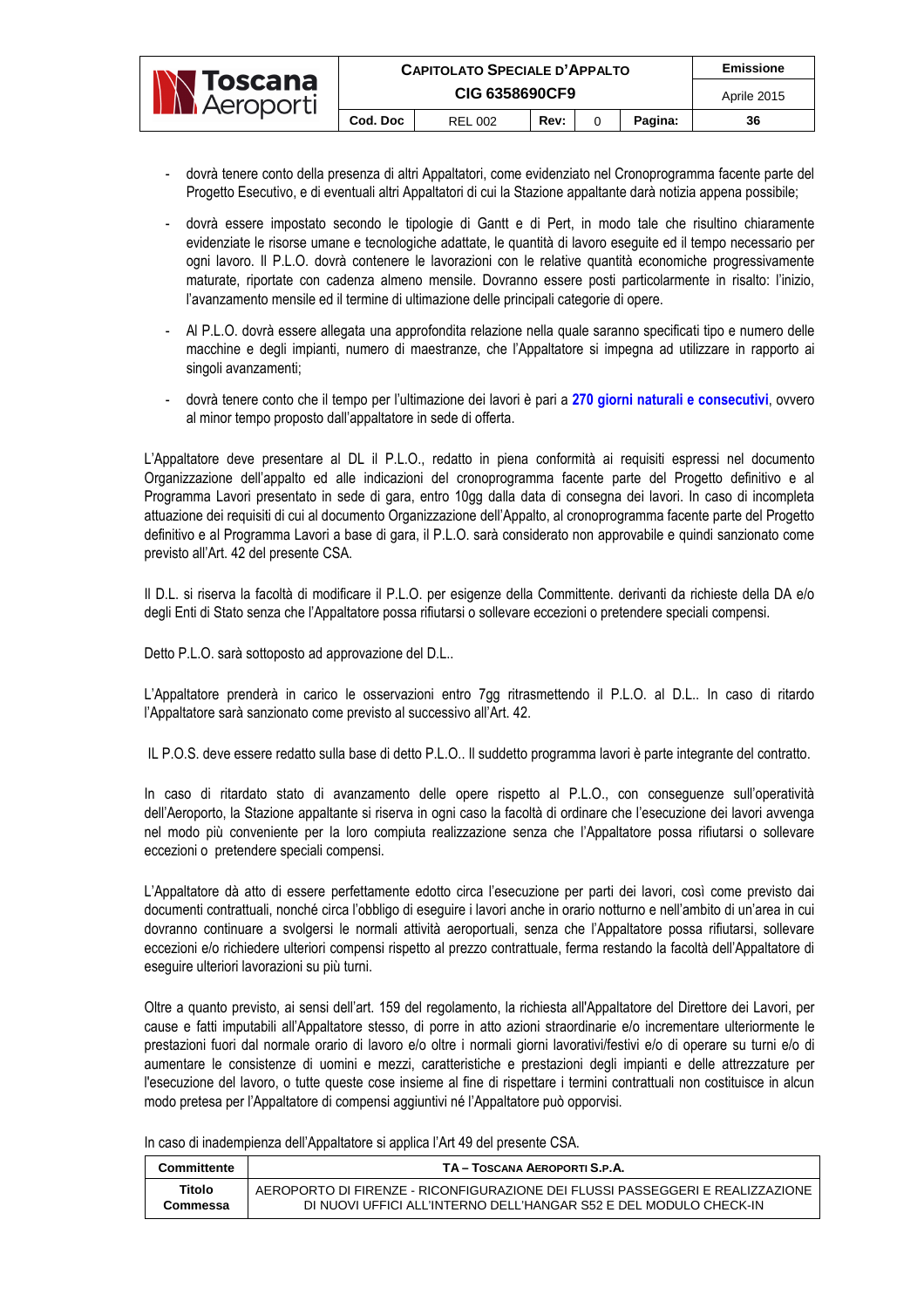|                                         | <b>CAPITOLATO SPECIALE D'APPALTO</b> | Emissione      |      |  |         |             |
|-----------------------------------------|--------------------------------------|----------------|------|--|---------|-------------|
| <b>IN Toscana</b><br><b>N</b> Aeroporti | CIG 6358690CF9                       |                |      |  |         | Aprile 2015 |
|                                         | Cod. Doc                             | <b>REL 002</b> | Rev: |  | Pagina: | 37          |

Ai sensi dell'articolo 43, comma 4, del Regolamento generale, l'appaltatore è obbligato, prima dell'inizio dei lavori, a redigere e consegnare al direttore dei lavori, per l'approvazione, di un Piano di qualità di costruzione e di installazione, che deve prevedere, pianificare e programmare le condizioni, sequenze, modalità, strumentazioni, mezzi d'opera e fasi delle attività di controllo da svolgersi nella fase esecutiva. Il piano deve altresì definire i criteri di valutazione dei fornitori e dei materiali ed i criteri di valutazione e risoluzione delle non conformità. Il Piano di qualità deve tener conto delle soglie temporali di cui al comma 5 e delle consegne frazionate di cui al comma 6.

| Committente | TA - TOSCANA AEROPORTI S.P.A.                                                 |
|-------------|-------------------------------------------------------------------------------|
| Titolo      | AEROPORTO DI FIRENZE - RICONFIGURAZIONE DEI FLUSSI PASSEGGERI E REALIZZAZIONE |
| Commessa    | DI NUOVI UFFICI ALL'INTERNO DELL'HANGAR S52 E DEL MODULO CHECK-IN             |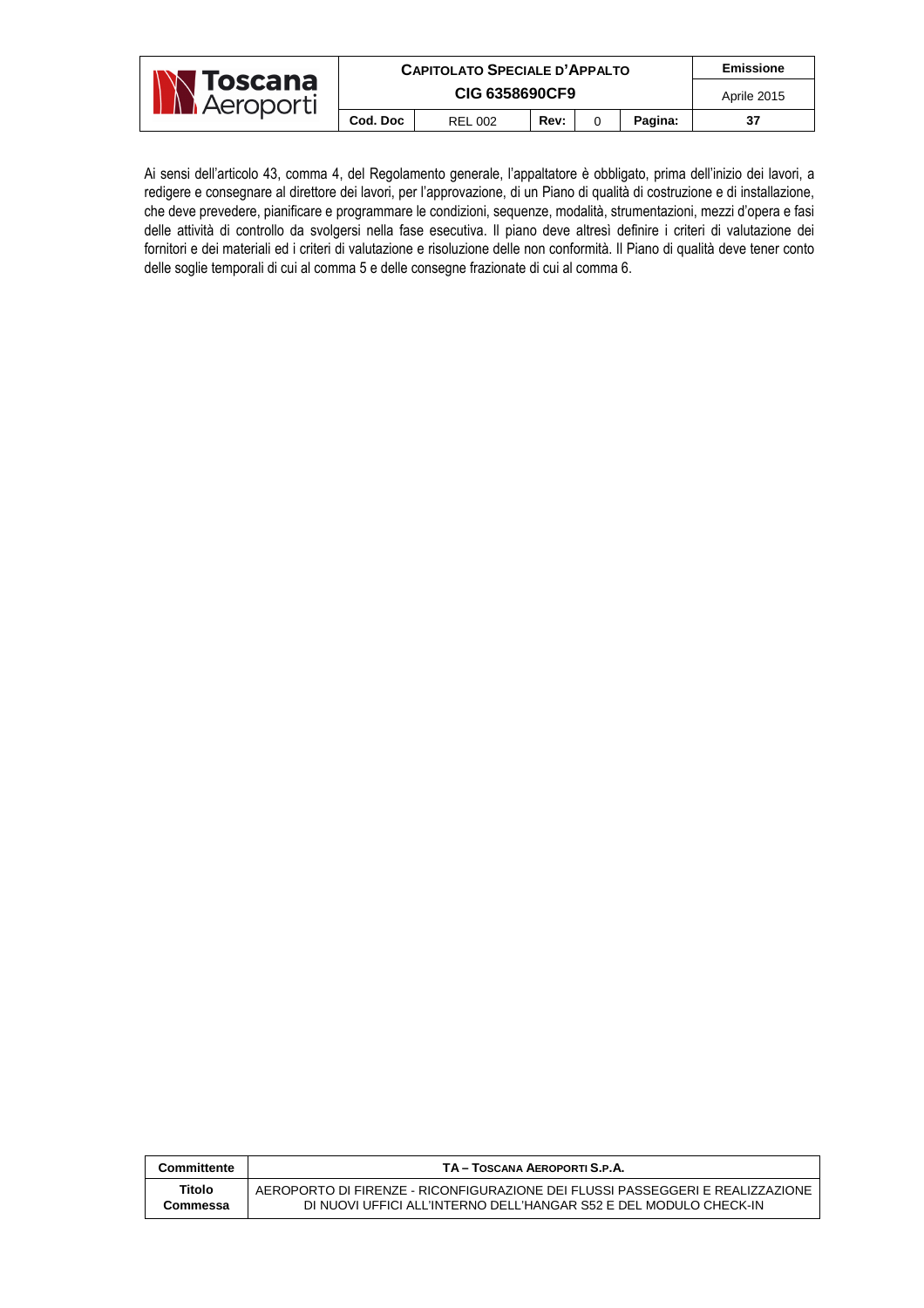

#### **ESECUZIONE DEI LAVORI**

#### Art. 28 – MATERIALI, CAMPIONATURE E PROVE TECNICHE

Come indicato al precedente Art 12 del presente Capitolato, è a carico dell'Appaltatore, perché da ritenersi compensato nel corrispettivo dell'Appalto e perciò senza titolo a compensi particolari, provvedere con la necessaria tempestività di propria iniziativa, o, in difetto, su richiesta del Direttore dei Lavori, alla preventiva campionatura di componenti, materiali e accessori, accompagnata dalla documentazione tecnica atta a individuarne caratteristiche e prestazioni, ai fini dell'approvazione, prima dell'inizio della fornitura e dell'esecuzione, da parte del Direttore Lavori stesso.

I campioni e le relative documentazioni, accertati e controfirmati dal Direttore dei Lavori e dall'Appaltatore o da suo rappresentante, devono essere conservati a cura e spese dell'Appaltatore nei luoghi che saranno indicati dalla Direzione dei Lavori.

Le campionature dovranno essere accompagnate, a titolo esemplificativo, oltre che dalle certificazioni comprovanti le caratteristiche prestazionali richieste, dalla relativa documentazione tecnica a verificarne le caratteristiche prestazionali, e, ove necessario, da grafici illustrativi e dai rispettivi calcoli giustificativi. Sono compresi nelle campionature i prototipi e/o pezzi speciali eventualmente previsti dal Progetto.

Allo scopo nel documento "Organizzazione dell'Appalto", l'Appaltatore dovrà formulare la pianificazione previsionale delle campionature che intende sottoporre all'approvazione del Direttore dei lavori. La data di presentazione della campionatura al DL deve considerare sia il tempo (20 giorni) entro cui il DL esprimerà la propria valutazione sia la data di utilizzo quale prevista nel P.L.O. valutando correttamente il tempo di approvvigionamento. E' pertanto sola responsabilità dell'Appaltatore presentare con congruo anticipo all'approvazione del DL le campionature non potendo l'Appaltatore invocare la mancata approvazione quale motivo di ritardo nell'esecuzione dei lavori.

E' altresì a carico dell'Appaltatore l'esecuzione di tutte le prove, controlli e collaudi, in corso d'opera e finali, ritenuti necessari per l'accertamento della qualità e delle caratteristiche esecutive, funzionali e prestazionali di componenti, materiali e manufatti essendo a carico dell' Appaltatore anche tutta l'attrezzatura e mezzi necessari per l'esecuzione degli stessi nonché il prelievo e l'inoltro dei campioni ai laboratori specializzati, accompagnati da regolare verbale di prelievo sottoscritto dal Direttore dei Lavori, per l'ottenimento dei relativi certificati.

Sono altresì a carico dell'Appaltatore l'esecuzione di tutte le ulteriori prove richieste dal D.L. e/o dagli incaricati ritenute necessarie per accertare la qualità del prodotto.

L'esito favorevole delle verifiche non esonera l'Appaltatore dai propri obblighi e dalle proprie responsabilità; pertanto qualora, sia successivamente all'effettuazione delle verifiche stesse, che in sede di collaudo e fino allo scadere della garanzia, venga accertata la non corrispondenza dei materiali e/o di parte delle opere alle prescrizioni contrattuali, l'Appaltatore dovrà procedere a sua cura e spese alla sostituzione dei materiali medesimi, all'effettuazione delle verifiche e delle prove, alla rimessa in ripristino di quanto dovuto rimuovere o manomettere per eseguire le sostituzioni e le modifiche; l'Appaltatore sarà obbligato al risarcimento degli eventuali danni.

Le verifiche e le prove preliminari di cui sopra dovranno essere eseguite in contraddittorio con Direttore dei Lavori; di esse e dei risultati ottenuti si dovrà compilare di volta in volta regolare verbale.

Il Direttore dei Lavori, ove trovi da eccepire in ordine a tali risultati perché non conformi alle prescrizioni del presente Capitolato, non emetterà il verbale di ultimazione dei lavori fin quando non avrà accertato, facendone esplicita dichiarazione nel verbale stesso, che da parte dell'Appaltatore siano state eseguite tutte le modifiche, aggiunte, riparazioni e sostituzioni necessarie.

| Committente | TA - TOSCANA AEROPORTI S.P.A.                                                 |
|-------------|-------------------------------------------------------------------------------|
| Titolo      | AEROPORTO DI FIRENZE - RICONFIGURAZIONE DEI FLUSSI PASSEGGERI E REALIZZAZIONE |
| Commessa    | DI NUOVI UFFICI ALL'INTERNO DELL'HANGAR S52 E DEL MODULO CHECK-IN             |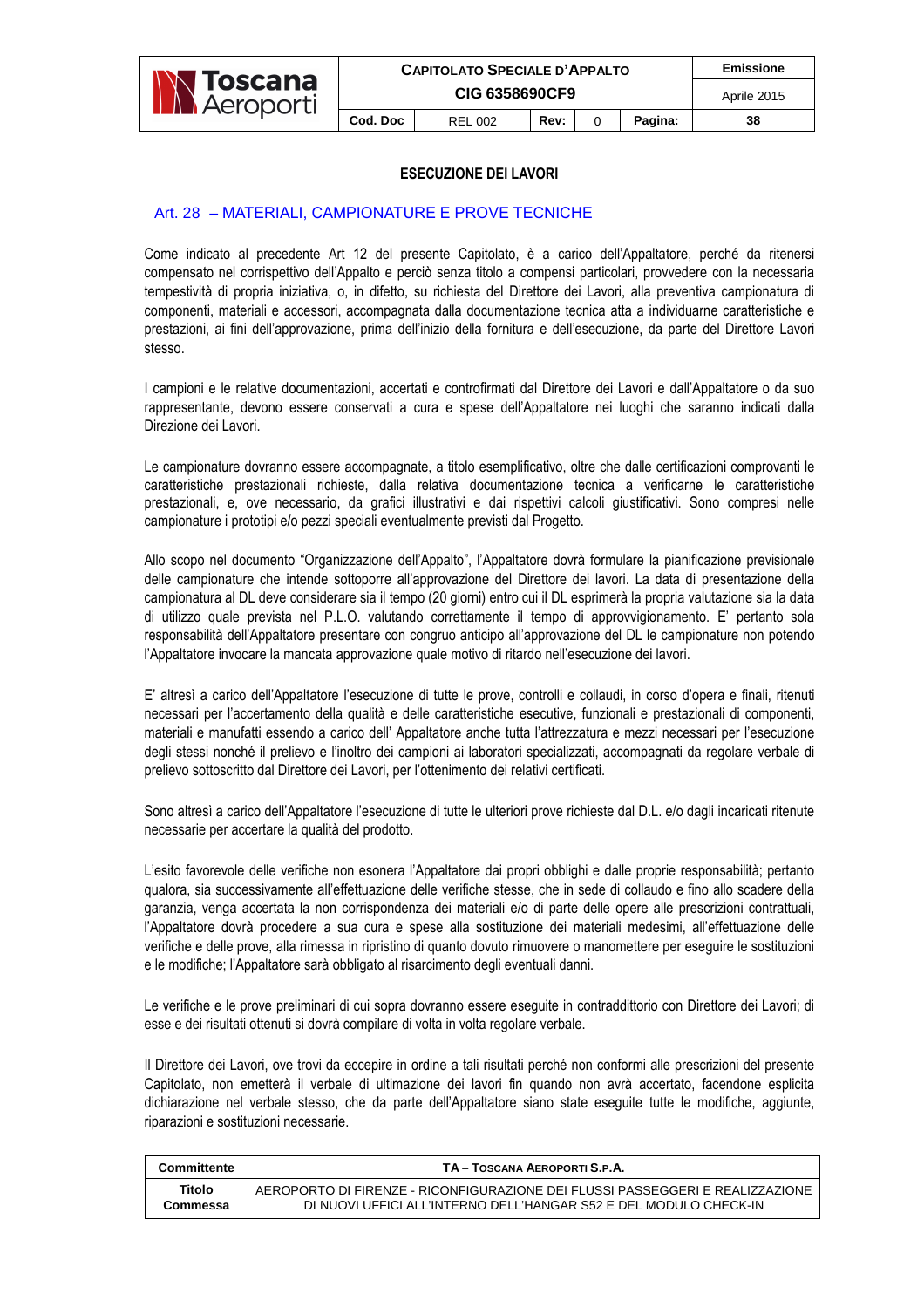|                                        | <b>CAPITOLATO SPECIALE D'APPALTO</b> |                |      |  |         | Emissione   |
|----------------------------------------|--------------------------------------|----------------|------|--|---------|-------------|
| <b>N</b> Toscana<br><b>N</b> Aeroporti | <b>CIG 6358690CF9</b>                |                |      |  |         | Aprile 2015 |
|                                        | Cod. Doc                             | <b>REL 002</b> | Rev: |  | Pagina: | 39          |

Per tutto quanto non espressamente previsto dal presente articolo si applica il combinato disposto degli artt. no gli artt. 16 e 17 del Cap. Gen. e dell'art. 167 del Regolamento.

# Art. 29 – SOSPENSIONE E RIPRESA DEI LAVORI, PROROGHE

La sospensione e la ripresa dei lavori sono disciplinate dal combinato disposto degli artt. 158 e 159 del Regolamento. Rientrano nell'art. 159 del Regolamento le sospensioni determinate da esigenze operative ivi incluse quelle che determinano modifiche del P.L.O..

E' ammessa la sospensione parziale dei lavori con le modalità degli artt. 158 comma 7 e 159 comma 7 del Regolamento.

Ogni singola sospensione dovrà risultare da regolare verbale, redatto in contraddittorio tra Direttore dei Lavori ed Appaltatore, nel quale dovranno essere specificati i motivi della sospensione e, nel caso di sospensione parziale, le opere sospese con descrizione sufficientemente analitica delle stesse. Nel caso di dubbio in ordine alla descrizione e corretta individuazione dell'opera sospesa, l'opera si riterrà non sospesa.

Ciascuna sospensione dei lavori permane per il tempo necessario a far cessare le cause che hanno comportato la sospensione medesima.

Qualora l'Appaltatore ritenga essere cessate le cause della sospensione dei lavori senza che la Stazione Appaltante abbia disposto la ripresa può diffidare per iscritto il Responsabile del Procedimento a dare le necessarie disposizioni al Direttore dei lavori perché provveda a quanto necessario alla ripresa dei lavori. La diffida è necessaria per poter iscrivere riserva all'atto della ripresa dei lavori qualora l'Appaltatore intenda far valere l'illegittima maggiore durata della sospensione.

Per la sospensione dei lavori, qualunque ne sia la causa, non spetta all'Appaltatore alcun compenso o indennizzo, salvo quanto previsto dall'ultimo periodo del comma 4 dell'art. 159 del Regolamento.

Salvo che l'Appaltatore dimostri che la sospensione non sia dovuta a cause imputabili all'Appaltatore medesimo, la durata della sospensione è calcolata nel termine fissato nel contratto per l'ultimazione dei lavori, e pertanto non verrà aggiunta a tale data.

Le proroghe sono disciplinate dall'art. 159 del Regolamento

## Art. 30 – TEMPO UTILE PER L'ULTIMAZIONE DEI LAVORI

Il tempo utile per l'ultimazione dei lavori a perfetta regola d'arte è stabilito in complessivi **270 (duecentosettanta) giorni naturali e consecutivi,** ovvero nel termine inferiore offerto in sede di gara dall'Appaltatore decorrenti dalla data del verbale di consegna dei lavori della prima area di intervento.

L'Appaltatore riconosce esplicitamente che i sopracitati termini contrattuali trovano conferma nell'analisi di dettaglio espressa dal cronoprogramma, in piena e totale autonomia di valutazione in termini di risorse, organizzazione e modalità operative e che pertanto nella formulazione del prezzo ha considerato ogni onere derivante e connesso, direttamente o indirettamente, al rispetto dei termini contrattuali. La mancata osservanza anche di uno solo dei suddetti termini comporterà l'applicazione della penale di cui di successivo Art 43 del presente CSA.

1. Non costituiscono motivo di proroga dell'inizio dell'attività di progettazione:

| Committente | TA - TOSCANA AEROPORTI S.P.A.                                                 |
|-------------|-------------------------------------------------------------------------------|
| Titolo      | AEROPORTO DI FIRENZE - RICONFIGURAZIONE DEI FLUSSI PASSEGGERI E REALIZZAZIONE |
| Commessa    | DI NUOVI UFFICI ALL'INTERNO DELL'HANGAR S52 E DEL MODULO CHECK-IN             |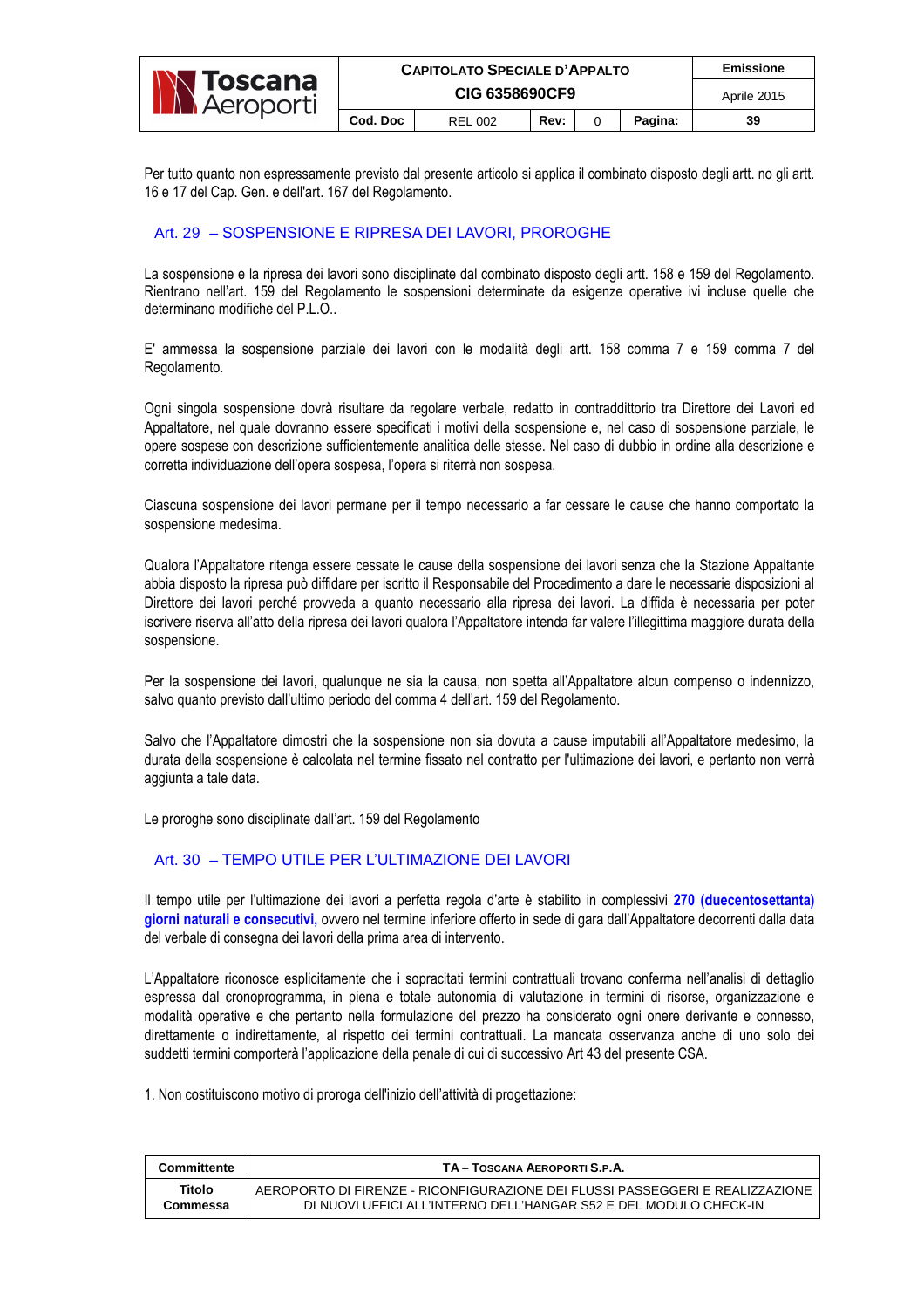| <b>N Toscana</b><br><b>N</b> Aeroporti | <b>CAPITOLATO SPECIALE D'APPALTO</b> | <b>Emissione</b> |      |  |         |
|----------------------------------------|--------------------------------------|------------------|------|--|---------|
|                                        |                                      | Aprile 2015      |      |  |         |
|                                        | Cod. Doc                             | <b>REL 002</b>   | Rev: |  | Pagina: |

a) la necessità di rilievi, indagini, sondaggi, accertamenti o altri adempimenti simili, già previsti nel presente Capitolato speciale o che l'appaltatore o i progettisti dell'appaltatore ritenessero di dover effettuare per procedere alla progettazione, salvo che si tratti di adempimenti imprevisti ordinati esplicitamente dal R.U.P.per i quali è concessa la proroga ai sensi dell'articolo 29;

b) l'esecuzione di accertamenti integrativi che l'appaltatore ritenesse di dover effettuare per la esecuzione delle opere di fondazione, delle strutture e degli impianti, salvo che siano ordinati dalla direzione dei lavori o espressamente approvati da questa;

c) le eventuali controversie tra l'appaltatore e i progettisti che devono redigere o redigono la progettazione esecutiva.

2. Non costituiscono altresì motivo di proroga dell'inizio dei lavori, della loro mancata regolare o continuativa conduzione secondo il relativo programma o della loro ritardata ultimazione la mancata o la ritardata consegna della progettazione esecutiva alla Stazione appaltante, né gli inconvenienti, gli errori e le omissioni nella progettazione esecutiva.

5. Le cause di cui ai commi 1, 2, non possono costituire motivo per la richiesta di proroghe di cui all'articolo 29, di sospensione dei lavori, per la disapplicazione delle penali, né possono costituire ostacolo all'eventuale risoluzione del Contratto ai sensi dell'articolo 50.

# Art. 31 – ULTIMAZIONE DEI LAVORI

Ai sensi e per gli effetti dell'art. 159 del Regolamento, l'Appaltatore dovrà comunicare alla Direzione dei Lavori, con lettera raccomandata a/r, l'ultimazione dei lavori non appena avvenuta.

L'Appaltatore dovrà dare comunicazione per iscritto alla Direzione Lavori della data nella quale ritiene di avere ultimato i lavori e questa procederà in contraddittorio con l'Appaltatore alle necessarie constatazioni redigendo apposito verbale.

Nel caso di riscontro positivo verrà redatto il relativo certificato di constatazione.

Si precisa che i lavori saranno considerati ultimati quando le opere oggetto della verifica siano effettivamente ultimate a regola d'arte in ogni loro parte.

Dalla data finale della ultimazione dei lavori decorreranno i termini per la redazione dello stato finale e per l'effettuazione dei collaudi.

Si richiama quanto stabilito agli artt. 159 e 229 del Regolamento.

# Art. 32 – VARIANTI IN CORSO D'OPERA

Eventuali varianti in corso d'opera saranno ammesse nei casi previsti dall'art. 132 del D.Lgs. n.163/2006 solo se approvate dai competenti organi della Committente.

Non sono considerati varianti gli interventi disposti dal DL per risolvere aspetti di dettaglio, che siano contenuti entro un importo non superiore alle percentuali indicate nell'art. 132 del D.Lgs. n.163/2006 delle categorie di lavori dell'appalto al netto del ribasso offerto e che non comportino un aumento dell'importo del contratto stipulato per la realizzazione dell'opera. Sono inoltre ammesse, nell'esclusivo interesse della Committente, le varianti, in aumento o in diminuzione, finalizzate al miglioramento dell'opera e alla sua funzionalità, sempreché non comportino modifiche sostanziali e siano

| Committente | TA - TOSCANA AEROPORTI S.P.A.                                                 |
|-------------|-------------------------------------------------------------------------------|
| Titolo      | AEROPORTO DI FIRENZE - RICONFIGURAZIONE DEI FLUSSI PASSEGGERI E REALIZZAZIONE |
| Commessa    | DI NUOVI UFFICI ALL'INTERNO DELL'HANGAR S52 E DEL MODULO CHECK-IN             |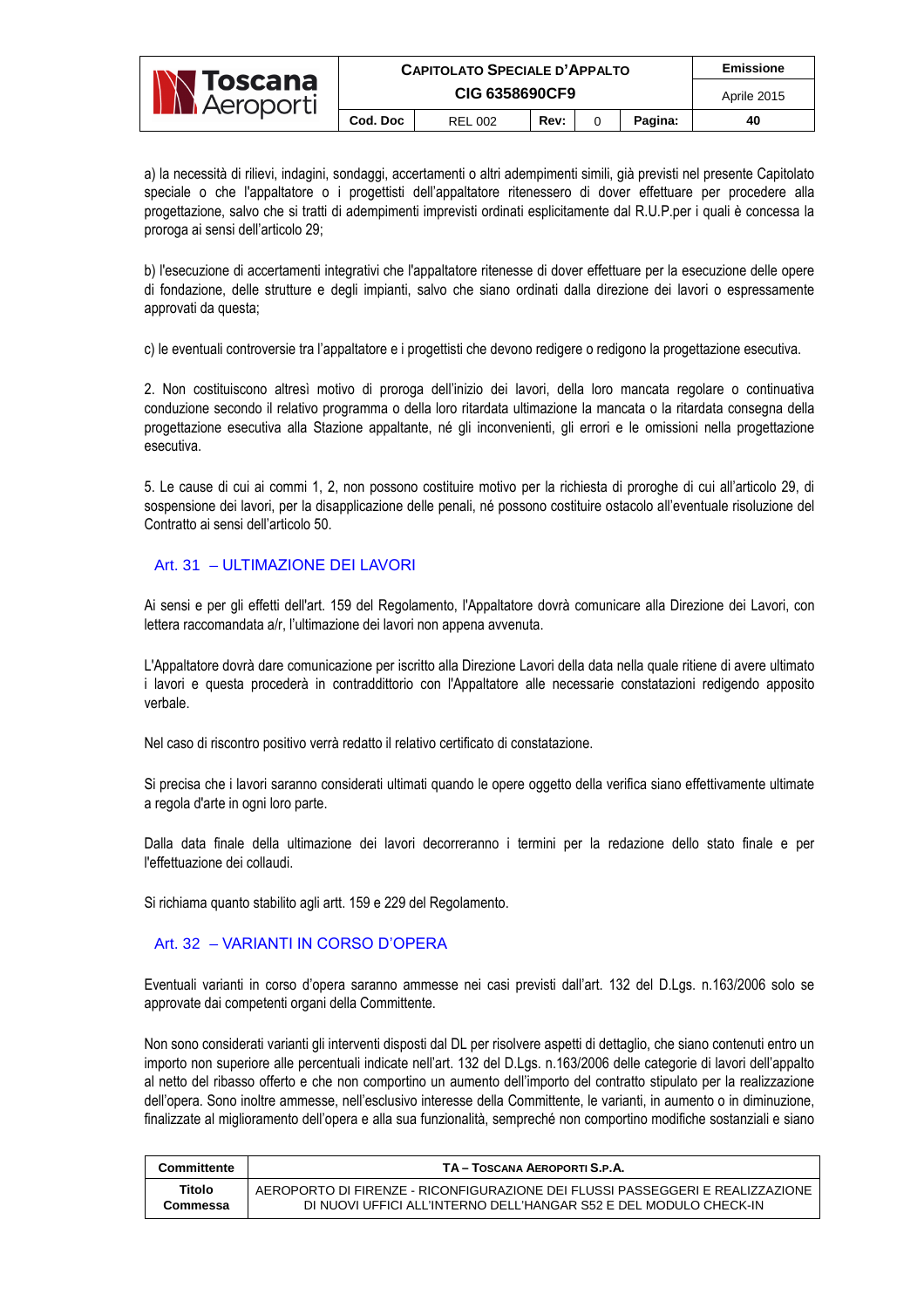| <b>N</b> Toscana<br><b>Ni Aeroporti</b> | <b>CAPITOLATO SPECIALE D'APPALTO</b> | Emissione      |      |  |         |             |
|-----------------------------------------|--------------------------------------|----------------|------|--|---------|-------------|
|                                         | CIG 6358690CF9                       |                |      |  |         | Aprile 2015 |
|                                         | Cod. Doc                             | <b>REL 002</b> | Rev: |  | Pagina: | 41          |

motivate da obiettive esigenze derivanti da circostanze sopravvenute e imprevedibili al momento della stipula del contratto.

L'importo in aumento relativo a tali varianti non può superare il 5% dell'importo originario del contratto e deve trovare copertura nella somma stanziata per l'esecuzione dell'opera, applicandosi altrimenti il comma 4 e il comma 5 dell'articolo 132 del D.Lgs. n.163/2006.

Si richiama quanto stabilito dagli artt. 161, 162 e 163 del Regolamento.

#### Art. 33 – DANNI DI FORZA MAGGIORE

Ai sensi dell'art. 165 del Regolamento, sono a carico dell'Appaltatore tutte le misure, comprese le opere provvisionali, e tutti gli adempimenti per evitare il verificarsi di danni alle opere, all'ambiente, alle persone e alle cose nell'esecuzione dell'Appalto.

L'onere per il ripristino di opere o il risarcimento di danni a luoghi, cose o terzi determinati da mancata, tardiva o inadeguata assunzione dei necessari provvedimenti sono a totale carico dell'Appaltatore, indipendentemente dall'esistenza di una adeguata copertura assicurativa ai sensi del precedente Art 10 del presente CSA.

In caso di danni causati da forza maggiore, a seguito di eventi imprevedibili ed eccezionali e per i quali siano state approntate le normali e ordinarie precauzioni, l'Appaltatore ne fa denuncia al D.L., a pena di decadenza, immediatamente o al massimo entro cinque giorni da quello dell'avvenimento ai sensi dell'Art.166 del Regolamento.

I danni saranno accertati in contraddittorio dal Direttore dei lavori che redigerà apposito verbale; l'Appaltatore non potrà sospendere o rallentare i lavori, tranne in quelle parti per le quali lo stato delle cose debba rimanere inalterato sino a che non sia eseguito l'accertamento dei fatti.

Il compenso per la riparazione dei danni sarà limitato all'importo dei lavori necessari, contabilizzati ai prezzi e condizioni di contratto, con esclusione di danni o perdite di materiali non ancora posti in opera, di utensili, ponteggi e attrezzature dell'Appaltatore.

Nessun compenso sarà dovuto qualora a determinare il danno abbia concorso la colpa dell'Appaltatore o delle persone delle quali esso è tenuto a rispondere.

Non saranno considerati danni di forza maggiore gli assestamenti del terreno, le solcature, l'interramento delle cunette e l'allagamento degli scavi di fondazione.

Per quanto non espressamente previsto dal presente articolo si applicano gli artt. 165 e 166 del Regolamento.

## Art. 34 – PREZZO DEI LAVORI NON PREVISTI E LAVORI IN ECONOMIA

Qualora la Committente richiedesse e ordinasse modifiche o varianti in corso d'opera, fermo restando il rispetto delle condizioni e della disciplina del D.Lgs. n.163/2006 ed agli artt. 43, comma 8, 161, 162 163 del Regolamento, le stesse verranno valutate con riferimento all'elenco dei prezzi unitari facente parte del Progetto Esecutivo.

Quando sia necessario eseguire una specie di lavorazione non prevista dal contratto o adoperare materiali di specie diversa o proveniente da luoghi diversi da quelli previsti dal medesimo, i nuovi prezzi delle lavorazioni o dei materiali saranno valutati (L.R. n. 38 del 2007- artt 2 e 12) con riferimento al Prezziario dei Lavori Pubblici della Regione Toscana 2014 – Provincia di Firenze (Delibera n.415 del 26-05-2014) e/o ai prezzari nazionali Anno 2014 con l'applicazione del ribasso percentuale offerto dall'Appaltatore in sede di gara per l'importo a corpo.

| Committente | TA - TOSCANA AEROPORTI S.P.A.                                                 |
|-------------|-------------------------------------------------------------------------------|
| Titolo      | AEROPORTO DI FIRENZE - RICONFIGURAZIONE DEI FLUSSI PASSEGGERI E REALIZZAZIONE |
| Commessa    | DI NUOVI UFFICI ALL'INTERNO DELL'HANGAR S52 E DEL MODULO CHECK-IN             |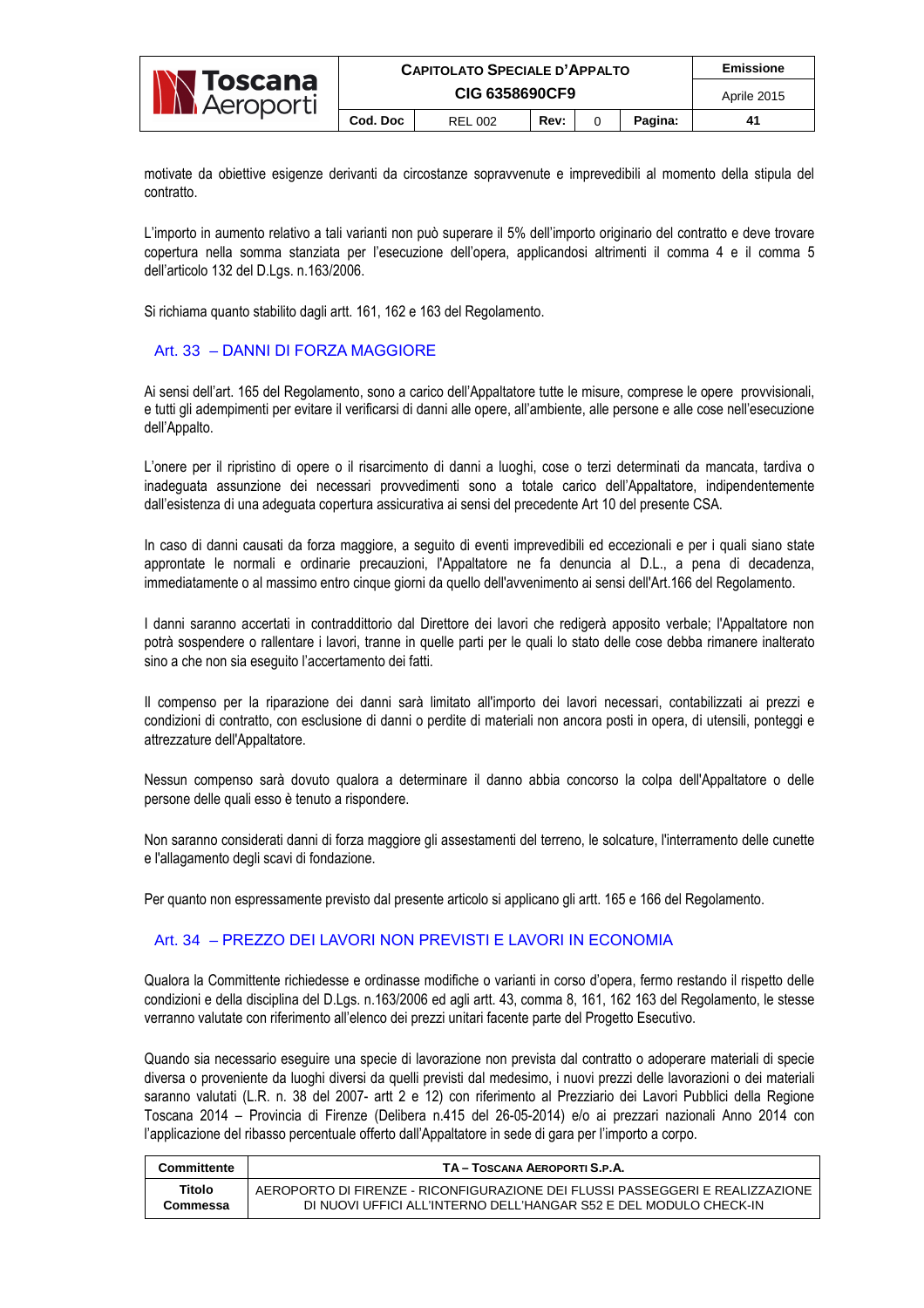| <b>IN Toscana</b><br><b>N</b> Aeroporti | <b>CAPITOLATO SPECIALE D'APPALTO</b> | Emissione      |      |  |         |
|-----------------------------------------|--------------------------------------|----------------|------|--|---------|
|                                         |                                      | Aprile 2015    |      |  |         |
|                                         | Cod. Doc                             | <b>REL 002</b> | Rev: |  | Pagina: |

In mancanza si procederà alla formazione di nuovi prezzi da determinare ragguagliandoli, ove possibile, con quelli di lavorazioni analoghe previste in contratto. Nel caso in cui sia impossibile utilizzare tale criterio, i nuovi prezzi dovranno essere ricavati mediante nuove analisi utilizzando per quanto possibile i costi unitari contenuti nei predetti Prezziari ovvero i prezzi elementari della mano d'opera, materiali, noli e trasporti in vigore alla data dell'offerta.

Tali nuovi prezzi saranno assoggettati al ribasso che risulterà a seguito dell'offerta dell'Appaltatore.

#### **PRESTAZIONI IN ECONOMIA**

La Committente ha il diritto di chiedere all'Appaltatore che ne ha l'obbligo di fornire mano d'opera, mezzi d'opera e materiali per lavori e servizi le cui prestazioni saranno contabilizzate in economia.

Per i lavori in economia nel costo orario della manodopera si intende compresa ogni incidenza per attrezzi ed utensili di lavoro e quanto altro occorra per il loro impiego.

Gli operai per i lavori in economia dovranno essere qualificati per i lavori da eseguire e provvisti degli attrezzi ed utensili necessari che dovranno essere sempre in perfetta efficienza e provvisti di tutti gli accessori necessari per il loro regolare e sicuro funzionamento. Nella contabilizzazione non verranno riconosciuti oneri per spese di trasporto e di trasferta.

Per le prestazioni in economia l'Appaltatore ha l'obbligo di consegnare quotidianamente al Direttore dei Lavori le liste con le ore di impiego relative agli operai, noli e materiali utilizzati. Le prestazioni non preventivamente autorizzate e/o non dichiarate dall'Appaltatore nei modi e nei termini di cui sopra non saranno in alcun modo riconosciute.

Le prestazioni in economia saranno corrisposte per la mano d'opera con i prezzi desunti dalle tabelle compilate bimestralmente ai fini revisionali dalla Commissione Regionale per il rilevamento prezzi e vigenti al momento della prestazione, con l'applicazione del ribasso offerto dall'Appaltatore in sede di gara solo sulla percentuale di oneri ed utili da applicare ai prezzi netti di rilevamento.

Le prestazioni in economia, per quanto riguarda: materiali, noli e trasporti, saranno corrisposte con i prezzi ricavati dal prezzario della Toscana 2014, e/o prezzari nazionali Anno 2014, con l'applicazione del ribasso percentuale offerto dall'Appaltatore in sede di gara per l'importo a corpo.

#### **ASSISTENZE MURARIE AGLI IMPIANTI ED ALLE OPERE SPECIALISTICHE**

Si intendono completamente comprese e compensate con i prezzi delle opere impiantistiche e specialistiche incluse nell'appalto tutte le assistenze murarie necessarie ad un corretto inserimento delle suddette opere nel contesto architettonico e strutturale, in modo da dare i lavori finiti e funzionanti a perfetta regola d'arte.

#### Art. 35 – VALUTAZIONE DEI MANUFATTI E DEI MATERIALI A PIE' D'OPERA

Ai sensi dell'articolo 180, commi 4 e 5, del Regolamento, sono valutati i manufatti ed i materiali a piè d'opera, purché accettati dalla direzione dei lavori.

In sede di contabilizzazione delle rate di acconto, all'importo dei lavori eseguiti è aggiunta la metà di quello dei materiali provvisti a piè d'opera, destinati ad essere impiegati in opere definitive facenti parte dell'appalto ed accettati dal direttore dei lavori, da valutarsi a prezzo di contratto o, in difetto, ai prezzi di stima.

I materiali e i manufatti portati in contabilità rimangono a rischio e pericolo dell'appaltatore, e possono sempre essere rifiutati dal direttore dei lavori.

| Committente | TA - TOSCANA AEROPORTI S.P.A.                                                 |
|-------------|-------------------------------------------------------------------------------|
| Titolo      | AEROPORTO DI FIRENZE - RICONFIGURAZIONE DEI FLUSSI PASSEGGERI E REALIZZAZIONE |
| Commessa    | DI NUOVI UFFICI ALL'INTERNO DELL'HANGAR S52 E DEL MODULO CHECK-IN             |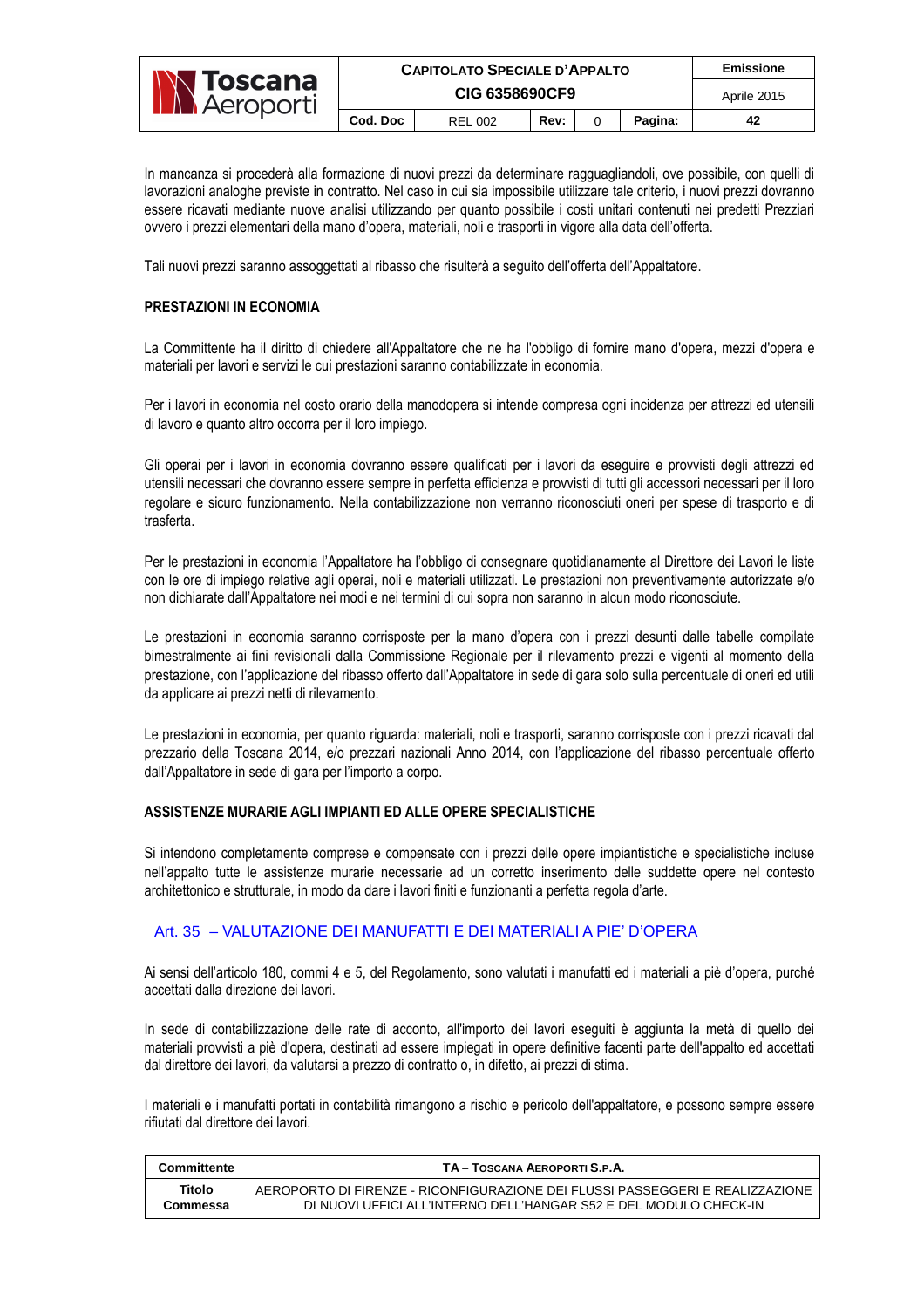

#### **CONTABILITA' DEI LAVORI**

## Art. 36 – MODALITA' DI CORRESPONSIONE DEL CORRISPETTIVO

Ai sensi dell'articolo 168, comma 9, del Regolamento generale, la Stazione appaltante provvede al pagamento del corrispettivo contrattuale per la progettazione esecutiva entro 45 giorni dall'approvazione del progetto esecutivo da parte della stazione appaltante.

I pagamenti di cui al comma 1 sono subordinati alla regolare approvazione della progettazione esecutiva redatta a cura dell'appaltatore e, anche dopo la loro erogazione, restano subordinati al mancato verificarsi di errori od omissioni progettuali. Sul corrispettivo della progettazione esecutiva non è prevista alcuna ritenuta di garanzia.

Se la progettazione è eseguita da progettisti dipendenti dell'appaltatore o facenti parte del suo staff tecnico ai sensi dell'articolo 79, comma 7, del Regolamento generale, il pagamento dei corrispettivi di cui al comma 1 è effettuato a favore dell'appaltatore.

Se la progettazione è eseguita da progettisti non dipendenti dell'appaltatore, comunque non facenti parte del suo staff tecnico ai sensi dell'articolo 79, comma 7, del Regolamento generale, ma indicati o associati temporaneamente ai fini dell'esecuzione del contratto, il pagamento dei corrispettivi di cui al comma 1 è effettuato direttamente a favore dei progettisti, ai sensi dell'articolo 53, comma 3-bis, del Codice dei contratti, previa presentazione della fattura fiscale da parte di questi ultimi.

L'importo delle opere a corpo deve intendersi come importo forfetario onnicomprensivo, fisso ed invariabile "chiavi in mano", riferito a tutti i lavori così come risultano individuabili dalla documentazione tecnica contrattuale.

La corresponsione del corrispettivo avverrà secondo quanto previsto al Titolo IX, "Contabilità dei Lavori", del Regolamento per cui per le opere a corpo non si procederà, ai fini contabili, a misurazioni, essendo a carico dell'Appaltatore ogni responsabilità in ordine alle quantità dei materiali e della mano d'opera occorrenti per dare i lavori perfettamente finiti, anche ove tali quantità siano differenti, o non siano indicate tutte le forniture e le lavorazioni per dare le opere compiute e idonee all'uso.

I pagamenti avvengono per stati di avanzamento, mediante emissione di certificato di pagamento ogni volta che i lavori eseguiti, al netto del ribasso d'asta, comprensivi della relativa quota degli oneri per la sicurezza, raggiungano, al netto della ritenuta dello 0,50%, un importo non inferiore a **Euro 400.000,00**.

Al raggiungimento dei termini sopra previsti con il controllo in contraddittorio con l'Appaltatore che firmerà il Libretto delle Misure ed il Registro di Contabilità, il Direttore dei Lavori redigerà lo Stato Avanzamento Lavori, sulla base del quale il Responsabile del Procedimento redigerà il Certificato di Pagamento.

## Art. 37 – CONTABILITA' E RISERVE

La contabilità sarà tenuta sui documenti contabili di cui al successivo Art 32 in conformità a quanto stabilito dal Titolo IX, Capi I, II e III, artt. da 178 a 214 del Regolamento.

I lavori a corpo sono annotati sul libretto delle misure, in conformità all'art. 184 del Regolamento, sul quale in occasione di ogni stato avanzamento lavori e per ogni categoria di lavorazione in cui il lavoro è suddiviso viene registrata la quota percentuale dell'aliquota relativa alla stessa categoria che è stata eseguita. Le progressive quote percentuali delle varie categorie di lavorazione che sono eseguite sono desunte autonomamente dal D.L. il quale può controllarne l'attendibilità attraverso un riscontro nel computo metrico estimativo dal quale le aliquote sono state desunte. Tale computo per altro non fa parte della documentazione contrattuale.

| Committente | TA - TOSCANA AEROPORTI S.P.A.                                                 |
|-------------|-------------------------------------------------------------------------------|
| Titolo      | AEROPORTO DI FIRENZE - RICONFIGURAZIONE DEI FLUSSI PASSEGGERI E REALIZZAZIONE |
| Commessa    | DI NUOVI UFFICI ALL'INTERNO DELL'HANGAR S52 E DEL MODULO CHECK-IN             |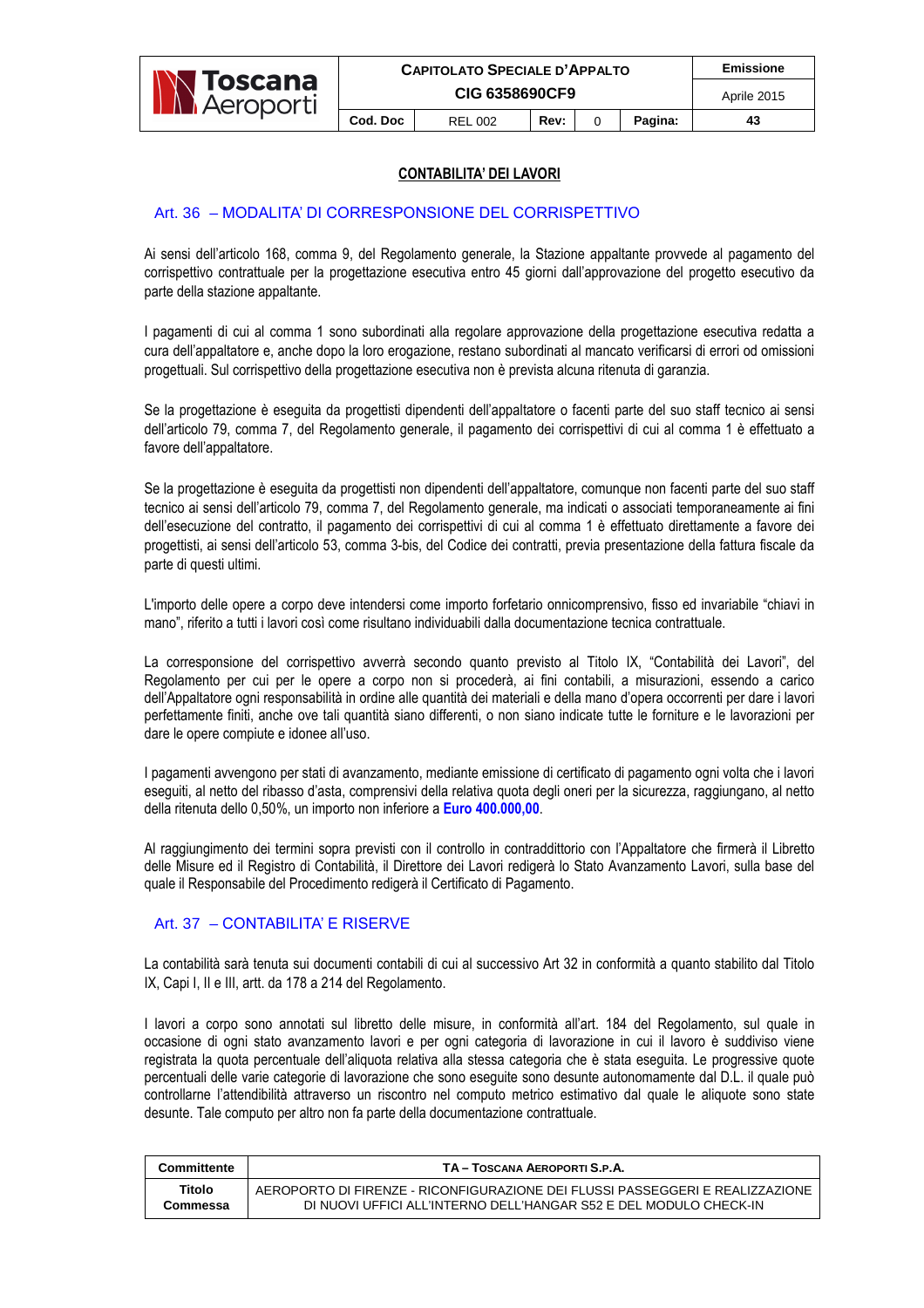| <b>N Toscana</b><br><b>IN</b> Aeroporti | <b>CAPITOLATO SPECIALE D'APPALTO</b> | Emissione      |      |  |         |
|-----------------------------------------|--------------------------------------|----------------|------|--|---------|
|                                         |                                      | Aprile 2015    |      |  |         |
|                                         | Cod. Doc                             | <b>REL 002</b> | Rev: |  | Pagina: |

Il registro di contabilità e gli altri atti contabili, nonché i verbali devono essere firmati dall'Appaltatore nel momento in cui gli verranno presentati dal Direttore dei lavori per la firma.

Le riserve devono essere iscritte sul Registro di Contabilità, a pena di decadenza, la prima volta successiva all'insorgenza o alla cessazione del fatto che ha determinato il pregiudizio dell'Appaltatore. In ogni caso, sempre a pena di decadenza, le riserve devono essere sempre iscritte nel registro di contabilità all'atto della firma immediatamente successiva al verificarsi o al cessare del fatto pregiudizievole. Le riserve non espressamente confermate sul conto finale si intendono abbandonate.

Le riserve devono essere iscritte sul Registro di Contabilità, a pena di decadenza, la prima volta successiva all'insorgenza o alla cessazione del fatto che ha determinato il pregiudizio dell'Appaltatore. In ogni caso, sempre a pena di decadenza, le riserve devono essere sempre iscritte nel registro di contabilità all'atto della firma immediatamente successiva al verificarsi o al cessare del fatto pregiudizievole. Le riserve non espressamente confermate sul conto finale si intendono abbandonate.

Le riserve devono essere formulate in modo specifico come previsto dall'Art. 190 del Regolamento ed indicare con precisione le ragioni sulle quali esse si fondano. In particolare, le riserve devono contenere a pena di inammissibilità la precisa quantificazione delle somme che l'Appaltatore ritiene gli siano dovute: qualora l'esplicazione e la quantificazione non siano possibili al momento della formulazione della riserva, l'Appaltatore ha l'onere di provvedervi, a pena di decadenza, entro il termine di quindici giorni di cui all'art. 190, comma 3 del Regolamento.

La quantificazione della riserva è effettuata in via definitiva, senza possibilità di successive integrazioni o incrementi rispetto all'importo iscritto.

Si richiama quanto stabilito dagli artt. 190 e 191 del Regolamento.

## Art. 38 – DOCUMENTI CONTABILI

I documenti contabili per l'accertamento dei lavori e delle forniture saranno tenuti dal Direttore dei lavori, anche con l'ausilio di collaboratori contabili, e saranno in linea generale i seguenti:

- a) giornale dei lavori;
- b) libretto delle misure
- c) liste settimanali;
- d) registro di contabilità;
- e) sommario del registro di contabilità;
- f) stati di avanzamento dei lavori;
- g) certificati per il pagamento delle rate di acconto;
- h) conto finale.

Si richiama quanto stabilito dall'art. 181 del Regolamento.

Devono inoltre essere archiviate e disposte per i collaudatori tutte le certificazioni di controllo e collaudo delle opere ed in particolare, a titolo esemplificativo e non esaustivo, i seguenti documenti da redigersi da parte dell'Appaltatore sotto il controllo della Direzione Lavori:

| Committente | TA - TOSCANA AEROPORTI S.P.A.                                                 |
|-------------|-------------------------------------------------------------------------------|
| Titolo      | AEROPORTO DI FIRENZE - RICONFIGURAZIONE DEI FLUSSI PASSEGGERI E REALIZZAZIONE |
| Commessa    | DI NUOVI UFFICI ALL'INTERNO DELL'HANGAR S52 E DEL MODULO CHECK-IN             |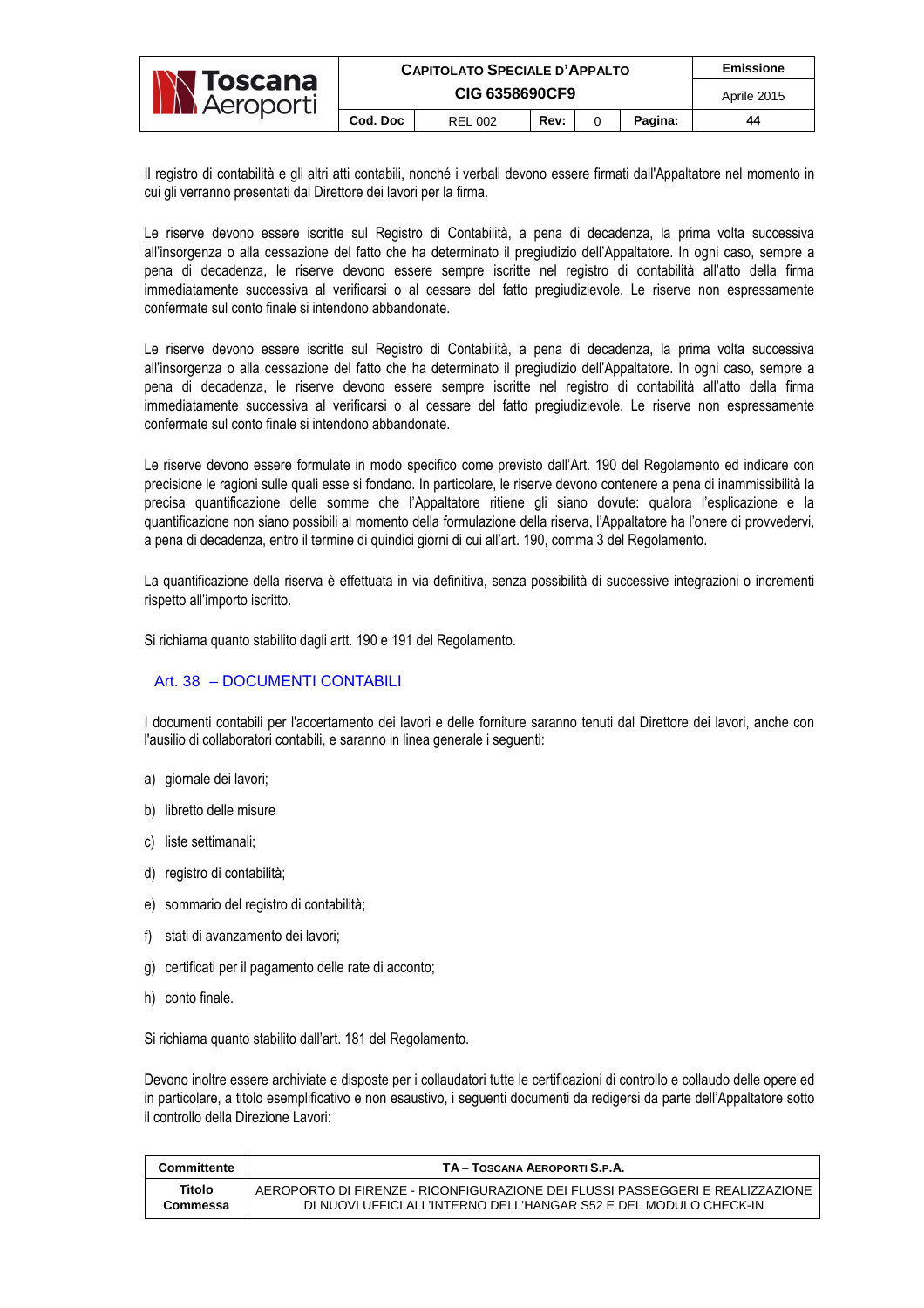

- denuncia opere in c.a. e strutture metalliche;
- indagine sulla qualità dei calcestruzzi;
- qualità dei materiali costituenti le strutture metalliche;
- indagine sul mix design degli inerti;
- registro dei getti;
- registro dei prelievi;
- registro dell'invio di campioni in cls e ferro al laboratorio ufficiale autorizzato;
- certificati delle prove;
- disegni delle varianti c.a. e strutture metalliche;
- certificato di ultimazione delle opere in c.a. e in strutture metalliche;
- verbali di lettura dei monitoraggi etc..

| Committente | TA - TOSCANA AEROPORTI S.P.A.                                                 |
|-------------|-------------------------------------------------------------------------------|
| Titolo      | AEROPORTO DI FIRENZE - RICONFIGURAZIONE DEI FLUSSI PASSEGGERI E REALIZZAZIONE |
| Commessa    | DI NUOVI UFFICI ALL'INTERNO DELL'HANGAR S52 E DEL MODULO CHECK-IN             |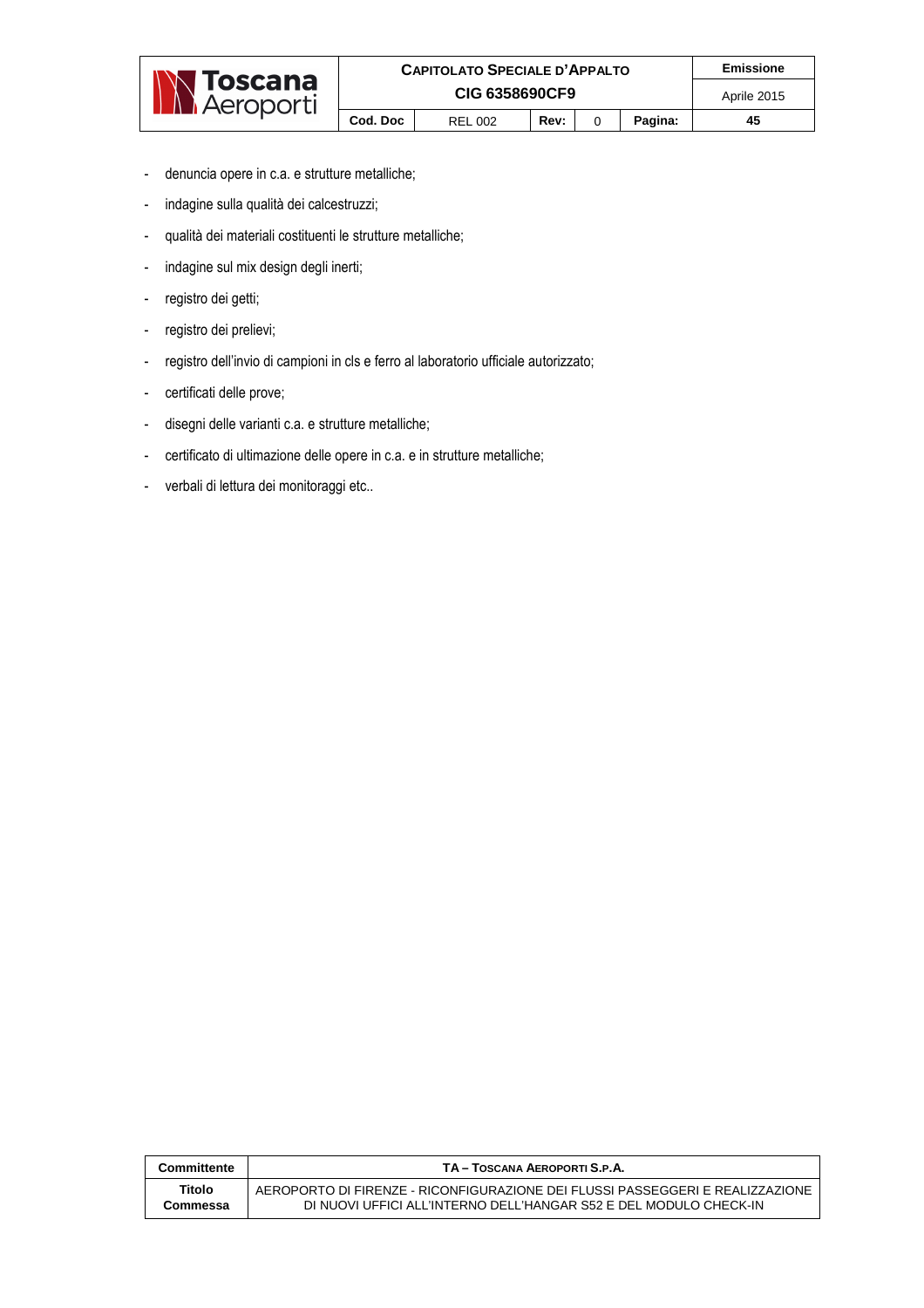

#### **PAGAMENTI E COLLAUDO**

#### Art. 39 – PAGAMENTI IN ACCONTO E SALDO

Sull'importo del Certificato di Pagamento si applicheranno le ritenute, nella misura dello 0,5% previsto dall'Art 19 del presente Capitolato Speciale.

La liquidazione ed il pagamento avverranno ai sensi degli artt. 141 e 194 del Regolamento. Contestualmente ai pagamenti in acconto verrà corrisposta proporzionalmente ad essi la quota parte relativa agli oneri della sicurezza di cui all'Art.3.

Dalla data di maturazione degli stati di avanzamento lavori nella misura prevista al precedente articolo 36 del presente CSA, il Direttore dei Lavori entro 30 giorni provvederà alla emissione dei relativi documenti contabili.

Il successivo termine per l'emissione del certificato di pagamento, ai sensi dell'art. 1143 del Regolamento, non potrà superare 45 giorni di tempo dalla emissione del singolo Stato di Avanzamento Lavori.

Il termine per il pagamento decorrerà dal momento in cui perverrà alla Stazione appaltante regolare fattura dell'Appaltatore che dovrà essere emessa dopo l'emissione del certificato di pagamento e trasmessa a mezzo di raccomandata a/r.

Il termine per disporre il pagamento degli importi dovuti in base al certificato di pagamento sarà di 30 giorni dalla data della fattura. In particolare tutti i pagamenti verranno effettuati solo previa acquisizione del Documento Unico di Regolarità Contributiva (cd DURC) ai sensi dell'art.2 L.266/02 rilasciato da parte degli Enti competenti.

La Stazione appaltante procederà al pagamento della rata di saldo, previo deposito di garanzia fidejussoria di pari importo ai sensi dell'articolo 124 comma 3 del Regolamento, entro 90 giorni dall'emissione del certificato di collaudo provvisorio, nonché previa accensione delle polizze di cui all'art.126 DPR 207/10 e previa avvenuta ottemperanza delle prescrizioni tecniche che saranno eventualmente imposte dagli organi di controllo e collaudo.

La garanzia sopra indicata deve essere costituita in conformità all'art. 124 del Regolamento e deve essere valida ed efficace per ventiquattro mesi a decorrere dall'emissione del certificato di collaudo provvisorio.

La rata di saldo non potrà comunque essere inferiore al 10% dell'importo delle opere.

Pertanto l'Appaltatore a fronte dei SAL contrattuali maturati emetterà fatturazione sino al 90% dell'importo dei lavori a corpo.

Il pagamento della rata di saldo non costituisce presunzione di accettazione dell'opera ai sensi dell'art. 1666, comma 2, c.c..

L'Appaltatore si impegna a rispettare gli obblighi sulla tracciabilità dei pagamenti previsti dalla L. 136/2010 e successive modifiche.

A tal fine, ai sensi dell'art. 3 della legge sopra citata, tutti i movimenti finanziari relativi ai lavori devono essere registrati sui conti correnti bancari o postali dedicati alle commesse pubbliche, anche se non in via esclusiva, accesi presso banche o presso la società Poste Italiane S.p.a.. I pagamenti delle fatture verranno effettuati esclusivamente tramite lo strumento del bonifico bancario o postale, ovvero con altri strumenti di pagamento idonei a consentire la piena tracciabilità delle operazioni.

| Committente | TA – TOSCANA AEROPORTI S.P.A.                                                 |
|-------------|-------------------------------------------------------------------------------|
| Titolo      | AEROPORTO DI FIRENZE - RICONFIGURAZIONE DEI FLUSSI PASSEGGERI E REALIZZAZIONE |
| Commessa    | DI NUOVI UFFICI ALL'INTERNO DELL'HANGAR S52 E DEL MODULO CHECK-IN             |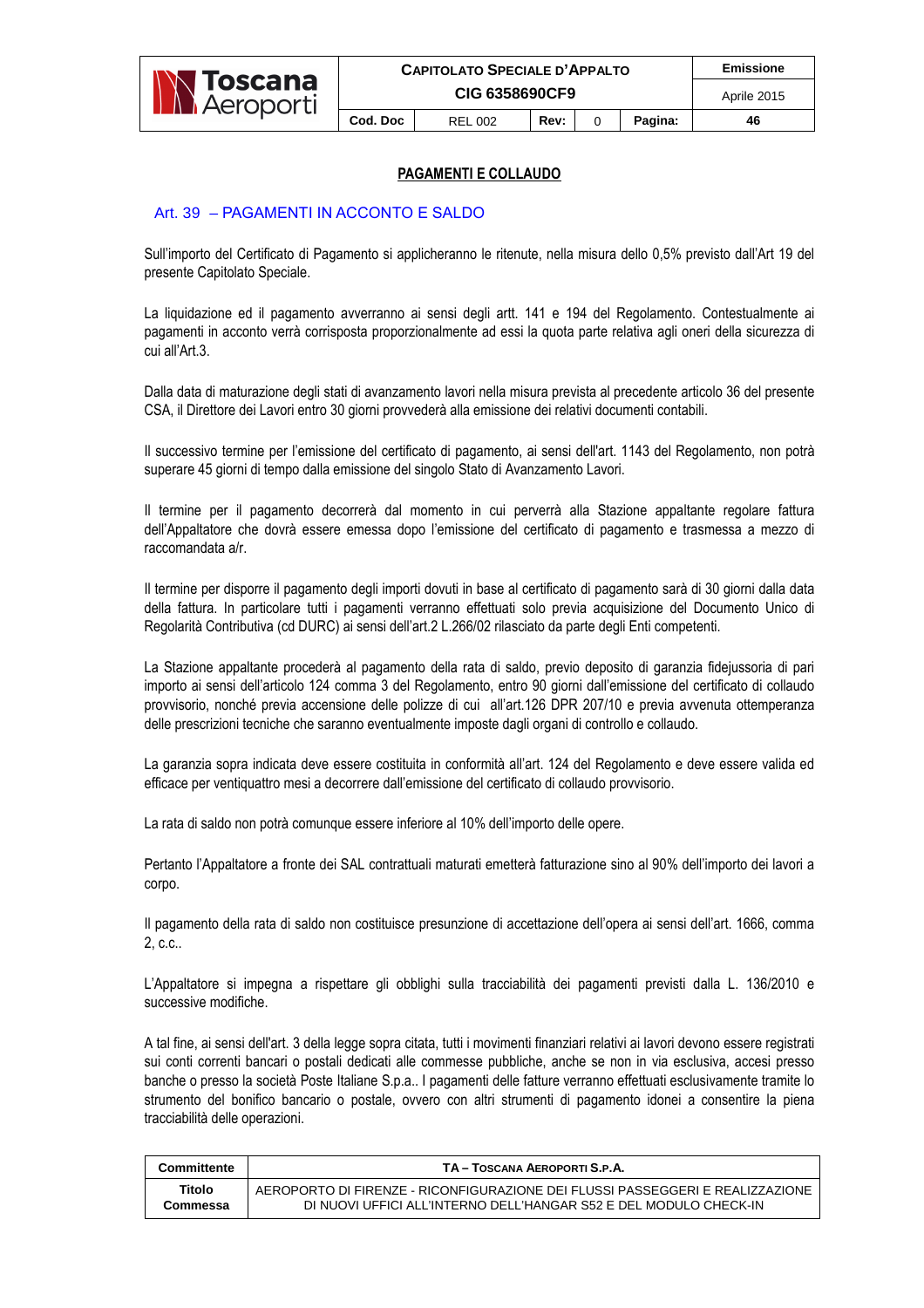| <b>N</b> Toscana<br><b>Ni Aeroporti</b> | <b>CAPITOLATO SPECIALE D'APPALTO</b> | Emissione      |      |  |         |
|-----------------------------------------|--------------------------------------|----------------|------|--|---------|
|                                         |                                      | Aprile 2015    |      |  |         |
|                                         | Cod. Doc                             | <b>REL 002</b> | Rev: |  | Pagina: |

Pertanto, successivamente alla comunicazione di affidamento dei lavori, l'Appaltatore dovrà comunicare alla Committente gli estremi identificativi del/i conto/i corrente/i dedicato/i nonché le generalità e il codice fiscale delle persone delegate ad operare su di esso/i impegnandosi altresì a comunicare ogni modifica ai dati trasmessi.

L'Appaltatore, inoltre, si impegna, ai sensi dell'articolo 3 comma 9 della L. 136/2010 e s.m.i. a far sottoscrivere a tutti gli eventuali subappaltatori e subcontraenti della filiera di imprese a qualsiasi titolo interessate o con cui entrerà in contatto in relazione ai servizi oggetto del presente Contratto la seguente clausola "Ai sensi dell'articolo 3, comma 8, della legge n. 136/2010 e s.m.i., con la stipula del presente Contratto, le Parti assumono irrevocabilmente tutti gli obblighi di tracciabilità dei flussi finanziari di cui alla legge n. 136/2010 e s.m.i." Inoltre, l'Appaltatore si impegna a includere nei propri contratti con tali soggetti apposita clausola risolutiva espressa dai contenuti identici a quanto previsto al successivo articolo 50.

Infine, l'Appaltatore, in tutte le ipotesi in cui dovesse avere notizia dell'inadempimento della propria controparte agli obblighi di tracciabilità finanziaria di cui all'articolo 3 della legge n. 136/2010 e s.m.i. si obbliga, secondo quanto previsto nell'articolo 3, comma 8, legge n. 136/2010 e s.m.i., a procedere all'immediata risoluzione del rapporto contrattuale, informandone contestualmente la Committente e la Prefettura - ufficio territoriale del Governo territorialmente competente.

## Art. 40 – DIVIETO DI CESSIONE DEL CONTRATTO E DEI CREDITI

E' vietata la cessione totale e/o parziale del contratto e dei crediti da esso derivanti, pena la facoltà della Committente di risolvere di diritto ai sensi e per gli effetti dell'articolo 1456 Codice Civile il contratto di appalto, fatto salvo il risarcimento del danno.

## Art. 41 – INDICAZIONE DELLE PERSONE CHE POSSONO RISCUOTERE

Si applica quanto stabilito dall'art. 3 del Cap. Gen.

## Art. 42 – REVISIONE DEI PREZZI E PREZZO CHIUSO

Ai sensi dell'art. 133 del D.Lgs. n.163/2006 non è ammesso procedere alla revisione dei prezzi e non si applica il primo comma dell'art. 1664 c.c.

Si applicherà il prezzo chiuso, art. 133 del D.Lgs. n.163/2006, qualora ne sussistano i presupposti di legge.

#### Art. 43 – PENALI

Qualora la progettazione esecutiva non venga ultimata entro **45 (quarantacinque) giorni naturali e consecutivi,** la Committente potrà applicare nei confronti dell'Appaltatore medesimo una penale dello 0,1% dell'importo contrattuale per ogni giorno di ritardo.

Qualora i lavori non vengano ultimati entro **270 (duecentosettanta) giorni naturali e consecutivi, ovvero nel termine inferiore offerto in sede di gara dall'Appaltatore,** decorrenti dalla data del verbale di consegna dei lavori, oltre al rimborso alla Stazione appaltante delle relative spese di assistenza e direzione dei lavori, la Comittente potrà applicare nei confronti dell'Appaltatore medesimo una penale dello 0,1% dell'importo contrattuale per ogni giorno di ritardo.

Si precisa che, ai sensi dell'art.145 D.P.R. 207/2010, l'importo complessivo della penale non potrà superare il 10% dell'ammontare netto contrattuale.

| Committente | TA - TOSCANA AEROPORTI S.P.A.                                                 |
|-------------|-------------------------------------------------------------------------------|
| Titolo      | AEROPORTO DI FIRENZE - RICONFIGURAZIONE DEI FLUSSI PASSEGGERI E REALIZZAZIONE |
| Commessa    | DI NUOVI UFFICI ALL'INTERNO DELL'HANGAR S52 E DEL MODULO CHECK-IN             |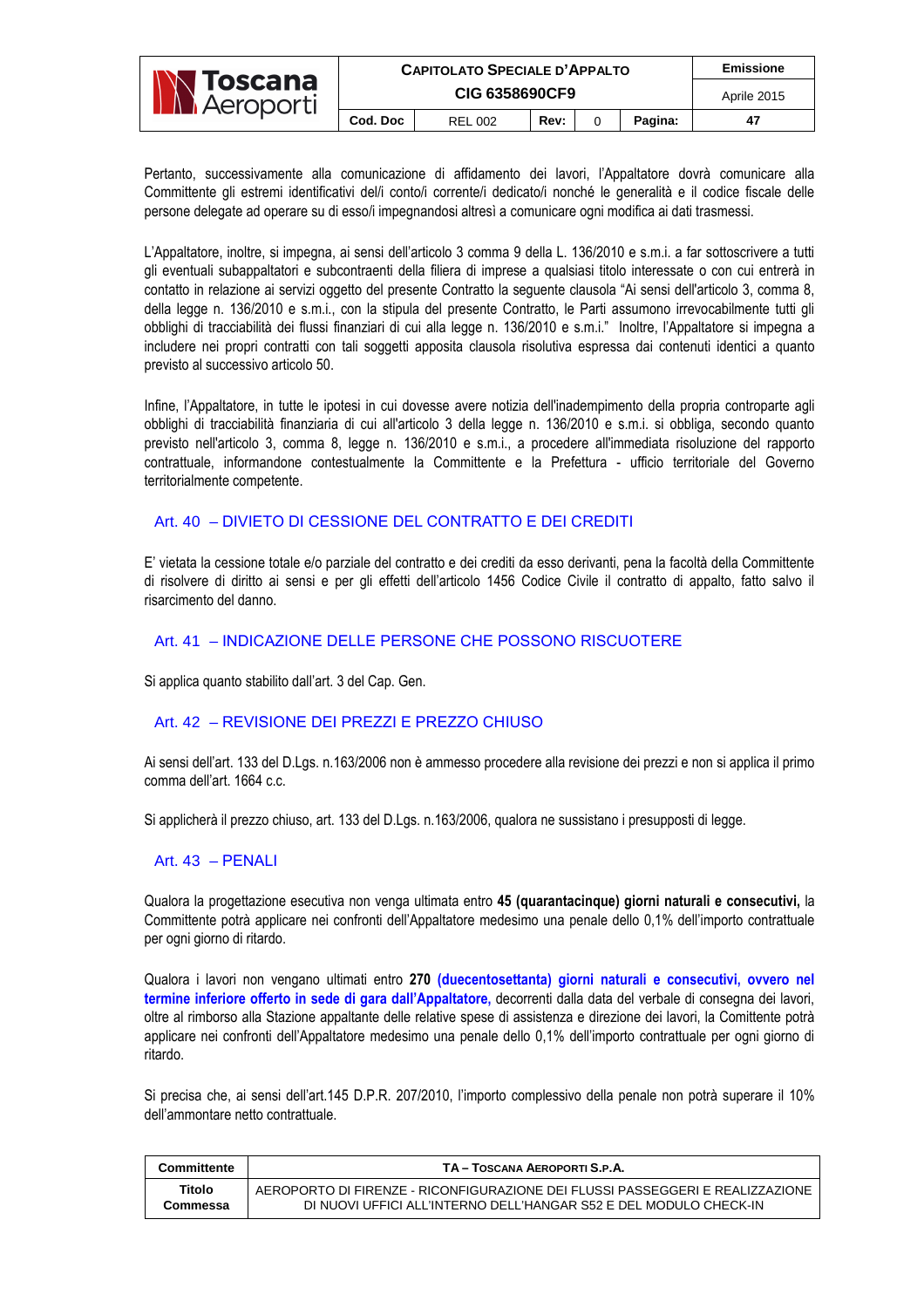|                                         | <b>CAPITOLATO SPECIALE D'APPALTO</b> | Emissione      |      |  |         |    |
|-----------------------------------------|--------------------------------------|----------------|------|--|---------|----|
| <b>N Toscana</b><br><b>AN</b> Aeroporti |                                      | Aprile 2015    |      |  |         |    |
|                                         | Cod. Doc                             | <b>REL 002</b> | Rev: |  | Pagina: | 48 |

Qualora la penale superi il 10%, la Committente avrà la facoltà di risolvere di diritto il contratto ai sensi dell'articolo 136 del D. Lgs. n. 163/2006..

L'applicazione della penale non limita peraltro l'obbligo dell'Appaltatore di provvedere all'integrale risarcimento del danno indipendentemente dal suo ammontare, ed anche in misura superiore all'importo della penale stessa.

Per le mancate ottemperanze agli ordini di Servizio impartiti dalla Direzione Lavori, potrà essere applicata la penale di Euro 500,00 per ogni giorno di inadempimento, fatto salvo il diritto al risarcimento del danno ulteriore.

Per la mancata consegna alla Committente e/o alla Direzione Lavori, secondo quanto indicato dal presente C.S.A. della seguente documentazione:

- comunicazione settimanale al D.L. (entro il mercoledì successivo);
- presentazione del Programma Lavori Operativo redatto integralmente in conformità al cronoprogramma facente parte del Progetto Esecutivo nei termini contrattuali o a seguito di richiesta della D.L: in corso d'opera;
- report mensile:
- tavole ed elaborati di cui all'art.12 sub 49-b entro il termine di 30 giorni dall'inizio dei lavori;
- elaborati costruttivi di cantiere e di officina di cui all'art.12 sub 49-c) entro il termine indicato

La Committente avrà la facoltà di applicare la penale di Euro 250,00 per ogni giorno di inadempimento, fatto salvo il diritto al risarcimento del danno ulteriore.

L'ammontare delle penali relative ai termini parziali nonché le relative spese di assistenza e di D.L. e gli eventuali ulteriori danni verranno detratti dall'importo del corrispondente o dal primo successivo certificato di pagamento, quelle relative al termine finale nonché le relative spese di assistenza e di D.L. e gli eventuali ulteriori danni verranno detratti dal credito dell'impresa in sede di conto finale mediante trattenuta sulla fattura relativa allo stato finale.

#### Art. 44 – CONTO FINALE

Il conto finale dei lavori verrà compilato ai sensi dell'art. 200 del Regolamento entro 90 giorni dalla data di ultimazione dei lavori.

La Committente sottoporrà il conto finale all'Appaltatore per la firma da effettuarsi entro 15 giorni ai sensi e per gli effetti dell'art. 201 del Regolamento.

#### Art. 45 – COLLAUDI

La Committente procederà sia ai collaudi in corso d'opera (collaudi intermedi) ai sensi dell'art. 141 del D.Lgs. n.163/2006 sia al collaudo al termine dei lavori (collaudo finale) nelle modalità prescritte al Titolo X del Regolamento.

I controlli e le verifiche eseguite dalla Committente e dalla Direzione dei Lavori nel corso dell'appalto non escludono la responsabilità dell'Appaltatore per vizi, difetti e difformità dell'opera, di parte di essa, o dei materiali impiegati, né la garanzia dell'Appaltatore stesso per le parti di lavoro e per materiali già controllati.

Il collaudo in corso d'opera non costituisce in alcun caso e per nessun motivo accettazione provvisoria della parte di opera sottoposta a prova e collaudo, ma unicamente momento di verifica del rispetto dei requisiti qualitativi contrattuali.

| Committente | TA – TOSCANA AEROPORTI S.P.A.                                                 |
|-------------|-------------------------------------------------------------------------------|
| Titolo      | AEROPORTO DI FIRENZE - RICONFIGURAZIONE DEI FLUSSI PASSEGGERI E REALIZZAZIONE |
| Commessa    | DI NUOVI UFFICI ALL'INTERNO DELL'HANGAR S52 E DEL MODULO CHECK-IN             |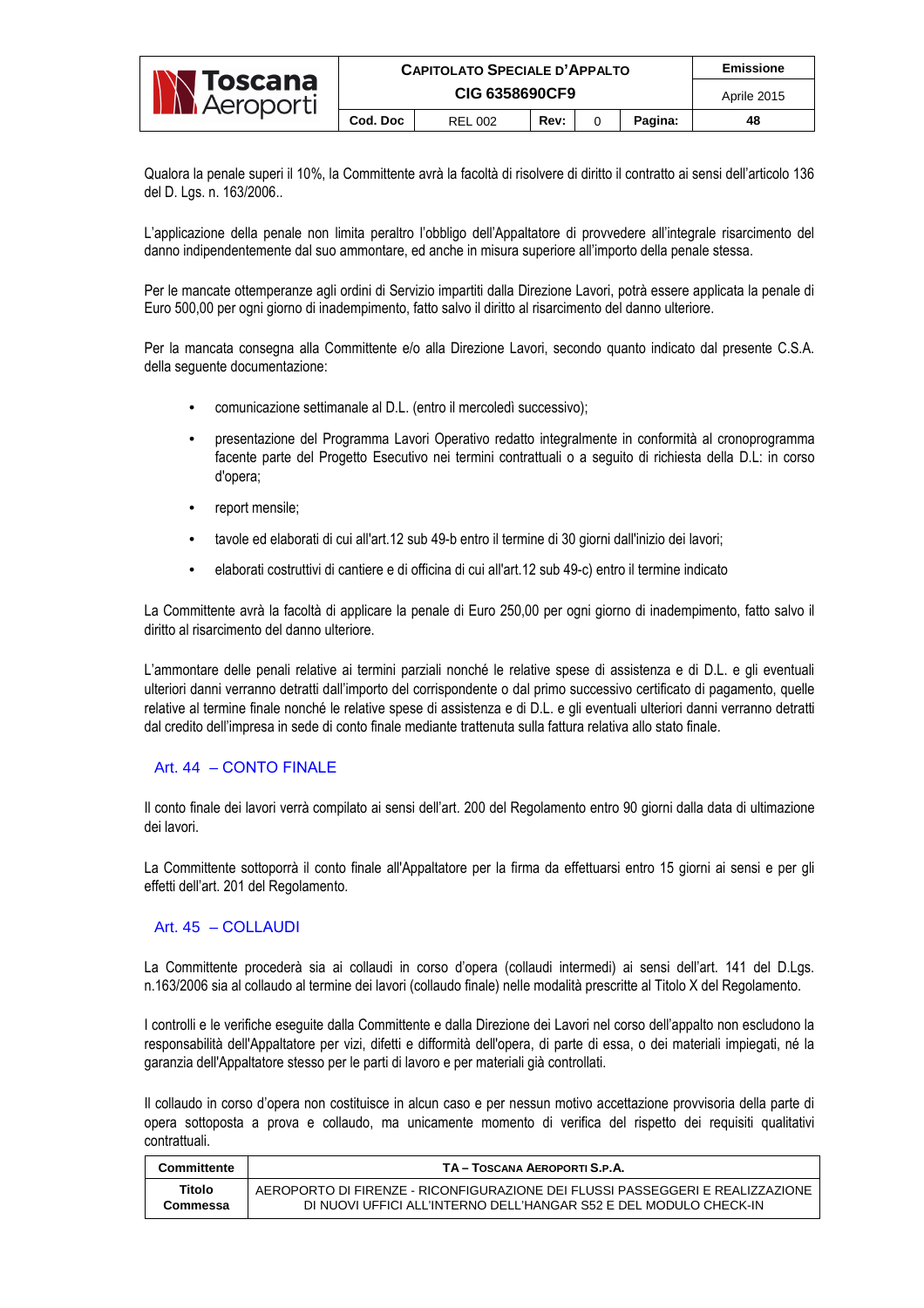|                                         | <b>CAPITOLATO SPECIALE D'APPALTO</b> |                |      |  |         | Emissione   |
|-----------------------------------------|--------------------------------------|----------------|------|--|---------|-------------|
| <b>N</b> Toscana<br><b>Ni Aeroporti</b> | CIG 6358690CF9                       |                |      |  |         | Aprile 2015 |
|                                         | Cod. Doc                             | <b>REL 002</b> | Rev: |  | Pagina: | 49          |

I collaudatori interverranno in corso d'opera secondo i tempi che saranno comunicati all'Appaltatore con il preavviso necessario per organizzarne l'assistenza che è a cura ed onere dell'Appaltatore.

Le operazioni di collaudo finale devono essere concluse entro 6 mesi dalla data di ultimazione dei lavori, sempreché entro tre mesi da tale data siano state consegnate le seguenti documentazioni:

- disegni as-built;
- i certificati attestanti le caratteristiche tecniche
- tutta la documentazione qualificata sul piano tecnico e funzionale delle opere e degli impianti installati, al fine della redazione del piano di manutenzione e del fascicolo dell'opera.

Il certificato di collaudo ha carattere provvisorio ed assume carattere definitivo decorsi due anni dall'emissione del medesimo: decorso tale termine il collaudo si intende tacitamente approvato ancorché l'atto formale di approvazione non sia intervenuto entro due mesi dalla scadenza del medesimo termine (art. 141, D.Lgs. n.163/2006).

L'Appaltatore dovrà firmare per accettazione il certificato di collaudo provvisorio entro 20 (venti) giorni da quando gli verrà presentato (art. 233 del Regolamento).

La Stazione appaltante delibererà sul certificato di collaudo finale provvisorio, sulle domande dell'Appaltatore e sui risultati degli eventuali avvisi ai creditori (art. 218 del Regolamento) entro sessanta giorni (art. 234 del Regolamento), provvederà, inoltre, allo svincolo della garanzia contrattuale del precedente Art. 9 e al pagamento della rata di saldo, da erogarsi entro 90 giorni dalla data del certificato stesso (art. 235 del Regolamento).

L'Appaltatore deve provvedere alla custodia, alla buona conservazione e alla gratuita manutenzione di tutte le opere oggetto dell'appalto fino all'approvazione, esplicita o tacita, degli atti di collaudo; resta nella facoltà della stazione appaltante richiedere la consegna anticipata di parte o di tutte le opere ultimate.

Si richiama quanto stabilito dal Titolo X, Capi I e II, artt. da 215 a 238 del Regolamento.

Si richiama l'art. 4 , comma 3 del Regolamento

| Committente | TA - TOSCANA AEROPORTI S.P.A.                                                 |
|-------------|-------------------------------------------------------------------------------|
| Titolo      | AEROPORTO DI FIRENZE - RICONFIGURAZIONE DEI FLUSSI PASSEGGERI E REALIZZAZIONE |
| Commessa    | DI NUOVI UFFICI ALL'INTERNO DELL'HANGAR S52 E DEL MODULO CHECK-IN             |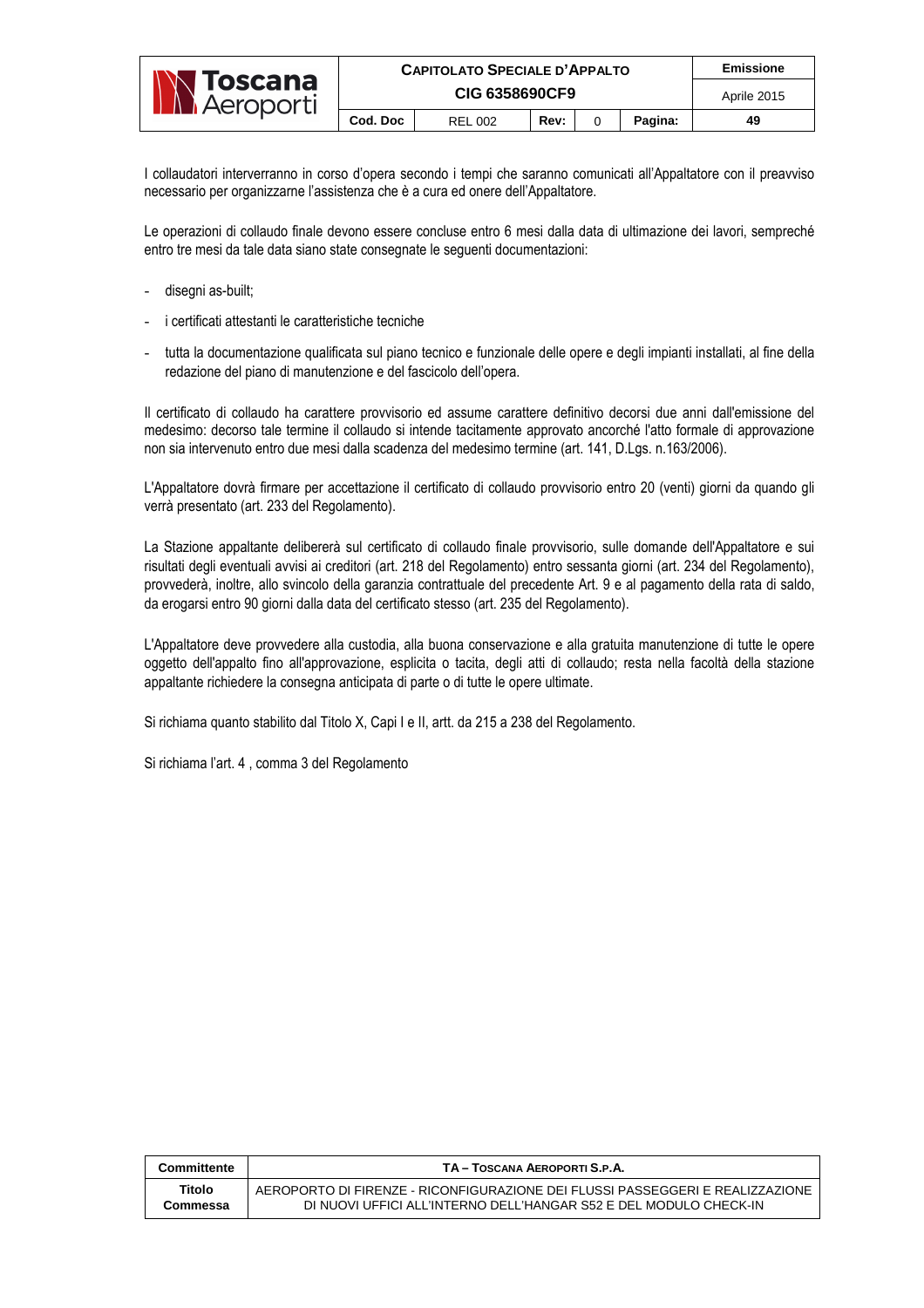

#### **GARANZIE E CONTROVERSIE**

#### Art. 46 – PRESA IN CONSEGNA E UTILIZZO DELL'OPERA

A collaudo provvisorio favorevole l'opera deve essere consegnata alla Stazione appaltante.

La Stazione appaltante si riserva la facoltà di prendere in consegna l'opera anche subito dopo l'ultimazione, anche parziale, dei lavori, alle condizioni e secondo le modalità di cui all'art. 230 del Regolamento.

L'intenzione di avvalersi di tale facoltà verrà comunicata all'Appaltatore mediante lettera raccomandata in cui verrà indicato il termine perentorio entro il quale la Committente dovrà ricevere in consegna le opere. A fronte di tale richiesta, l'Appaltatore non potrà opporsi per alcun motivo, ragione o causa né potrà reclamare compensi o indennizzi di sorta.

La consegna si intenderà effettuata sotto la riserva della responsabilità dell'Appaltatore e con le garanzie di cui agli artt. 1667 e 1669 del c.c..

#### Art. 47 – GARANZIA PER VIZI E DIFFORMITA' DELL'OPERA

Il pagamento della rata di saldo non costituisce presunzione di accettazione dell'opera ai sensi dell'art. 1666, c. 2, c.c. (art. 141, D.Lgs. n.163/2006). Fatto salvo quanto previsto al successivo Art.48, la garanzia per la difformità ed i vizi dell'opera, ancorché riconoscibili si estenderà per due anni dalla data della consegna dell'opera (art. 1667 c.c.) purché i danni siano denunciati dalla Committente prima che il certificato di collaudo assuma carattere definitivo (art. 141, D.Lgs. n.163/2006).

La garanzia per i danni causati da rovina totale o parziale dell'opera o da gravi difetti costruttivi o dei prodotti in essa incorporati o funzionalmente collegati e annessi si estenderà per dieci anni dalla data del collaudo finale provvisorio funzionalità di progetto, compresi la ricerca del guasto e il ripristino delle opere murarie e di finitura eventualmente alterate durante le riparazioni. E fatto salvo il diritto della Stazione appaltante al risarcimento dei maggiori oneri e danni conseguenti ai difetti e ai lavori di cui sopra.

#### Art. 48 – GARANZIA PER VIZI E DIFFORMITA' DELLA PARTE IMPIANTISTICA

L'Appaltatore si impegna a fornire impianti aventi prestazioni conformi alle prescrizioni e requisiti contenuti nei documenti contrattuali, costruiti e funzionanti a regola d'arte, rispondenti alla presente documentazione ed alla vigente specifica normativa.

Rientra negli obblighi ed oneri dell'Appaltatore la fornitura di idonei manuali di uso e manutenzione degli impianti nonché la conduzione degli stessi sino al collaudo provvisorio. In detto periodo l'Appaltatore dovrà addestrare alla conduzione degli impianti un adeguato numero di personale della Stazione Appaltante o di Terzi dalla stessa indicati secondo un programma che sarà preventivamente sottoposto all'approvazione della Direzione Lavori.

L'Appaltatore è obbligato ad un periodo di garanzia sulla fornitura di tutti i componenti elettromeccanici/impiantistici pari a 24 (ventiquattro) mesi decorrenti dalla data del certificato provvisorio.

Con l'obbligo di garanzia l'Appaltatore si impegna contrattualmente ad eliminare non conformità, vizi o difetti qualitativi, costruttivi e funzionali che possano compromettere e comunque menomare, sia dal punto di vista della sicurezza che della regolarità, il perfetto funzionamento dell'opera; con conseguente impegno alla riparazione o sostituzione o modifica, eseguite a titolo completamente gratuito, di quegli organi o di quei complessi che risultassero difettosi per

| Committente | TA - TOSCANA AEROPORTI S.P.A.                                                 |
|-------------|-------------------------------------------------------------------------------|
| Titolo      | AEROPORTO DI FIRENZE - RICONFIGURAZIONE DEI FLUSSI PASSEGGERI E REALIZZAZIONE |
| Commessa    | DI NUOVI UFFICI ALL'INTERNO DELL'HANGAR S52 E DEL MODULO CHECK-IN             |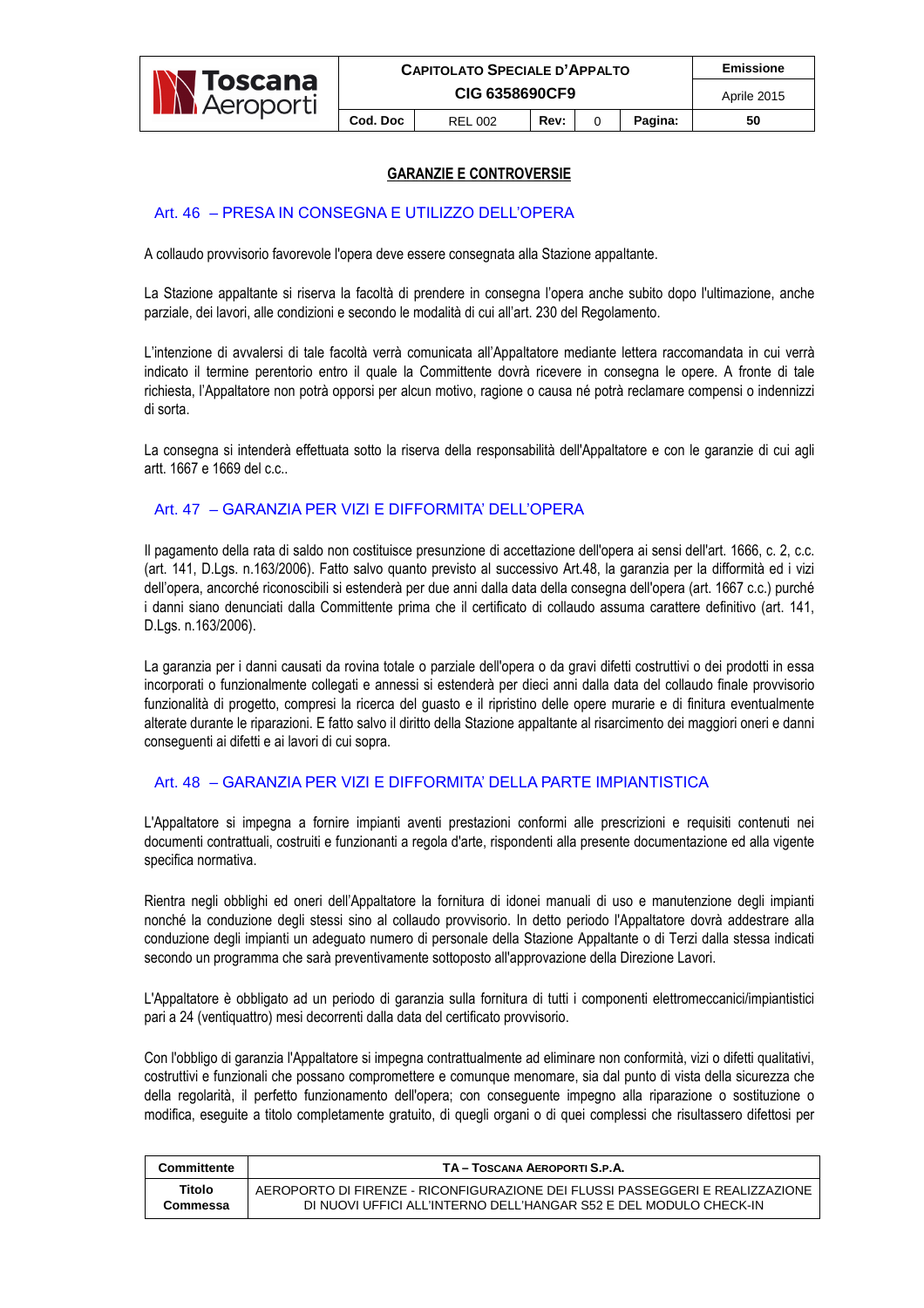|                                         | <b>CAPITOLATO SPECIALE D'APPALTO</b> |                |      |  |         | Emissione   |
|-----------------------------------------|--------------------------------------|----------------|------|--|---------|-------------|
| <b>N Toscana</b><br><b>Ni Aeroporti</b> | CIG 6358690CF9                       |                |      |  |         | Aprile 2015 |
|                                         | Cod. Doc                             | <b>REL 002</b> | Rev: |  | Pagina: | 51          |

deficienze qualitative, costruttive e funzionali, comprese eventuali usure anomale di organi usurabili, ovvero per contestata mancata rispondenza alle prescrizioni dei documenti contrattuali.

In ogni caso la denunzia dei vizi, difetti e non conformità da parte della Committente potrà essere fatta sino a due mesi dalla scoperta del vizio, difetto e non conformità.

I pezzi riparati o sostituiti in garanzia godranno di una nuova durata di garanzia pari a quella sopra indicata per l'intera fornitura ossia 24 mesi dall'installazione.

## Art. 49 – FORO COMPETENTE E LEGGE APPLICABILE

Qualsiasi controversia inerente l'interpretazione e/o esecuzione dell'Appalto, comprese quelle inerenti al mancato raggiungimento dell'accordo bonario, sarà devoluta in via esclusiva al Foro di Firenze. Si applicherà la legge italiana.

# Art. 50 – CLAUSOLA RISOLUTIVA ESPRESSA

Fatta salva l'applicazione delle eventuali penali, la Committente avrà la facoltà di risolvere di diritto il contratto ai sensi e per gli effetti dell'art. 1456 c.c., previa la sola comunicazione a mezzo lettera Raccomandata A.R. nell'eventualità di:

- a) sospensione dei servizi senza giustificato motivo;
- b) frode nell'esecuzione dei lavori;
- c) manifesta incapacità nell'esecuzione dei lavori;
- d) inadempienza accertata alle norme di legge sulla prevenzione degli infortuni, la sicurezza sul lavoro e le assicurazioni obbligatorie del personale;
- e) subappalto abusivo;
- f) cessione anche parziale del contratto e/o dei crediti da esso derivanti;
- g) non rispondenza dei beni forniti alle specifiche di contratto e allo scopo dell'opera;
- h) provvedimento del committente o del responsabile dei lavori, su proposta del coordinatore per l'esecuzione dei lavori, ai sensi dell'articolo 92, comma 1, lettera e) del D. Lgs. n. 81/2008;
- i) perdita, da parte dell'appaltatore, dei requisiti per l'esecuzione dei lavori, quali l'attestazione SOA per le categorie e importi adeguati, il fallimento, liquidazione coatta amministrativa, concordato preventivo;
- j) nel caso previsto dall'art. 11 del presente Capitolato.

In tutti i suddetti casi di risoluzione, TA sarà tenuta a corrispondere soltanto il prezzo contrattuale dei lavori eseguiti fino al momento della risoluzione, dedotte le eventuali penalità e le spese sostenute nonché gli eventuali danni conseguenti all'inadempimento stesso. In caso di risoluzione del contratto TA potrà procedere:

- a) all'affidamento dei lavori al secondo in graduatoria ovvero a terzi e all'Appaltatore inadempiente verrà addebitato I'eventuale maggior costo del nuovo affidamento;
- b) aIl'incameramento del deposito cauzionale definitivo salve, comunque, I'applicazione delle penali previste e il risarcimento del maggior danno.

| Committente | TA - TOSCANA AEROPORTI S.P.A.                                                 |
|-------------|-------------------------------------------------------------------------------|
| Titolo      | AEROPORTO DI FIRENZE - RICONFIGURAZIONE DEI FLUSSI PASSEGGERI E REALIZZAZIONE |
| Commessa    | DI NUOVI UFFICI ALL'INTERNO DELL'HANGAR S52 E DEL MODULO CHECK-IN             |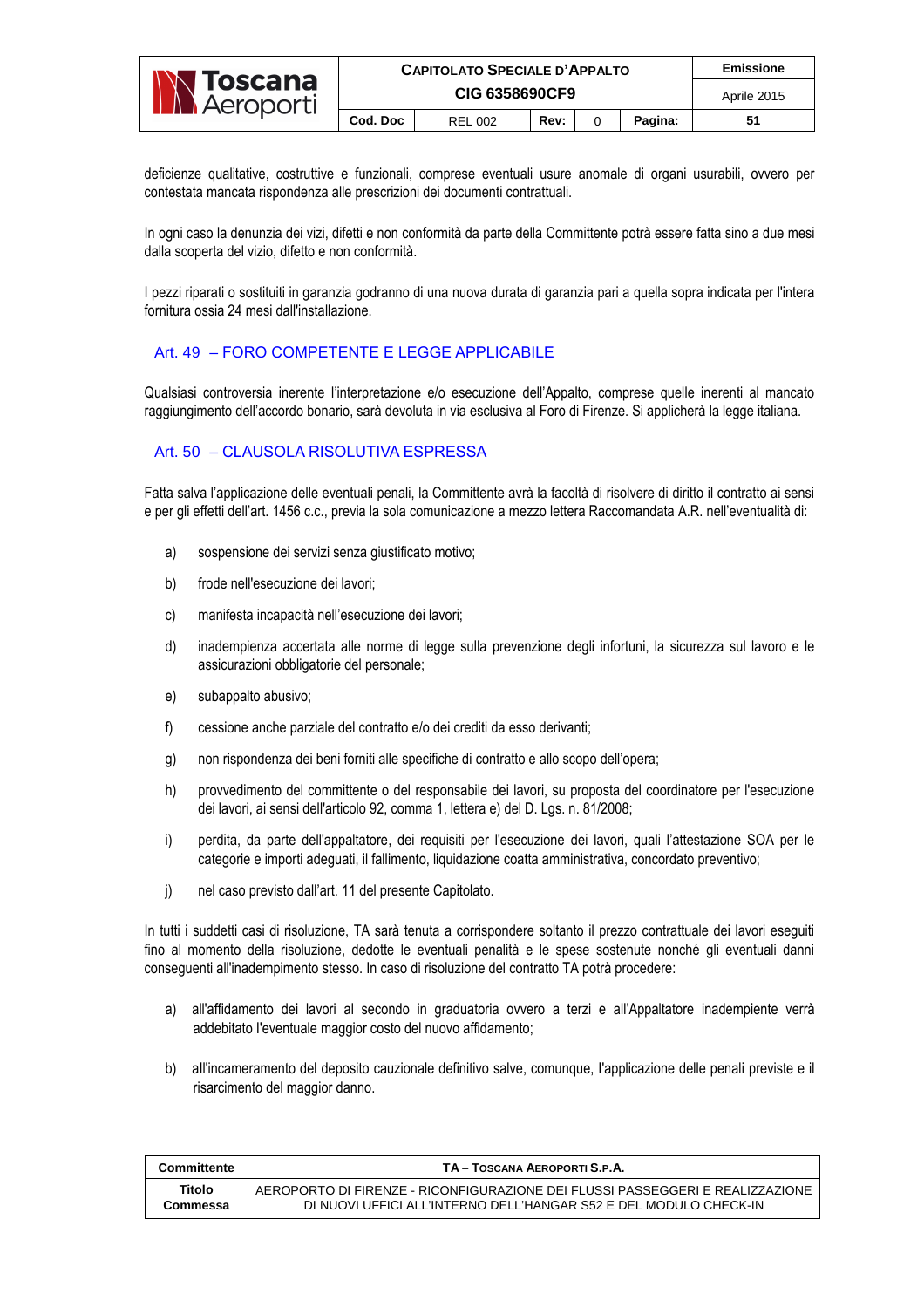|                                        | <b>CAPITOLATO SPECIALE D'APPALTO</b> | Emissione      |      |         |             |
|----------------------------------------|--------------------------------------|----------------|------|---------|-------------|
| <b>N Toscana</b><br><b>A</b> Aeroporti |                                      | CIG 6358690CF9 |      |         | Aprile 2015 |
|                                        | Cod. Doc                             | <b>REL 002</b> | Rev: | Pagina: | 52          |

TA si riserva altresì di risolvere di diritto il contratto ai sensi e per gli effetti dell'art. 1456 c.c., previa la sola comunicazione a mezzo lettera Raccomandata A.R. ogniqualvolta nei confronti dell'imprenditore o dei componenti la compagine sociale, o dei dirigenti dell'impresa con funzioni specifiche relative all'affidamento alla stipula e all'esecuzione del contratto sia stata disposta misura cautelare o sia intervenuto rinvio a giudizio per taluno dei delitti di cui agli artt. 317 cp 318 cp 319 cp 319 bis cp 319 ter cp 319 quater 320 cp 322 cp 322 bis cp 346 bis cp 353 cp 353 bis cp.

In caso di fallimento dell'appaltatore o di risoluzione del contratto per grave inadempimento del medesimo, la Committente potrà avvalersi di quanto previsto all'articolo 140 del D.Lgs. 163/2006.

L'Appaltatore è sempre tenuto al risarcimento dei danni a lui imputabili.

Impregiudicato ogni altro diritto e rimedio previsto a favore della Committente ai sensi di legge o ai sensi del presente Contratto, le Parti convengono che il Contratto si risolverà, fatto salvo risarcimento dei danni, ai sensi e per gli effetti dell'articolo1456 Codice Civile:

- 1. in tutti i casi in cui le transazioni da esso previste siano state eseguite senza avvalersi di banche o della società Poste Italiane Spa, secondo quanto disposto ai sensi dell'articolo 3, della legge n. 136/2010 e s.m.i.;
- 2, in tutti i casi in cui nei contratti con i subcontraenti della filiera di imprese a qualsiasi titolo interessate o con cui entrerà in contatto in relazione ai servizi del presente Contratto non sia stata inserita la seguente clausola "Ai sensi dell'articolo 3, comma 8, della legge n. 136/2010 e s.m.i., con la stipula del presente Contratto, le Parti assumono irrevocabilmente tutti gli obblighi di tracciabilità dei flussi finanziari di cui alla legge n. 136/2010 e s.m.i.".

# Art. 51 – PUBBLICITA' E CLAUSOLA DI RISERVATEZZA

E' fatto divieto all'Appaltatore ed ai suoi collaboratori, dipendenti e prestatori d'opera, di fare o autorizzare terzi ad esporre o diffondere riproduzioni fotografiche e disegni delle opere appaltate, e di divulgare e pubblicizzare, con qualsiasi mezzo, informazioni, notizie e dati di cui egli sia venuto a conoscenza per effetto del presente contratto e dei rapporti con la Committente, senza preventiva autorizzazione scritta della Committente stessa.

La Committente ha inoltre l'esclusiva per le eventuali concessioni di pubblicità, e dei relativi proventi, sulle recinzioni, ponteggi, costruzioni provvisorie etc..

| Committente | TA - TOSCANA AEROPORTI S.P.A.                                                 |
|-------------|-------------------------------------------------------------------------------|
| Titolo      | AEROPORTO DI FIRENZE - RICONFIGURAZIONE DEI FLUSSI PASSEGGERI E REALIZZAZIONE |
| Commessa    | DI NUOVI UFFICI ALL'INTERNO DELL'HANGAR S52 E DEL MODULO CHECK-IN             |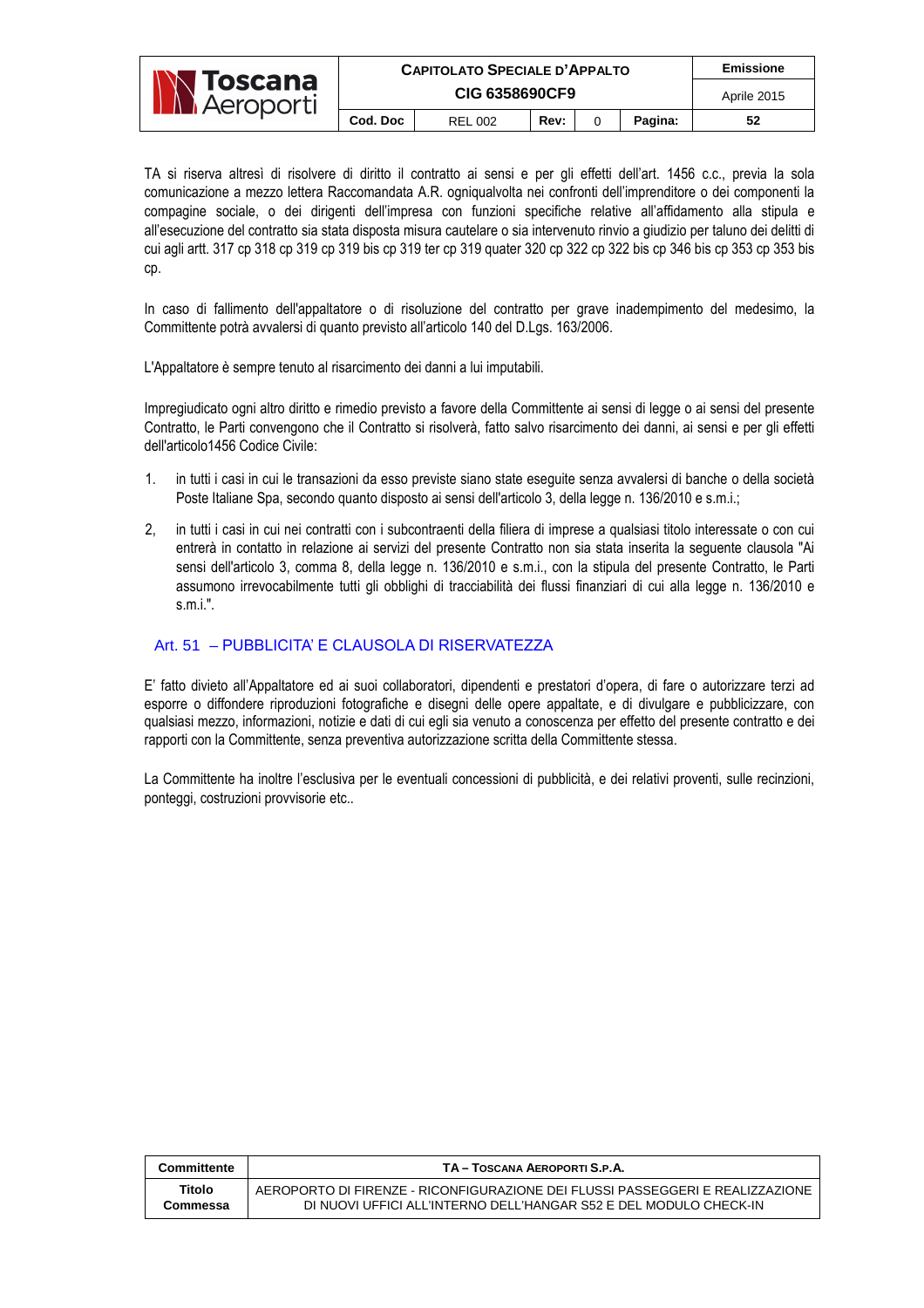

#### **CONDIZIONI PER I LAVORI IN AREA AEROPORTUALE**

#### Art. 52 – ONERI CONSEGUENTI ALL'ESECUZIONE DEI LAVORI IN ZONA AEROPORTUALE

L'Appaltatore dà atto di essere a conoscenza e di accettare gli oneri conseguenti all'esecuzione dei lavori in zona aeroportuale, comportanti anche l'obbligo di soggiacere a tutte le limitazioni, interferenza e ed interruzioni dei lavori che a tale circostanza conseguono.

## Art. 53 – PERMESSI

Gli interventi derivanti dall'appalto saranno in parte svolti all'interno dell'area doganale dell'aeroporto.

L'accesso di persone e mezzi nell'area sarà soggetto al rispetto delle norme vigenti.

La Committente curerà il rilascio dei necessari permessi che sono a carico e spese dell'Appaltatore.

Eventuali limitazioni all'accesso in area doganale, imposte dagli Organi di Stato competenti, a personale e/o mezzi dell'Appaltatore, non potranno essere addotte come giustificazioni per la mancata esecuzione del lavoro. La richiesta dei permessi dovrà essere effettuata entro i 4 giorni dalla comunicazione di aggiudicazione e dovrà essere corredata da quattro fotocopie di un documento di identità di ciascuna persona addetta al lavoro e per i veicoli dalla duplice fotocopia del libretto di circolazione, con timbro ultima revisione, fotocopia del tagliando e del contratto assicurativo con un massimale non inferiore a **€ 3.000.000** senza sottolimiti e franchigia, estesa ai danni ad aeromobili, mezzi e infrastrutture aeroportuali. Stessa procedura verrà adottata per i subappaltatori.

Si precisa inoltre che il rilascio dei suddetti permessi di accesso sarà subordinato al possesso da parte di ciascun addetto dell'Appaltatore dell'attestato di frequenza al corso di Security Aeroportuale rilasciati da centri di formazione certificati ENAC ai sensi quanto previsto dal reg. UE 2320/2002 e reg. UE 300/08 e dal Programma Nazionale di Sicurezza Aeroportuale.

#### Art. 54 – PREVENZIONE INFORTUNI ED IGIENE DEL LAVORO – RUMORE – SICUREZZA DEI LAVORI IN AREA MOVIMENTO AEROMOBILI

Gli interventi potrebbero doversi svolgere in zone ad elevata rumorosità.

Sarà cura dell'Appaltatore dotare il proprio personale di adeguati mezzi di protezione.

La Committente precisa ai sensi dell'art. 26 del D. Lgs. 81/2008, che a seguito della valutazione all'esposizione al rumore effettuata in ambito aeroportuale, occorre adottare l'uso di cuffie antirumore quale mezzo di prevenzione e protezione.

L'Appaltatore dovrà attenersi scrupolosamente a quanto prescritto e contenuto nella procedura del Manuale di Aeroporto "Controlli di sicurezza per lavori eseguiti in area movimento aeromobili" e nelle eventuali successive modifiche della stessa.

## Art. 55 – ORDINANZE

L'Appaltatore si obbliga a rispettare le norme che disciplinano l'accesso e la circolazione delle persone e degli automezzi in ambito aeroportuale, ovvero le prescrizioni contenute nella procedura operativa "Abilitazione alla guida nell'Area Interna Aeroportuale".

| Committente | TA - TOSCANA AEROPORTI S.P.A.                                                 |
|-------------|-------------------------------------------------------------------------------|
| Titolo      | AEROPORTO DI FIRENZE - RICONFIGURAZIONE DEI FLUSSI PASSEGGERI E REALIZZAZIONE |
| Commessa    | DI NUOVI UFFICI ALL'INTERNO DELL'HANGAR S52 E DEL MODULO CHECK-IN             |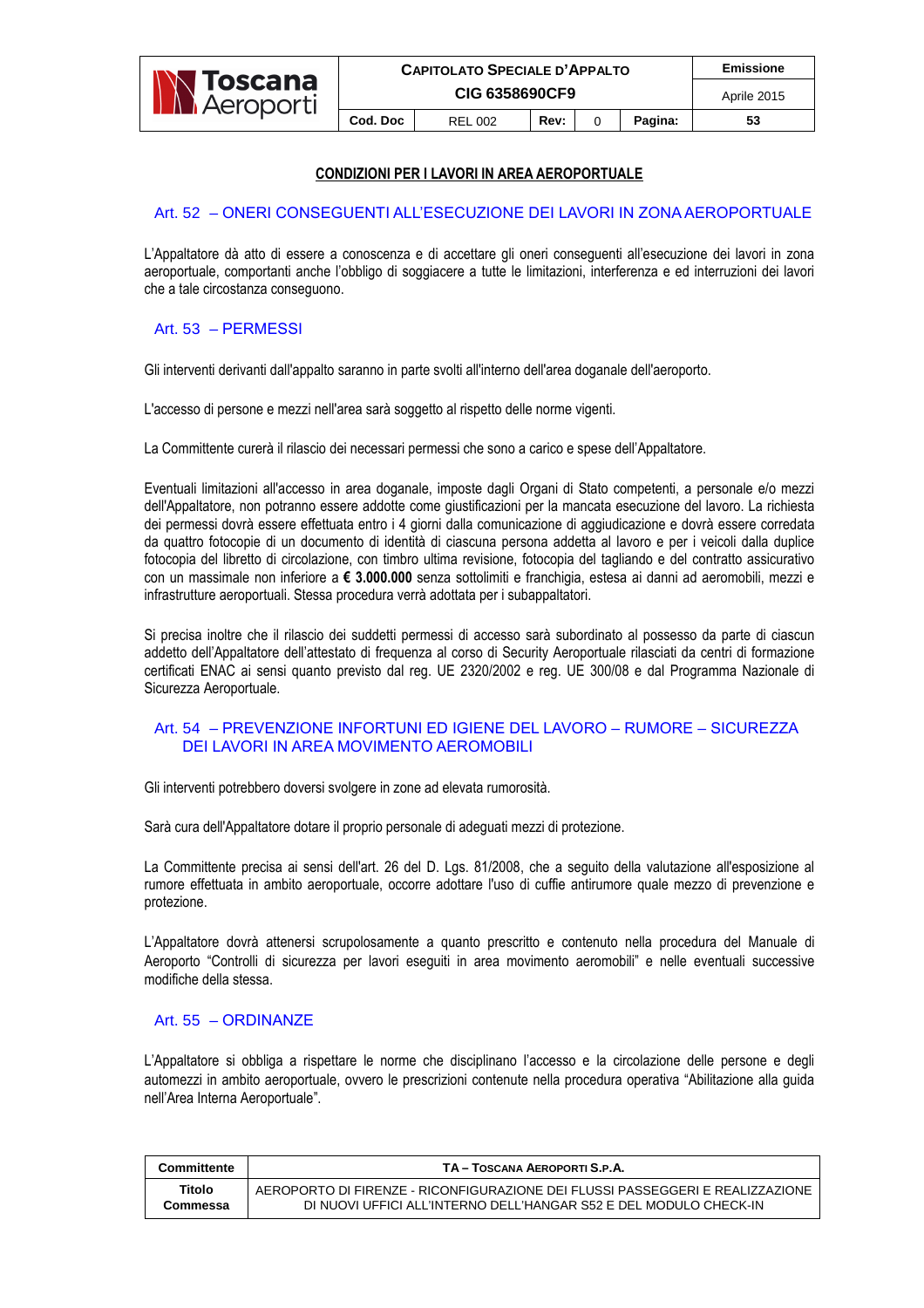|                                        | <b>CAPITOLATO SPECIALE D'APPALTO</b> |                |      |  |         | Emissione   |
|----------------------------------------|--------------------------------------|----------------|------|--|---------|-------------|
| <b>N</b> Toscana<br><b>N</b> Aeroporti | <b>CIG 6358690CF9</b>                |                |      |  |         | Aprile 2015 |
|                                        | Cod. Doc                             | <b>REL 002</b> | Rev: |  | Pagina: | 54          |

L'Appaltatore si obbliga inoltre ad istruire il proprio personale e ad equipaggiare i propri mezzi con i dispositivi e le segnalazioni richieste della Committente senza che ciò costituisca variazione al prezzo d'offerta.

L'Appaltatore da altresì atto di essere a conoscenza delle disposizioni contenute nelle norme e procedure per stati di emergenza e di incidente.

# Art. 56 – TRATTAMENTO DEI DATI PERSONALI

Qualora, l'Appaltatore dovesse effettuare trattamenti di dati personali per conto della Committente, le Parti, ognuna per quanto di competenza, si impegnano sin d'ora a conformarsi alle disposizioni del Codice privacy (D.Lgs 196/03). In particolare, l'Appaltatore ove non fosse individuabile come autonomo Titolare o Contitolare del trattamento. si impegna ad accettare sin d'ora la nomina a Responsabile del trattamento dei suddetti dati personali da parte della Committente mediante la sottoscrizione della relativa lettera prima o contestualmente all'inizio dei trattamenti.

# Art. 57 – CAUSE DI RECESSO

TA si riserva la facoltà di recedere totalmente o parzialmente dal Contratto, a proprio insindacabile giudizio ed in qualunque momento, comunicandolo all'Appaltatore con preavviso scritto di almeno 15 giorni.

In caso di esercizio del diritto di recesso, l'Appaltatore avrà diritto al pagamento dei lavori compiuti a regola d'arte fino al momento di efficacia del recesso, restando espressamente esclusi qualsivoglia ulteriore pretesa, diritto, indennizzo e/o corrispettivo.

TA ha altresì il diritto di recedere dal contratto, senza che a fronte di tale recesso possa esserle richiesto risarcimento od indennizzo alcuno, dandone comunicazione scritta, in qualsiasi momento e qualunque sia il suo stato di esecuzione, senza preavviso, qualora taluno dei componenti l'organo di amministrazione o l'amministratore delegato o il direttore generale o il responsabile tecnico dell'Appaltatore siano condannati, con sentenza passata in giudicato, ovvero con sentenza di applicazione della pena su richiesta ex art. 444 c.p.p., per delitti contro la pubblica Autorità, l'ordine pubblico, la fede pubblica o il patrimonio, ovvero siano assoggettati alle misure previste dalla normativa antimafia, qualora fosse accertato il venir meno di ogni altro requisito morale richiesto dall'art. 38 del D.Lgs. n. 163/06, oppure qualora risulti l'irregolarità contributiva dell'Appaltatore.

#### Art. 58 - RESPONSABILITÀ AMMINISTRATIVA DELLE PERSONE GIURIDICHE

Ai sensi e per gli effetti del Decreto Legislativo 231/2001, l'Appaltatore si impegna - nello svolgimento dell'attività oggetto del presente Capitolato - ad attenersi rigorosamente a quanto previsto nel Codice Etico e nel Modello di Gestione, Organizzazione e Controllo ("Modello 231") di TA, adottato da TA medesima ai sensi del D. Lgs 231/01.

In caso di violazioni in merito a quanto sopra riconducibili alla responsabilità dell'Appaltatore sarà facoltà di TA, comunicandolo per iscritto tramite lettera raccomandata A.R., risolvere, di diritto e con effetto immediato ex art. 1456 del Codice Civile, il Contratto, fatto salvo il risarcimento del danno.

## Art. 59 DISPOSIZIONI GENERALI

#### **Cause di forza maggiore**

Per causa di forza maggiore si intende ogni fatto, che la Parte interessata dalla suddetta forza maggiore provi, ai sensi dell'articolo 1218 del Cod. Civ., essere imprevedibile oppure inevitabile e comunque fuori dal proprio controllo e il cui verificarsi non sia dovuto a comportamenti od omissioni imputabili alla suddetta Parte e che, per natura ed entità, risulti tale da impedire l'adempimento degli obblighi contrattuali.

| Committente | TA - TOSCANA AEROPORTI S.P.A.                                                 |
|-------------|-------------------------------------------------------------------------------|
| Titolo      | AEROPORTO DI FIRENZE - RICONFIGURAZIONE DEI FLUSSI PASSEGGERI E REALIZZAZIONE |
| Commessa    | DI NUOVI UFFICI ALL'INTERNO DELL'HANGAR S52 E DEL MODULO CHECK-IN             |